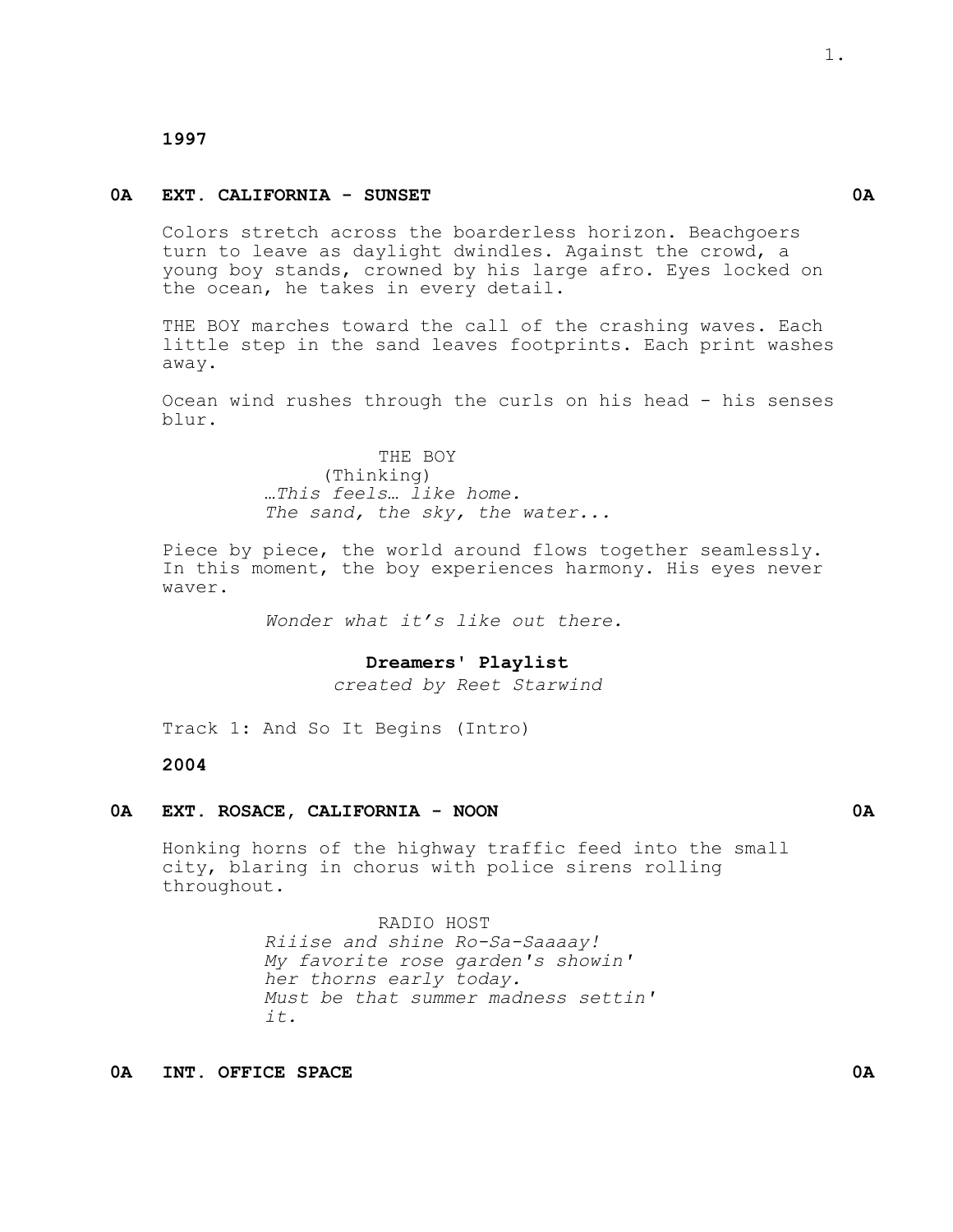RADIO HOST (Cont.) *Law Enforcement's still searching the street for suspects in last night's shoot-out. If you're headin' in or outta downtown, expect a looong rid-*

The woman turns a knob on her desktop radio, tuning to music. She lifts her mug, uncovering a framed photo herself beachside, smiling cheek-to-cheek between her two young sons.

MATCH CUT TO:

#### **1 INT. SCHOOL BUILDING 1**

'Rosacé School District Superintendent: LOGAN MARSHALL' reads across a certificate in gold print. Mr. Marshall (brownskinned, 40s, been doing this job too damn long) adjusts the framed awards on his office wall. His small room is overrun, but kept neat as can be. Lining the frames up just right, he steps back to admire his work.

**BOOMPH!** His office door flings open. A middle aged man rushes in.

# TEACHER 1

*Mr. Marshall!*

The slamming of the door shakes the frames crooked. Marshall removes his glasses, gripping the bridge of his nose.

> MR MARSHALL *How can I help you?*

TEACHER 1 *It's over at the high school. We don't know what to do with JEYSIN ORTEGA.*

The superintendent lowers his brow, turning to stare at the man.

> MR MARSHALL *What do you mean you, "don't know what to do with him?"*

The teacher fidgets with his hands.

TEACHER 1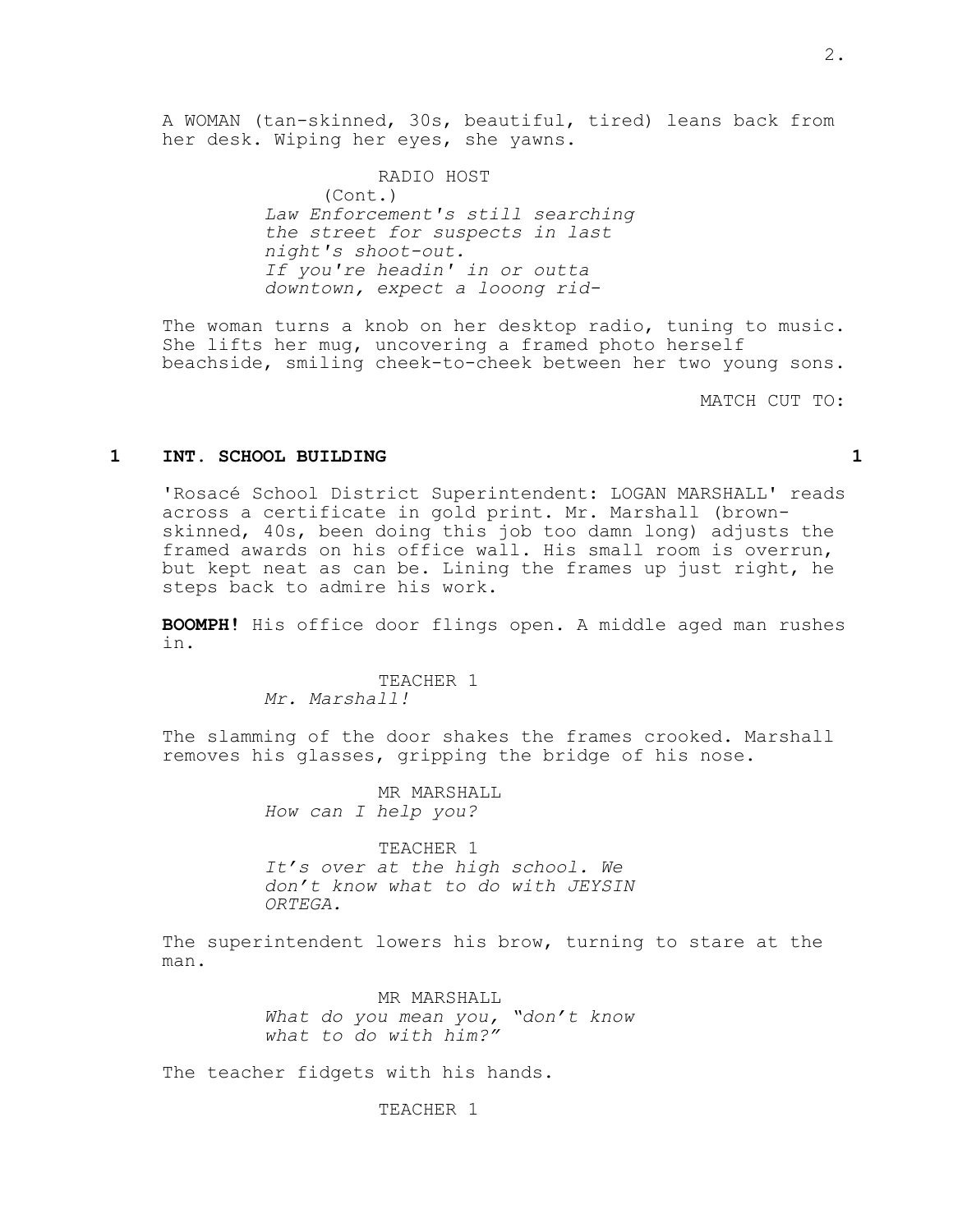*Not sure how to phrase it without sounding nuts, but it's like we've got anything left to even teach him. The district's never been known for academics, but still!-*

#### QUICK CUT - HIGH SCHOOL CLASSROOM

A class full of students & handful of teachers watch on in silence. A golden-brown skinned boy sits atop a stack of chairs, scribing chalkboard notes.

> JEYSIN *...Factor in wealth gaps along class lines, with rates of population growth, plus bull-eyes on their backs from being their time's 'first-world' societies...*

Bushy dark brown curls top his head – faded low on the sides. A way-too-big white tee drapes over him. Graphic of a blue anime dragon stretches along the back, half tucked away into his indigo basketball shorts. Black crew socks, blue wristwatch and blue low-top sneakers complete his look.

> *Both the Greek and Roman empires were bound to fall. Don't know why they're always called the peak of mankind.*

Jeysin (11) turns around, his big brown eyes not surprised to see his audience at a loss for words.

> *I'm guessing you guys don't either, right?*

Rubbing the back of his head, he chuckles to himself. One teacher tosses their notes into the air. Student pack their bags and leave.

...And now it's weird.

QUICK CUT - MR. MARSHALL'S OFFICE

TEACHER 1 *Kid's got us beat -And every teacher in that program has been at it since he was in diapers!* (Lowly) Was probably a smartass back then *too*...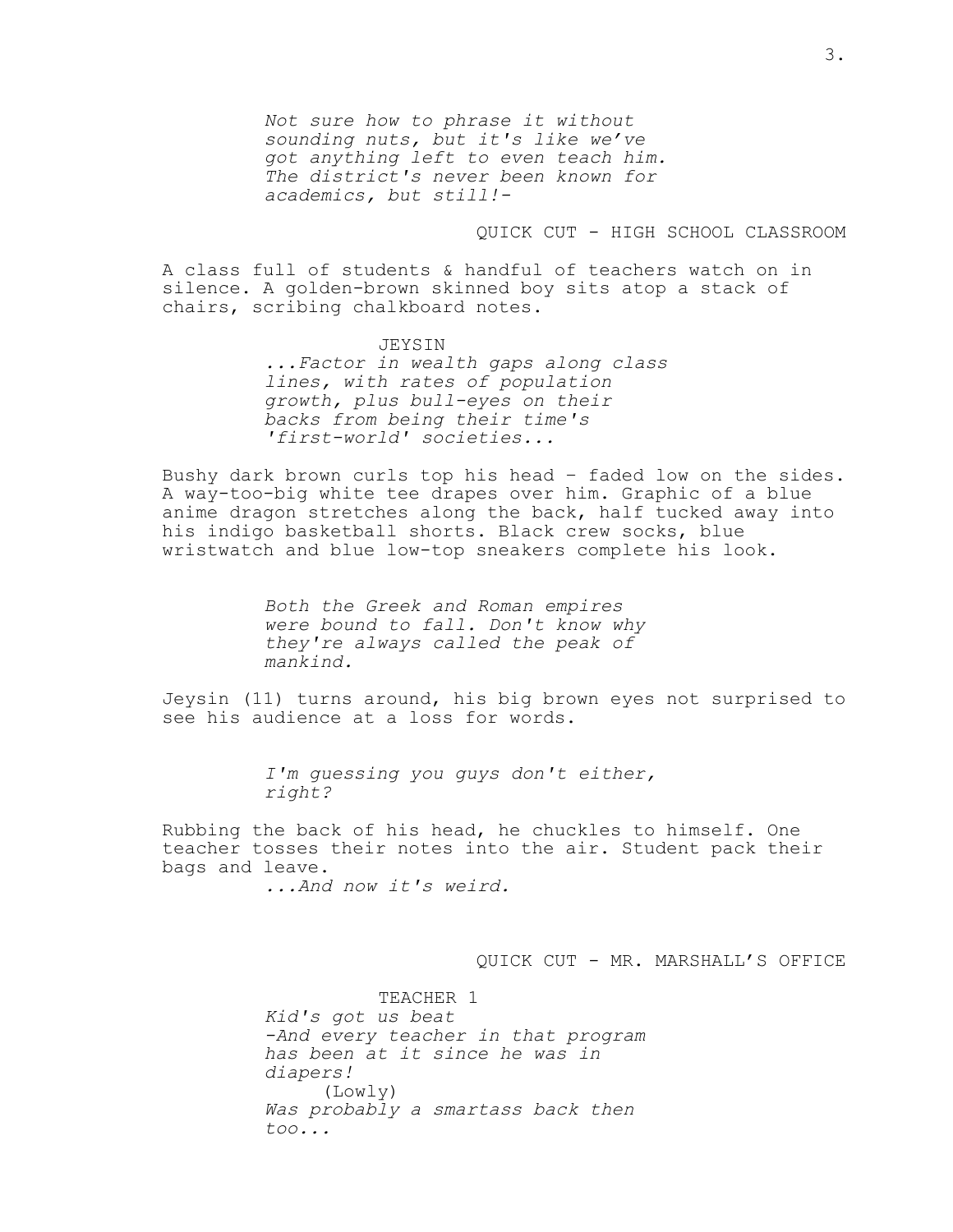MR MARSHALL *Fine, fine, send him in. I'll- I'll think of something.*

Marshall returns to straightening his wall.

*At least it's him for once. Not that godforsaken broth-*

The last frame slides right into place.

TEACHER 2 *Mr. Marshall! Mr. Marshall!*

A woman rushes the doorway, grabbing the wall to catch her breath. She shakes the office wall, knocking the frames off center. Marshall takes a deep breath.

> MR MARSHALL *What seems to be the issue?*

TEACHER<sub>2</sub> *It's over at the middle school!*

The deep breath deepens into a sigh.

MR MARSHALL *Let me guess. Is it JAK ORTEGA again?*

JUMP CUT TO:

### **2 EXT. SCHOOLYARD 2**

Ash grey asphalt spans in every direction, tattooed with censored profanity tags and faded chalk hopscotch squares. Tall metal gates split up the different periods of lunch and recess.

A frail brown-skinned boy (12) drops to the ground in a heap. He raises his head to a trio of young teenage boys (each much bigger and stronger) tossing around a pair of fresh white sneakers. The tallest of the group (lanky, dark-skinned) laughs – pointing to the kicks.

> BULLY 1 *Daaamn, those are fresh! Where'd you get em?*

His friend (brown-skinned, athletic build) dangles the shoes before his eyes and grins.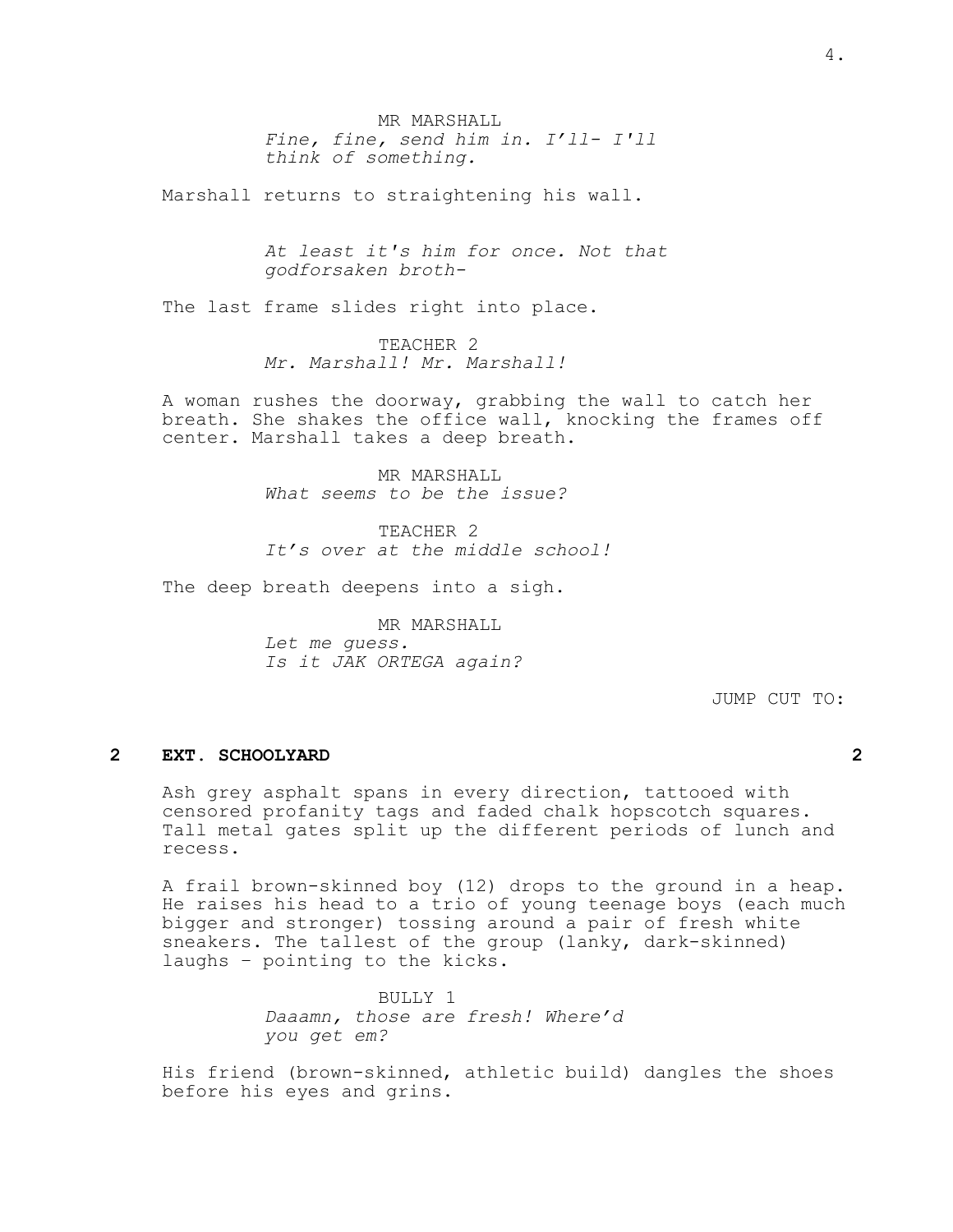$BUITJY$  2 *These right here? Just fell into my hands. Must be my lucky day.*

The third of the group (big-body, tan-skinned) reaches & snags the shoes.

> BULLY 3 *Man, lemme see these...*

He reads the tag on the inside of the tongue and laughs. *They ain't even your size!*

Bully 2 snatches the shoes back.

BULLY<sub>2</sub> *I seen 'em, I liked em, so they my size!*

The shoeless boy looks down to his socked feet. Frustrated, angry, he fumbles to his feet and chases after the trio.

> BOY 1 *Gimme back my sneaks!*

**WHAM.** Bully 2 extends a stiff arm, ramming the boy back to the blacktop. Blood trails from the boy's nose – tears well up in his eyes. The bullies walk off, shoving each other around while tossing the shoes back and forth.

**YOINK.** A hand clad with a red, white, & blue wristband snags the kicks by their laces. The trio stops in their tracks, watching a large afro pass between them.

Whimpering, the shoeless boy closes his eyes to wipe his tears. Reopening, he sees a boy his size - sunlight glaring from behind his curly crown.

> AFRO BOY *Y*ou're the *only one* rocking out with your socks out, so I'm guessin' these are yours.

The fresh white kicks land before their owner.

Might want to hold your nose back - *blood stains are a pain to scrub out*.

> BULLY 2 We been hearing about you.

## BULLY 1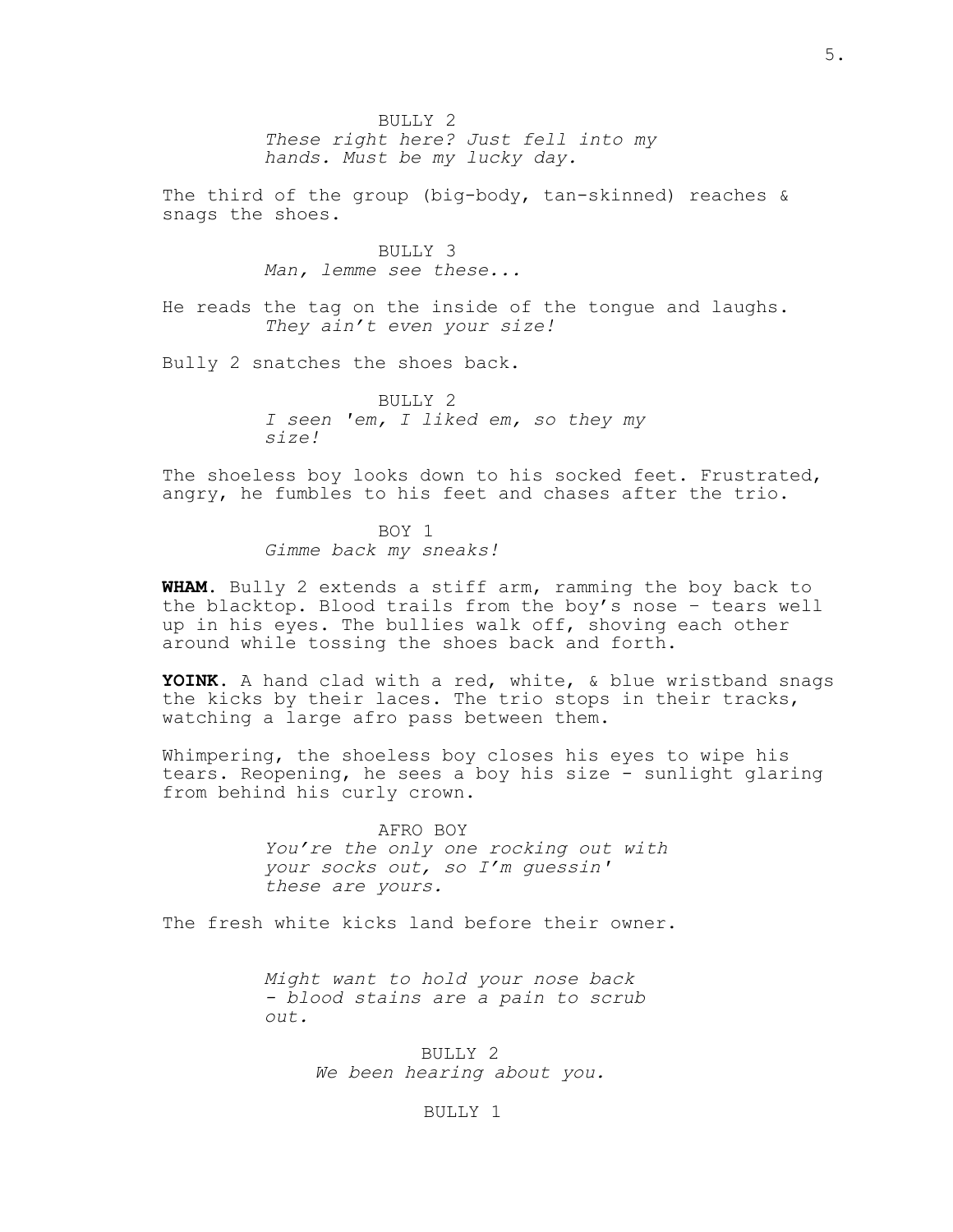You're that kid that stay*s* in someone else's business.

Afro boy (12) turns to face the bullies – his face unimpressed. A scar runs across his left cheek, meeting the scratches and bandages spread the rest of his golden-brown skin. He dresses in a red tee, Americana colored wristbands, black basketball shorts with star graphics on each side, and high-top sneakers with noticeable mileage.

> AFRO BOY Is that what they're saying about me? (Smirking) All I usually hear is how I can't keep my hands to myself.

Kids across the schoolyard crowd around, forming a circle. Afro boy cracks his knuckles, loosens his wrists, stretches his neck - **YANK.** He's snatched up by the back of his hair.

Ow ow ow!

GIRL 1 (Quietly, angrily) *What in the world do you think you're doing?*

She's just older than him. Her skin is brown - curls coil from the waves of thick black hair running past her shoulders. Blue graphic tee, green hoodie wrapped around her waist, light denim shorts, black knee socks & matching trainers make her look. From behind her thin-framed glasses, her big brown eyes fill with worry.

> *Today must be the day you finally lost your damn mind.*

AFRO BOY *Chill out MARIE! You're cramping my cool.*

MARIE *You're the one that needs to chill, Jak!*

She releases her grip. *Always in a rush to get yourself killed.*

He plays it off, stumbling into leg stretches.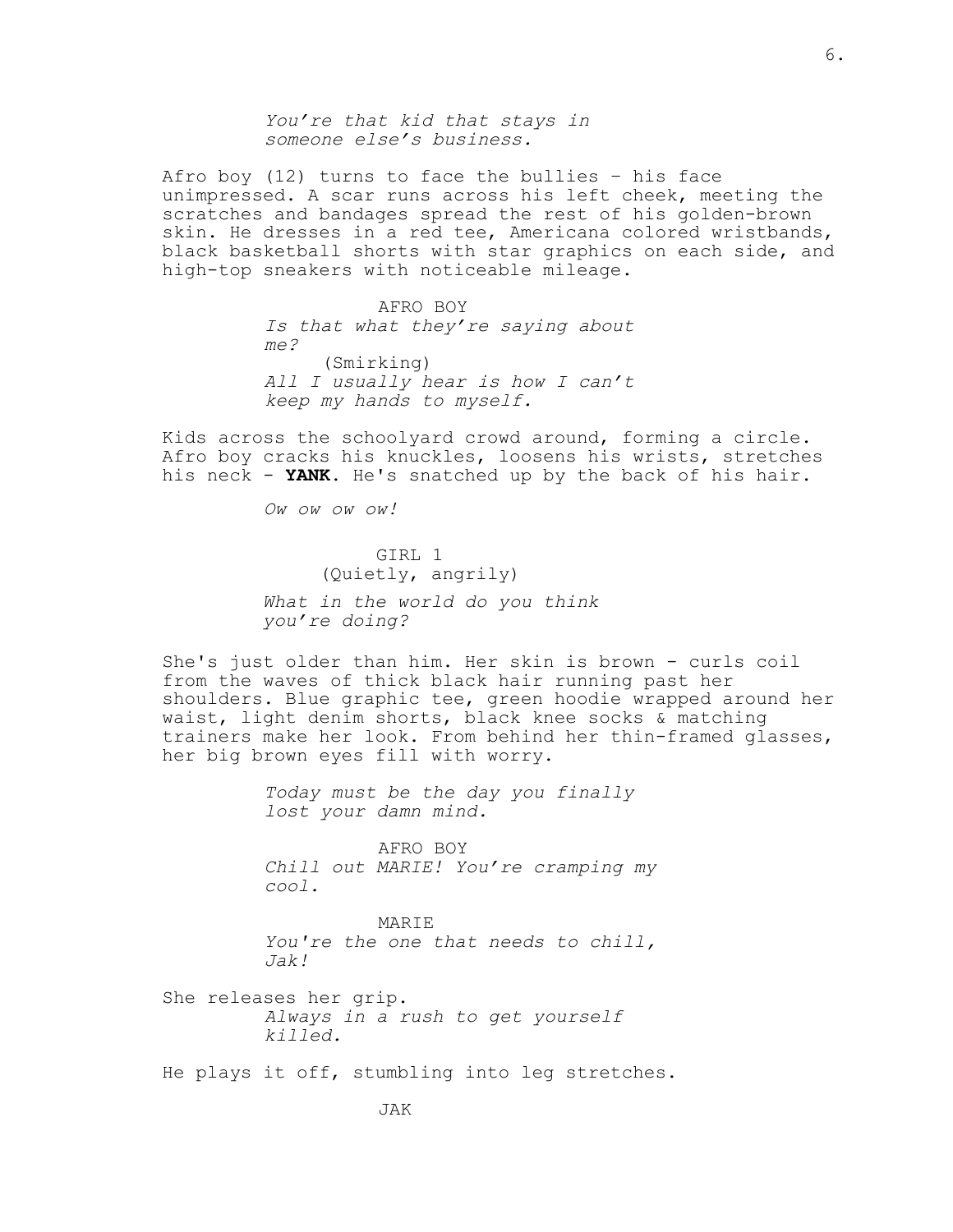*Yet I'm still here 'cause I got a lifesaver in my corner.* He brushes up against her shoulder with a grin. She slaps his shoulder off and points a finger between his eyes. MARIE *I'm studying to be a nurse, not a shaman! No amount of gauze & rubbing alcohol is going to put a soul back in your body.* JAK *Then I'll just have to win.* He closes his eyes and steps back. (Grinning) *It's on my pride as a real man.* More kids flock over to the circle. Teachers call for backup. MARIE (Unamused) *And what better way to prove your manhood than violence?* JAK *You know that's not it at all. We've seen how they get down. Someone was gonna have to put 'em in their place sooner or later. Just happened to be me – sooner, not later.*

The trio marches toward to Jak and Marie. Her fists tighten as Jak walks ahead to meet them.

> MARIE *Just be careful!*

Without looking back, he raises a thumb.

JAK *Careful's like my middle name.*

Marie kneels down to open up her backpack. Quickly digging through, she unveils a first-aid kit.

> MARIE *Careless is more like it.*

> > JUMP CUT TO: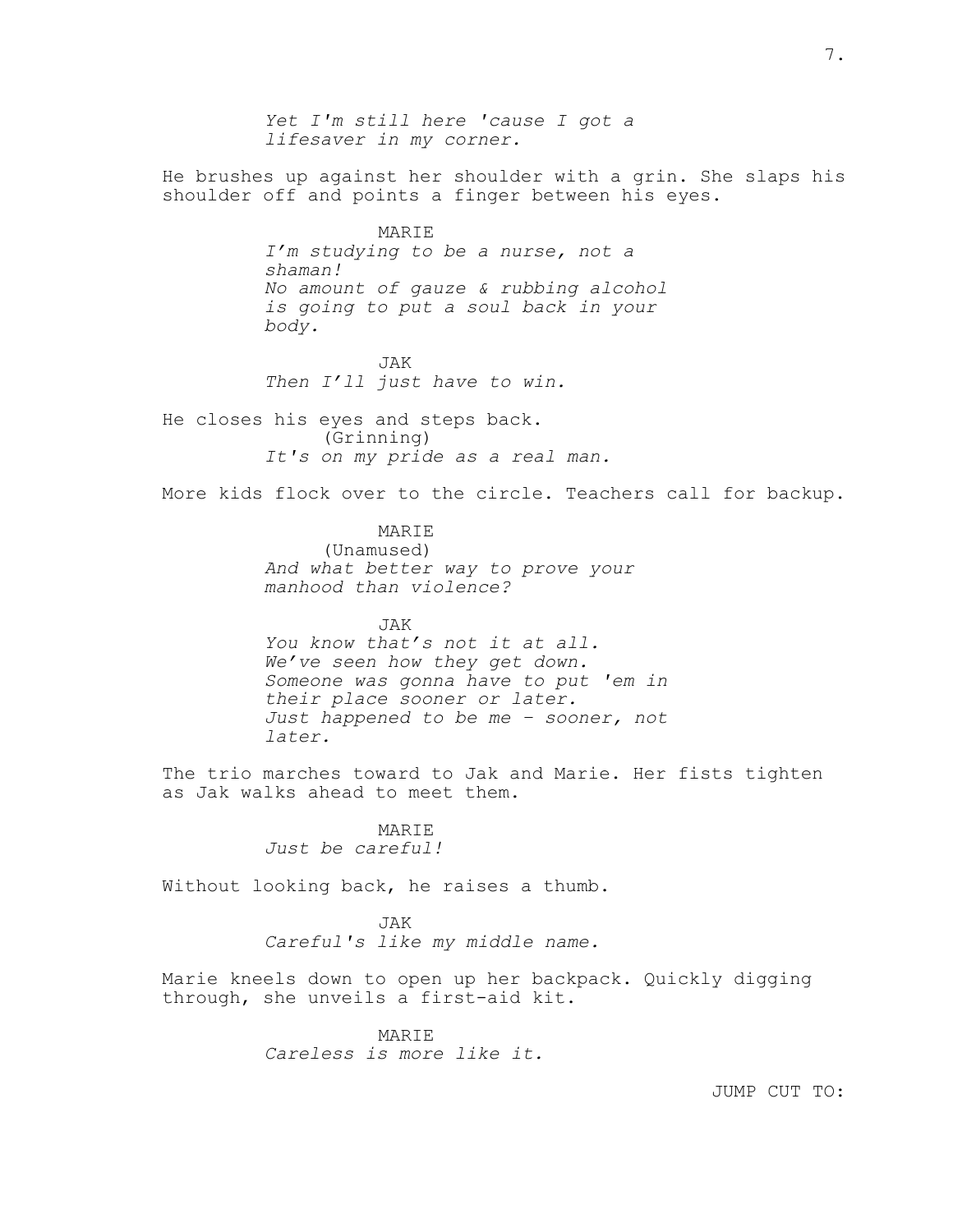## **3 INT. MR MARSHALL'S OFFICE 3**

Sitting behind his desk, Mr. Marshall tenses at the sound of his door opening.

> JEYSIN *Good afternoon Mr. Marshall, sir. You wanted to speak with me?*

He gently closes the door. Marshall sighs with relief.

MR MARSHALL *Yes. Please, make yourself at home.*

He stands to dig through an accordion folder while Jeysin settles in.

> *I've dedicated my life to education - been in the field for decades now, teaching up & down the coast. In all that time, you remain the only prodigy of your kind I've ever seen.*

The boy's eyes wander the room, looking for anything else to latch onto.

## JEYSIN *It's no big deal to me, honest.*

MR MARSHALL *Need to be so modest son.*

JEYSIN -Oh and again, I promise I'm not cheating!

### MR MARSHALL

*At this point, even if you were that'd be just as impressive. Your natural talent is remarkable, and I'm not the only one who's taken notice.*

He places a pile of decorative papers before his student.

*The only mail anyone around here's getting mail from a boarding school or university - all with your name.*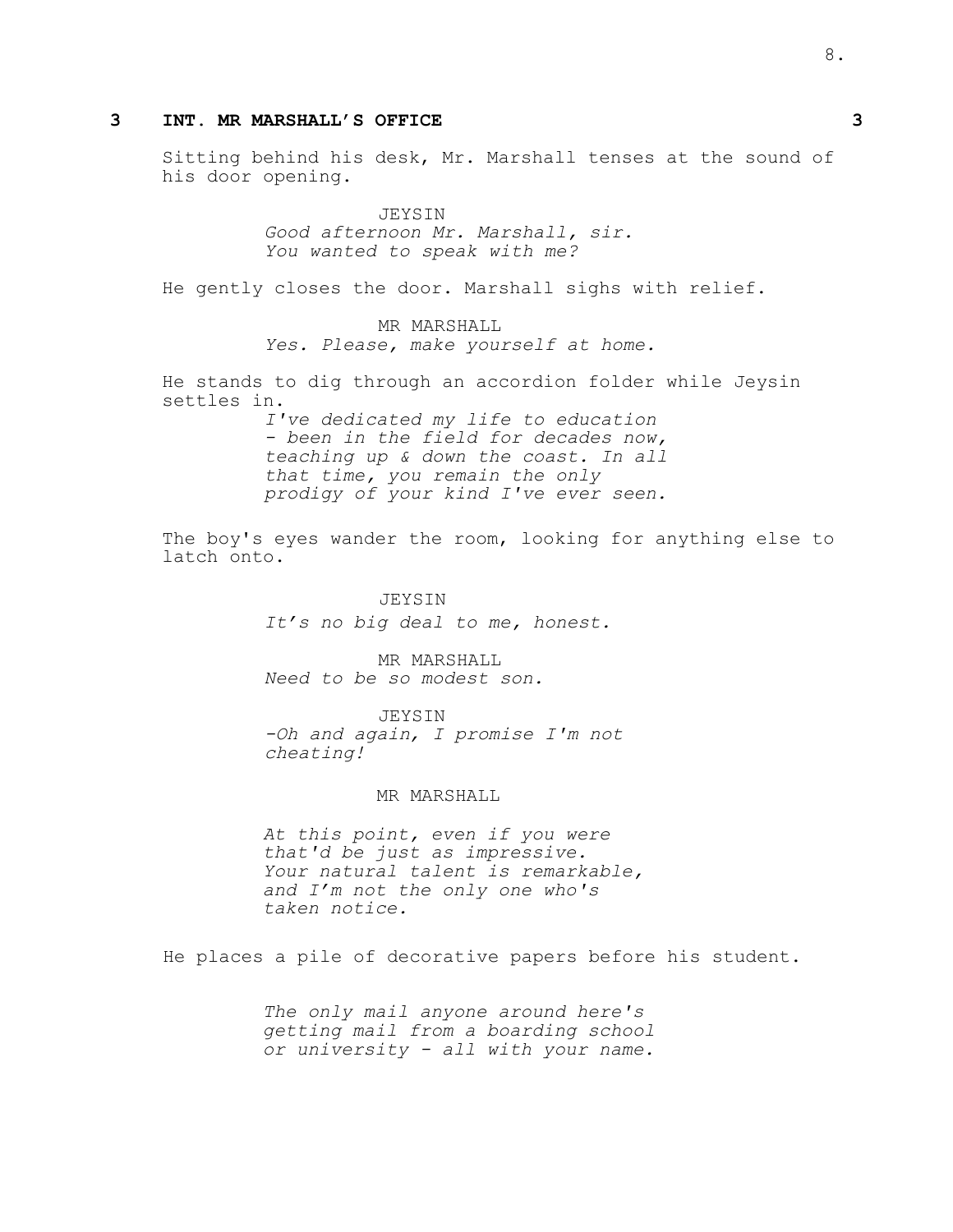*Yet every time you're asked about transferring...*

JEYSIN

*…I turn it down.*

MR. MARSHALL *What's the reason, son? The extra attention uncomfortable?*

Jeysin's fake smile falls away.

JEYSIN *No- well, yes. But that, that's not it. Not all of it.*

He grabs the long curl of his hair, twisting the lock between his fingers. Marshall sits on the side of his desk. He makes direct eye contact with his student.

> MR MARSHALL *Tell you what. Level with me, and I'll never bug you with the stuff again.*

He points towards his temple then gestures towards Jeysin's.

*What's going on up there?*

QUICK CUT

## **3A EXT. SCHOOLYARD 3A**

Sweat rolls from Jak's forehead. The bully trio surrounds him and creeps forward. Marie and White Shoes watch from the crowd as she treats his nose. Jak's heart pounds harder with each breath. Time seems to slow as breaths grow heavier and heavier.

From the sun above, to the shouting around, to the stress inbound, his senses flood. The world around him sways sideto-side.

Then, for a moment,

he feels every separate thing as one in the same.

Fighting to regain control, he notices Marie calling to him. The sight of her calms his nerves. Jak's breathing & the world around return to normal.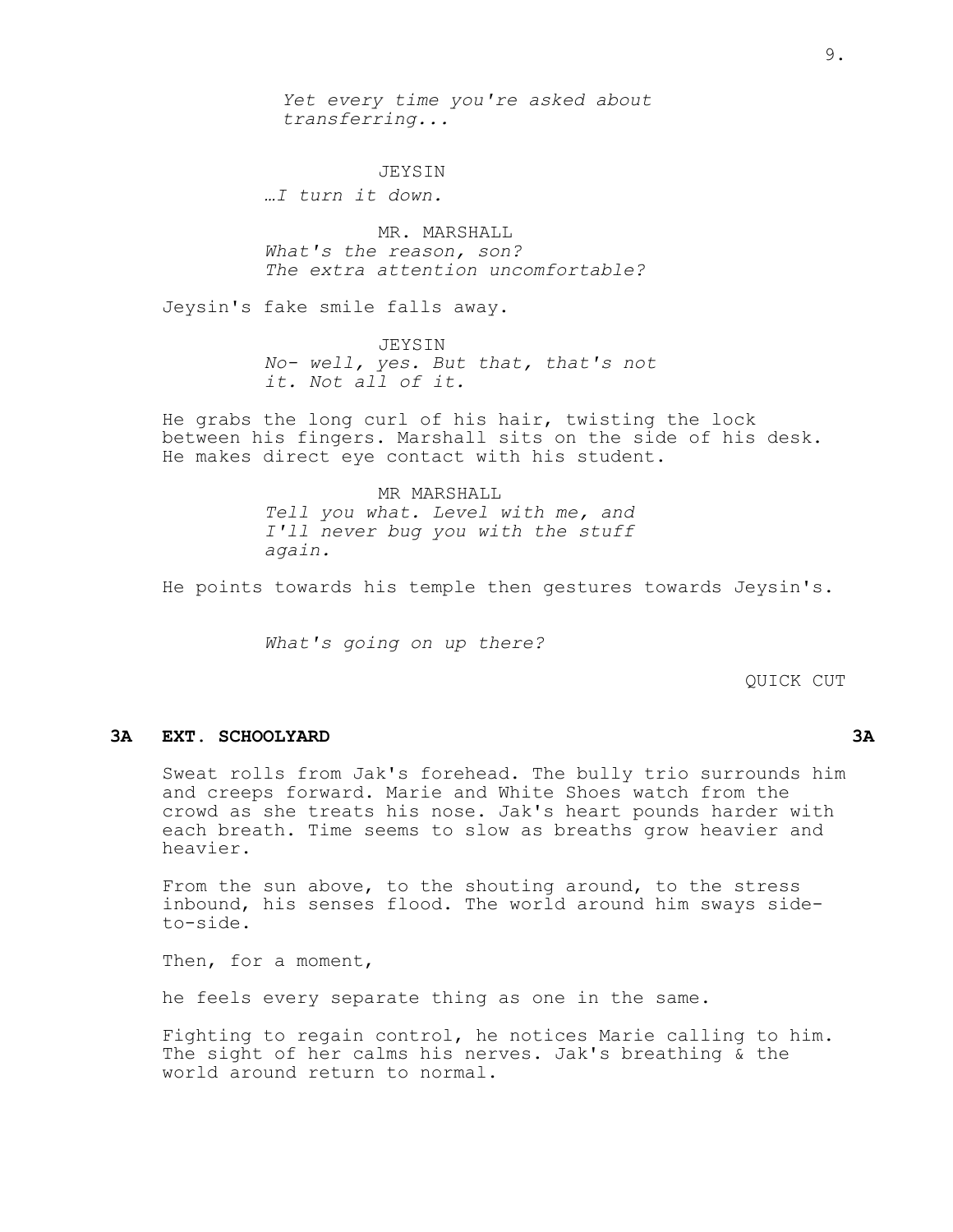Bully 2 snaps the air with a strong punch. The crowd winces, waiting for the hit. Jak dodges the strike the perfect timing - his reflexes contorting him away from danger. Marie adjusts her glasses.

> JAK *How did I…?*

BULLY 2 *Hold still!*

Bully 2 tries another punch, but Jak stings him with three bullet punches of his own. Bully 2 stumbles back and Bully 3 rushes in, swinging wildly. Jak dips and dodges each one then strikes the taller boy back onto his rear. Seeing his friends down, Bully 1 hesitates to make a move.

Marie sighs with relief as the crowd erupts. Newfound strength setting in, Jak bounces on the feet, banging his knuckles together like a boxer.

> *Get it while it's hot! Ass whoopings like this ain't handed out every day!*

#### QUICK CUT

#### **3B INT. MR MARSHALL'S OFFICE 3B**

Jeysin stops his twist and nervously looks up to Marshall.

JEYSIN *…But those are just my ideas. What do you think?*

MR MARSHALL

*I think…*

He places a hand on the boy's shoulder.

*I think everyone around here, your age and mine, could learn a lot from following your lead.*

## **3C EXT. SCHOOLYARD 3C**

Jak darts around the blacktop with the trio in hot pursuit. Teachers fight to contain the students swarming to follow the action. Bully 1 chases Jak to the tetherball courts. Jak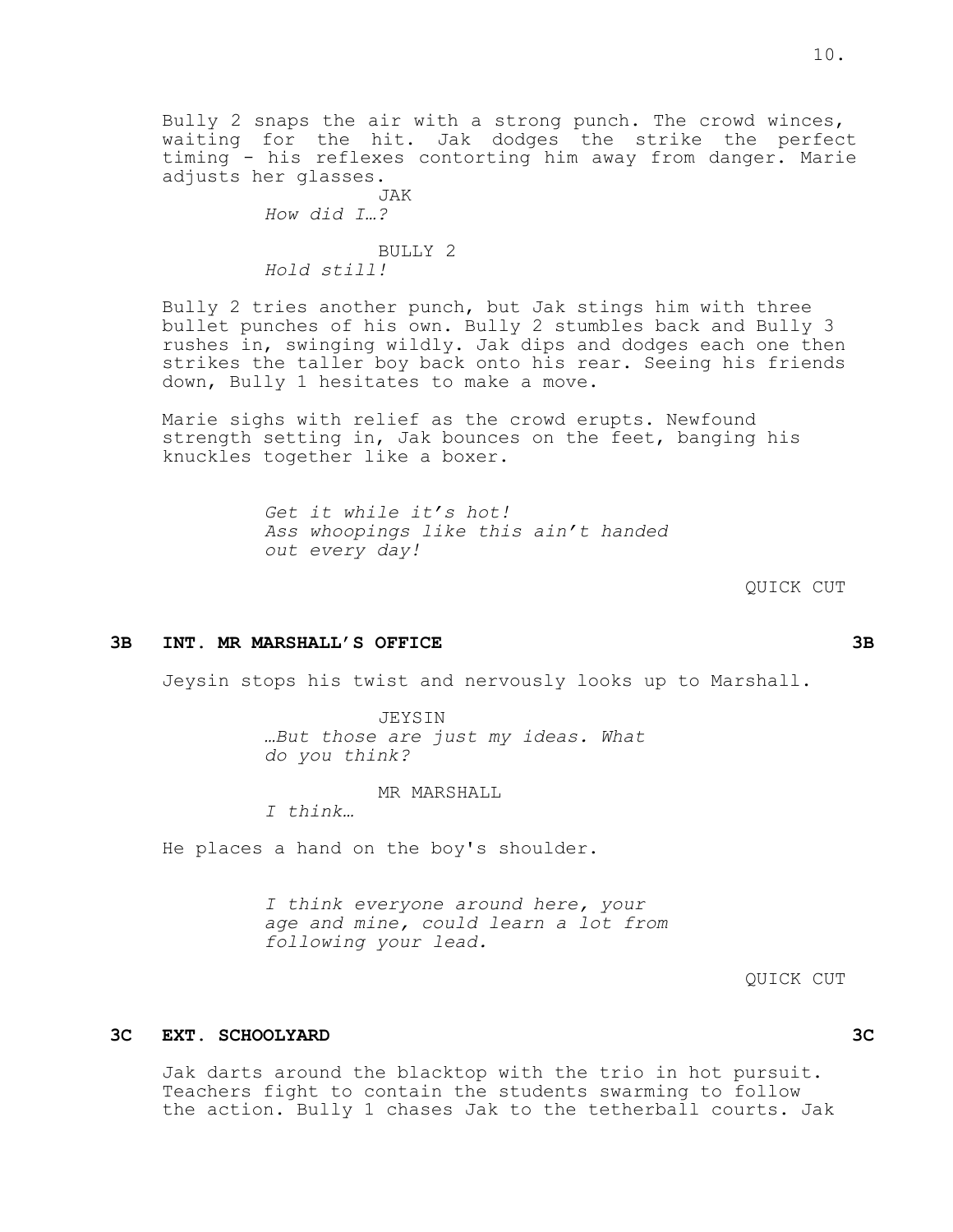smirks, dodging and luring the boy headfirst into the metal pole. While Bully 1 is dazed, Jak drills the ball with a fierce punch. The ball whirs around in a blur, wrapping Bully 1 to the pole. It bumps against his head & Bully 3 rushes in.

## BULLY 3 *I've had enough of you!*

Jak dances across a row of hopscotch squares to evade his attacks. Marie shakes her head at his showboating, the crowd eggs him on for more. Losing his footing, Jak stumbles backward into a gate.

## BULLY 3 *Nowhere to run now!*

Bully 3 steps in with a heavy fist, but Jak squats down to slip beneath the punch. Using his new strength, he stretches open a hole in gate - catching Bully 3's arm. Stuck in place Bully 3 kicks at Jak. He is swiftly knocked out with a fist to the gut.

Feeding off the applause, Jak raises a hand to his ear. Bully 2 stalks him from behind. Marie notices, but her call reaches him too late. Jak looks to her and Bully 2 drops Jak to one knee with a strong hook. The crowd hushes - Marie clasps her hands over her mouth.

## BULLY 2 *Ain't too tough now, is you!?*

He punts Jak in the ribs - the boy rolls across the concrete. A stream of blood runs from the corner of Jak's mouth as he struggles up to his feet. At the sight of red drops on the ground, Marie rushes to her friend's aid. Bully 2 snags her up by her backpack.

> *Maybe I should put the hurt on your girlfriend here too.*

He wipes his mouth and spits.

### MARIE

Get your grimy hands off me!

She swung her arms and legs trying to break free. Pounding a fist to the ground in anger, Jak stands to his feet. No rage nor worry show on his face.

> JAK *Girlfriend? I don't think Marie's my type.*

Bully 2 doesn't know what to think.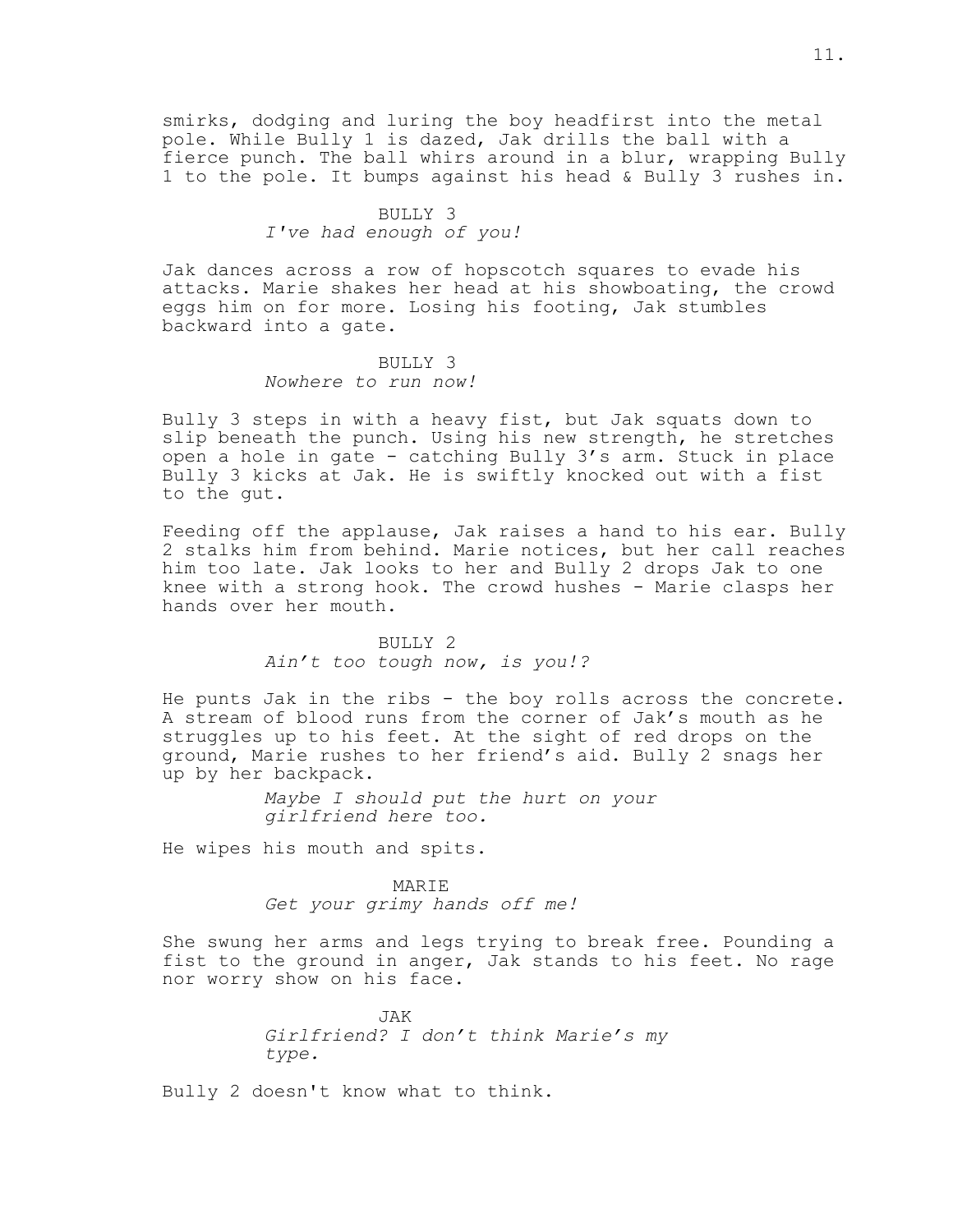*She freaks out way too easy. That punch hardly hurt, but she's over there about to piss her pants.*

Jak spits and returns to his smirk. Marie's expressions sours from relieved to angry.

> MARIE *Jak, you jackass! I'll beat you up myself soon as he lets me go!*

JAK *You might do it too. Hit a hell of a lot harder than he does.*

Bully 2 drops Marie. She lands hard on her rear – glaring angrily & rubbing her back.

> BULLY 2 *You just keep runnin' your mouth!*

Fists clenched, he fires his strongest. **SHAK**. Jak catches the punch with ease.

> JAK *See? No horsepower.*

Holding onto the fist, Jak tightens his grip. Unable to shake free, Bully 2 throws another fierce punch. Jak blocks again in the same way - grip bringing the bigger boy to his knees.

*And you wanna talk toughness?*

Helpless, he looks up with furious eyes. Jak blasts him into the blacktop. **WHOOSH!** A gust of wind fans out from the force of the strike – silencing the schoolyard. Standing tall, Jak shakes out his left hand.

*That's how tough I am.*

The crowd erupts and Jak stands at the center of the frenzy with a grin. *Thank you, thank you. You're far too kind.*

Another teacher pokes their head out of the flood of kids. Raising an arm to speak, he is beamed in the head with a carton of strawberry milk. The man huffs, clears his throat, and tries again.

TEACHER 3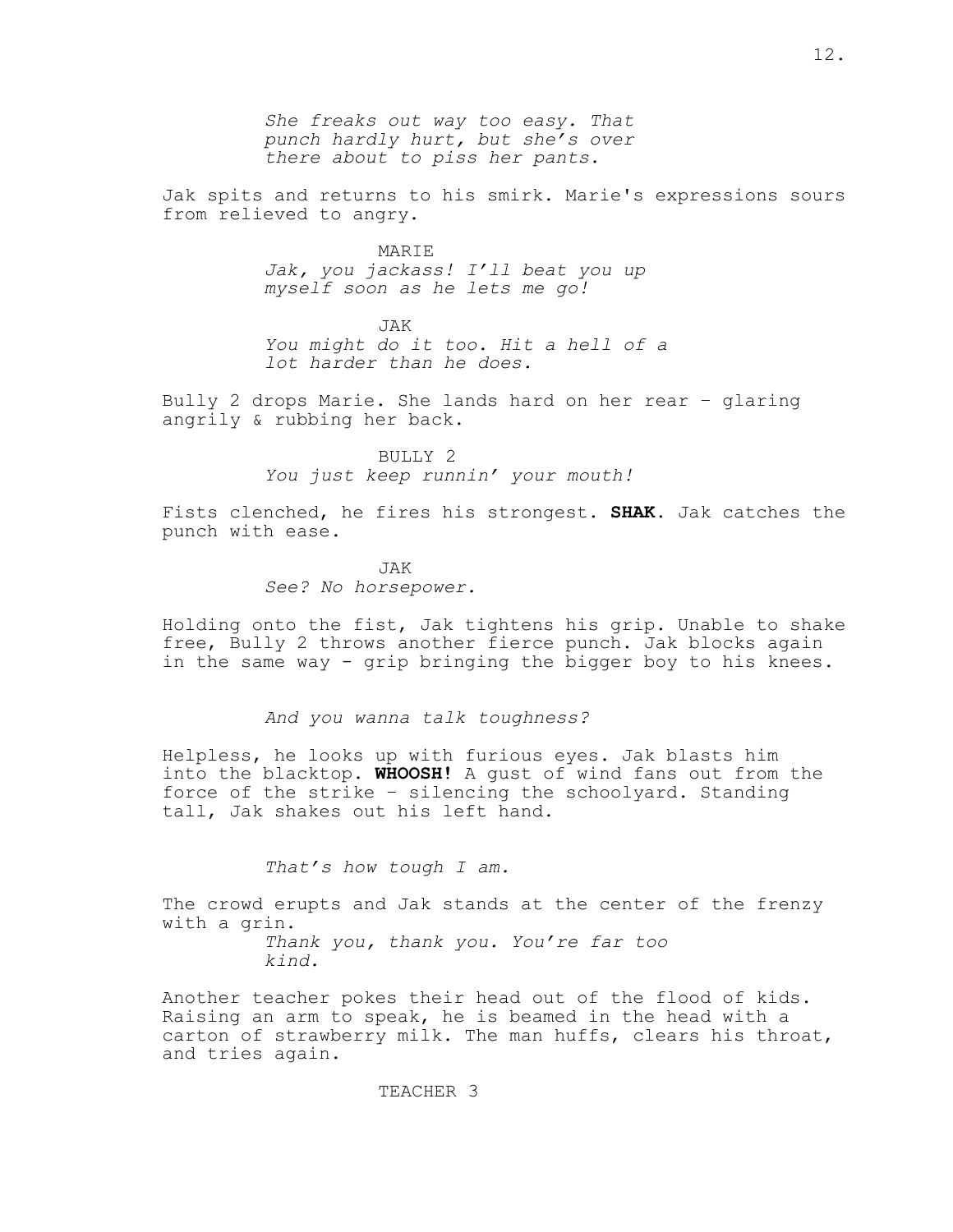*Jak Ortega to the superintendent's office this instant!*

School security approaches, Jak raises his arms like he's been through the procedure before. More faculty arrives to break up the crowd. In the middle of it all, Marie notices White Shoes. He clutches the sneakers closely, eyes watery with joyful tears.

QUICK CUT

## **3D INT. MR MARSHALL'S OFFICE 3D**

MR MARSHALL *Now just to figure out what to do with you.*

He paces back and forth across the small room, rubbing a hand across his chin. While Jeysin sits patiently, a strange surge shoots through his head. He places a hand to his temple, face tight with pain.

> *School year will be wrapping up soon. Gives us plenty time to think about-*

JEYSIN *I do have one request, sir, if it wouldn't be too much trouble.*

His head rings.

*Would it be possible to be dismissed early today? I've been having the weirdest headaches lately.*

MR MARSHALL

*Then it sounds like you should get some rest. Can't afford to have anything hindering our star student.*

He quickly jots up a note. *Show this at the nurse's office and they'll take care of you.*

JEYSIN

*Thank you so much Mr. Marshall.*

Swiping the note, he stands to shake hands.

MR MARSHALL *The pleasure's been mine Mr. Ortega. Take care now.*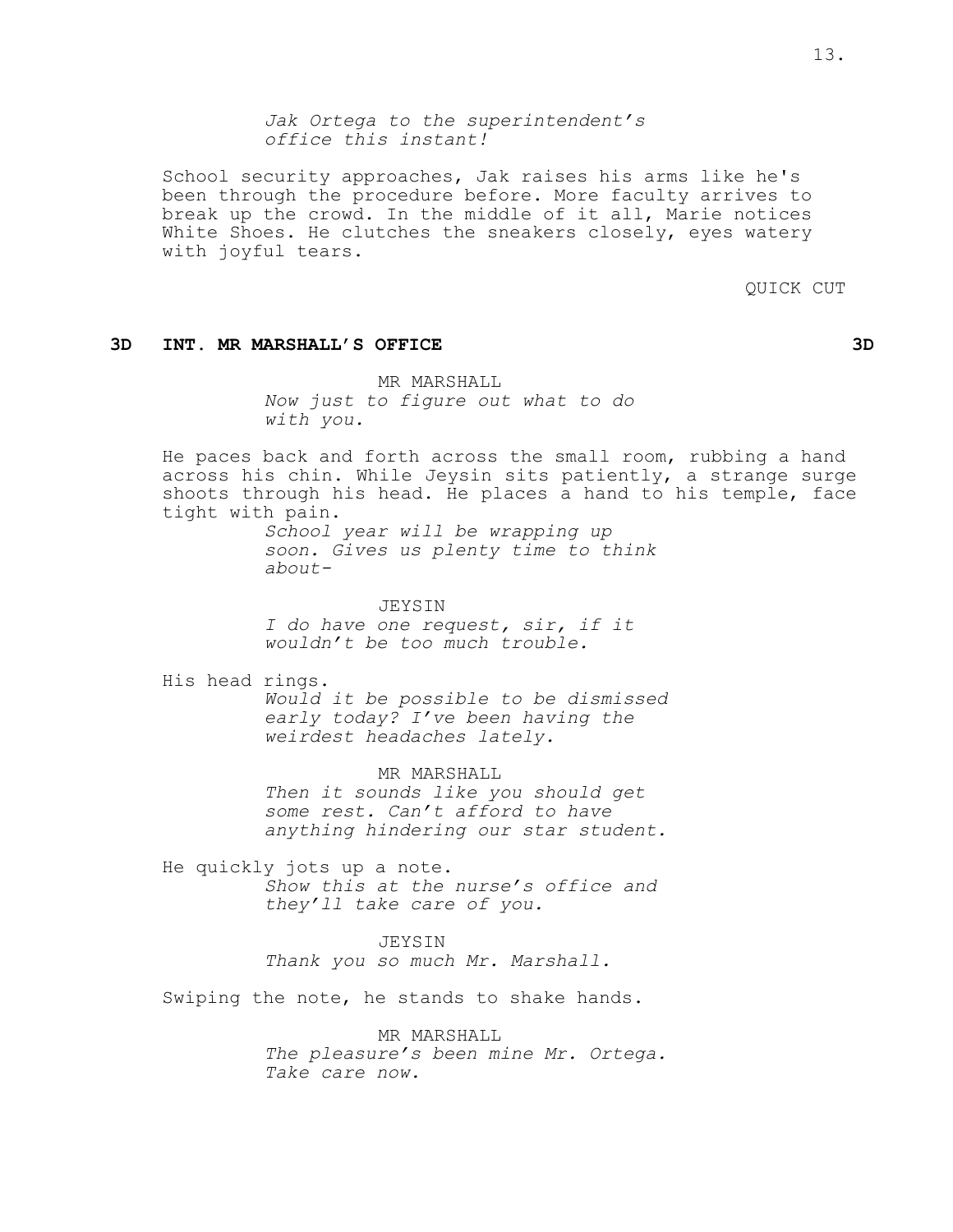Jeysin exits the hall to the right. A moment later, security guards escort Jak to the office from the left end of the hall. He plops down into the same chair Jeysin sat in.

> JAK *Yo Marsh. How you livin?*

He reclines with his feet up on the neighboring chair. Marshall gestures to security who closes the door and exits.

> MR MARSHALL (Sternly) *This isn't a joke Jak. Sit upright & put your feet down.*

> JAK *I know this isn't a joke - it's a waste of time.*

Jak sits up, crossing his arms and closing his eyes.

MR MARSHALL (Temper slipping) *A.. waste of time you say?*

JAK *Because we both know how this is going to go.*

Mr. Marshall stands, searching through a nearby filing cabinet.

> *Another nice, long pep talk preaching to me about how it's wrong for me to "solve problems with violence" and how at this rate I'll "end up going nowhere" and-*

MR MARSHALL *Your ticket to nowhere is right here.*

He pulls out a paper folded into five sheets, each one covered with marks and writing.

> *12 years old yet you already have the single most dubious disciplinary record in the history of this school district.* Have anything to say for yourself?

Jak shrugs his shoulders.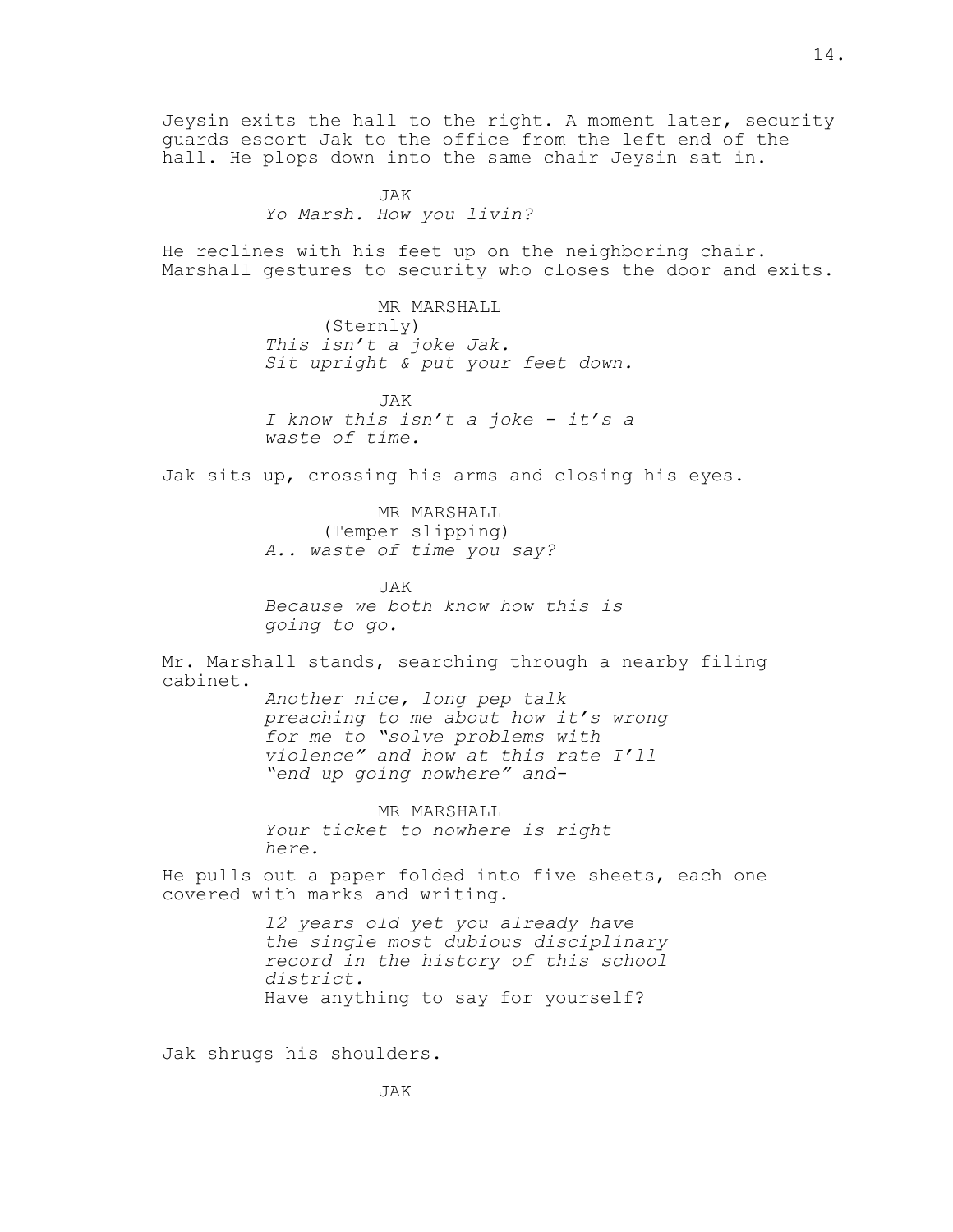I'll be 13 next month, if it makes you feel any better.

Marshall slams the file onto his desk.

MR MARSHALL *That's your problem right there! Treating everything like it's some damn joke.*

Jak looks away.

JAK (Lowly) *Not true.*

The superintendent nears his student, bending down to reach eye level.

> MR MARSHALL *What was that? Any other time your mouth's writing checks you can't cash, but now we're talking about you and-*

JAK *I said that's not true!*

He stands to look Mr Marshall in the eye – hands shaking. He points out a scar running along his forearm. *Wasn't joking when some creeps started stalking Marie for not talking to them.*

Another scar across his left cheek. *Wasn't joking when high schoolers picked on my brother for getting better grades than them. And I wasn't joking today, when some dude I don't know got his sneakers jacked.*

He points to the bandage now across his nose. *Get sick of seeing the same crap every day so I do something about it! You tell me solve things 'with my head and not my hands,' but never care that my problems get solved!*

Emotion rings from his voice. He looks to the ground – hands no longer shaking. Mr. Marshall sighs and sits behind his desk.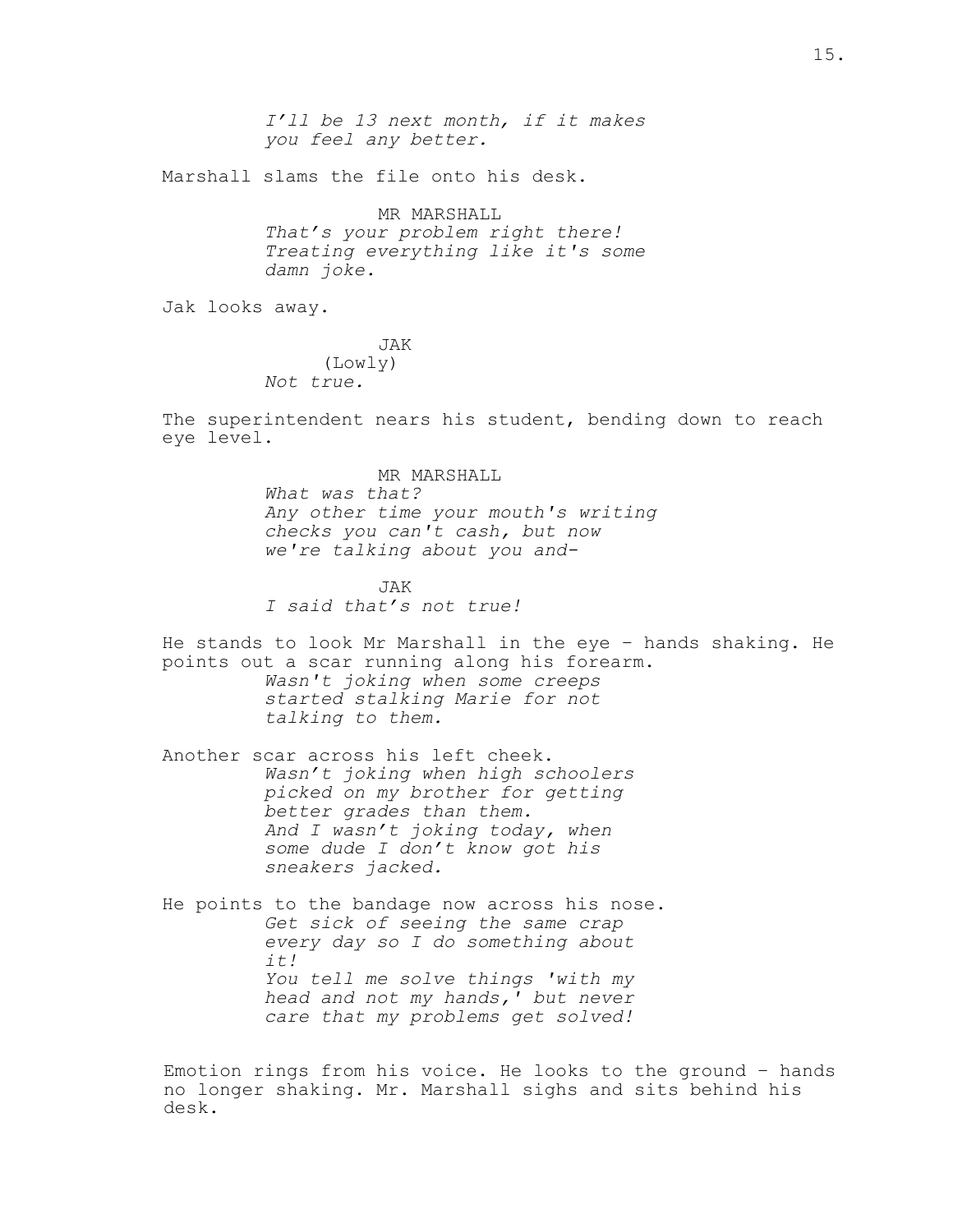#### MR MARSHALL

*Look, I get it. You want to "be the man," be the tough guy & stick up for others. But I cannot condone violence, especially not on school grounds. I'm going to have to suspend you again, 5 days: a full school week.*

> JAK That's it? Sweet.

He returns to his carefree mood.

MR MARSHALL (Almost sinister) *You'll also spend the rest of the day and an hour after school in detention – make the deal even sweeter.*

JAK *Wow, a whole day full of fun stuff. I must be the luckiest man alive.*

MR MARSHALL *You'd be even luckier if I hadn't talked with that wonderful brother of yours earlier. I trust that you'll be on your best behavior in detention, correct?*

Jak makes a zipping motion across his mouth.

JAK It'll be like I'm not even there.

SFX: SCHOOL BELL RINGING

#### **4 EXT. ROSACE - AFTERNOON 4**

Marie walks the city's streets – mind lost in thought. Cars cruise by on the passing roads, bouncing from potholes or hydraulics. She enters a block of abandoned property, approaching an alley closed off with wood panels. She looks over each shoulder then slides a loose plank aside. Following the path to a side entrance, she turns the doorknob and steps inside.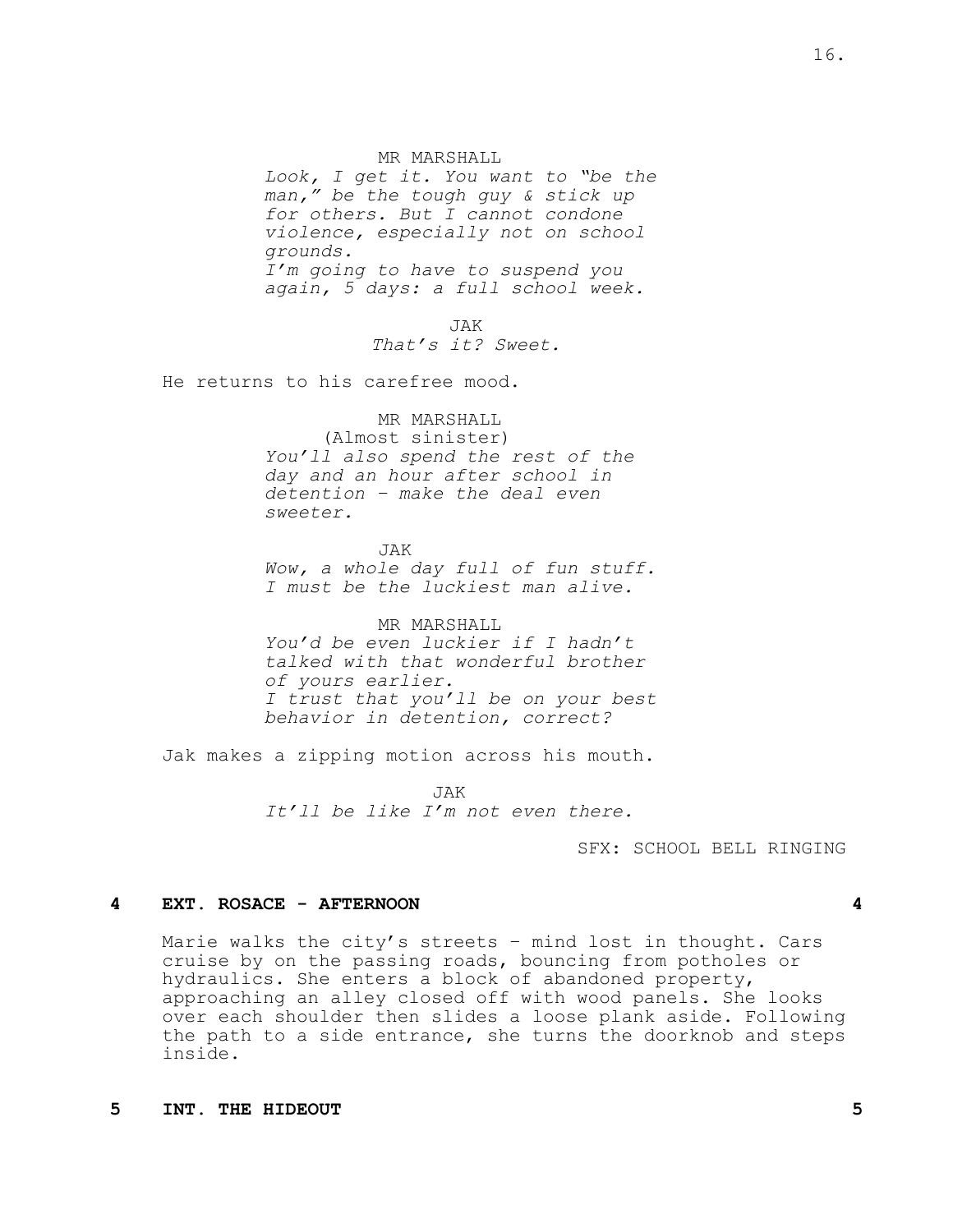Inside was an old gym: high ceiling, wide walls, and a basketball hoop bracketed up on the far side. Sun sneaks in through the few windows not boarded from the inside. Patches, burn marks, chipped paint and exposed brick color the walls. Marie walks under the hoop and across the room to the sound of buttons clicking & pixelated explosions.

In the far corner of the room were: a big-screen fatback TV, two large cardboard boxes, and tall stacks of martial arts VHS tapes & video game cartridges. Jeysin sits in the middle of it all – legs crossed and eyes locked on the TV screen. Despite being alone, he plays from the Player 2 slot.

Marie peeks at him from behind the tower of movies.

MARIE *You're at it early.*

JEYSIN

*Having a weird day, so I hurried here to play video games. Things make sense in video games.*

Marie smiles and shakes her head – walking over to his side. *Jak's not with you?*

> MARIE *He's gonna be a while. Our day got pretty weird too.*

She took a seat & tuned into the screen – following Jeysin's character. A blue-colored action hero takes cover in the corner - dodging fire from the robot enemy filling half the screen.

> JEYSIN *Another detention?*

> > MARIE

*Yep.*

JEYSIN *Another fight?*

MARIE

*Yep.*

JEYSIN *Dang, was waiting on him to beat this game. We made it so close last night!*

MARIE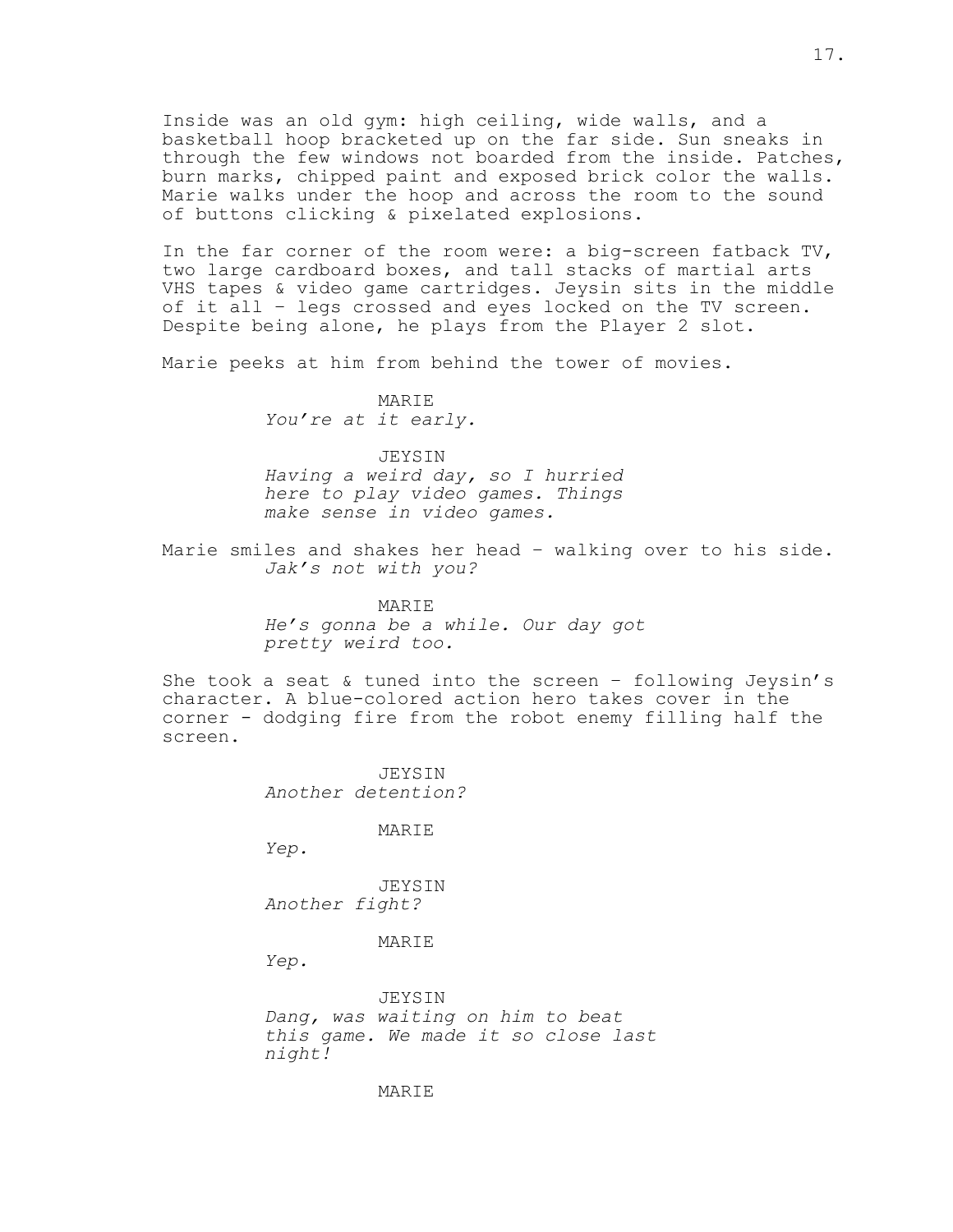*You know your brother. He treats real life like it's his video game.*

JEYSIN *Word around the high is he tied some kid to a pole and shoved another through a fence?*

MARIE *Happened in front of my face and I still don't believe it.*

She removes her glasses to clean the lenses on her shirt. Jeysin's character fires the finishing shot at the boss enemy. The screen is covered in 2D flames. NEW HIGH SCORE blinks in white lettering at the top of the dark loading screen.

> *He's a pain any other day, but now he's got me wondering if he has superpowers.*

JEYSIN *Superpowers?*

NEW HIGH SCORE blinks in white lettering at the top of the dark loading screen.

MARIE

*Took out three guys twice his size, and showed off the whole time. No clue how he did it, but while he was fighting something in the air felt... different.*

She taps a finger to her chin. (Thinking) *Some explanation. He probably thinks all that's ridiculous.*

> JEYSIN *I don't think it's ridiculous at all, actually.*

Seeing his character on a new level, Jeysin pauses the game.

**MARTE** *Alright, cool because it's been on my mind all day and-*

Her face drops. *…How did you hear that?*

Jeysin rubs his head and chuckles nervously.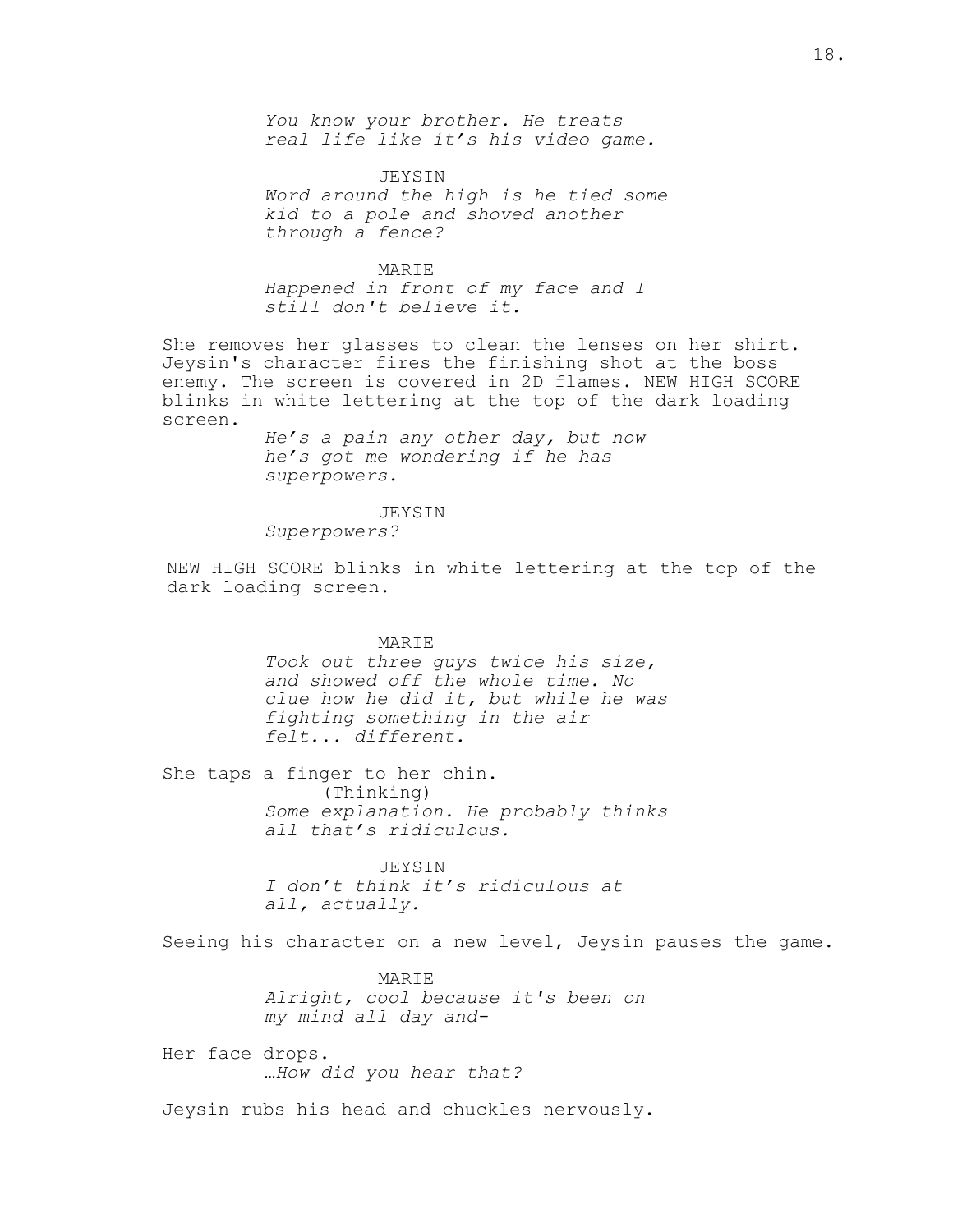JEYSIN *Like I was saying, today's been… weird.* Marie grabs him by the shirt, shaking him back & forth. MARIE *Reading minds is a little bit more than weird!* She releases him – retrieving a notepad and pen from her backpack. **CH-CHIK.** Alright. Spill the details. Jeysin grabs the twisted lock of his hair – winding it while retraces his thoughts. JEYSIN *It all started in the nurse's office.*

FLASHBACK

#### **6 INT. HIGH SCHOOL 6**

JEYSIN (Cont.) *This headache I've been having cranked up to 10.*

He sits beside an older boy on a short bench in the tight room.

SFX: PHONE RINGING *Each time, it felt like something outside was trying to tap into my head. My brain was like a balloon trying not to pop!*

He fought to keep a straight face through the pain. The boy next to him writhes in pain, clutching at his stomach.

> *A sensation filled my skull, some kind of mass.. or force. Fought so hard to contain whatever it was that I let a little slip and-*

BOY 3 (Thinking) *Why I let them dare me to eat all those meatloaves? I'mma dumbass, man…*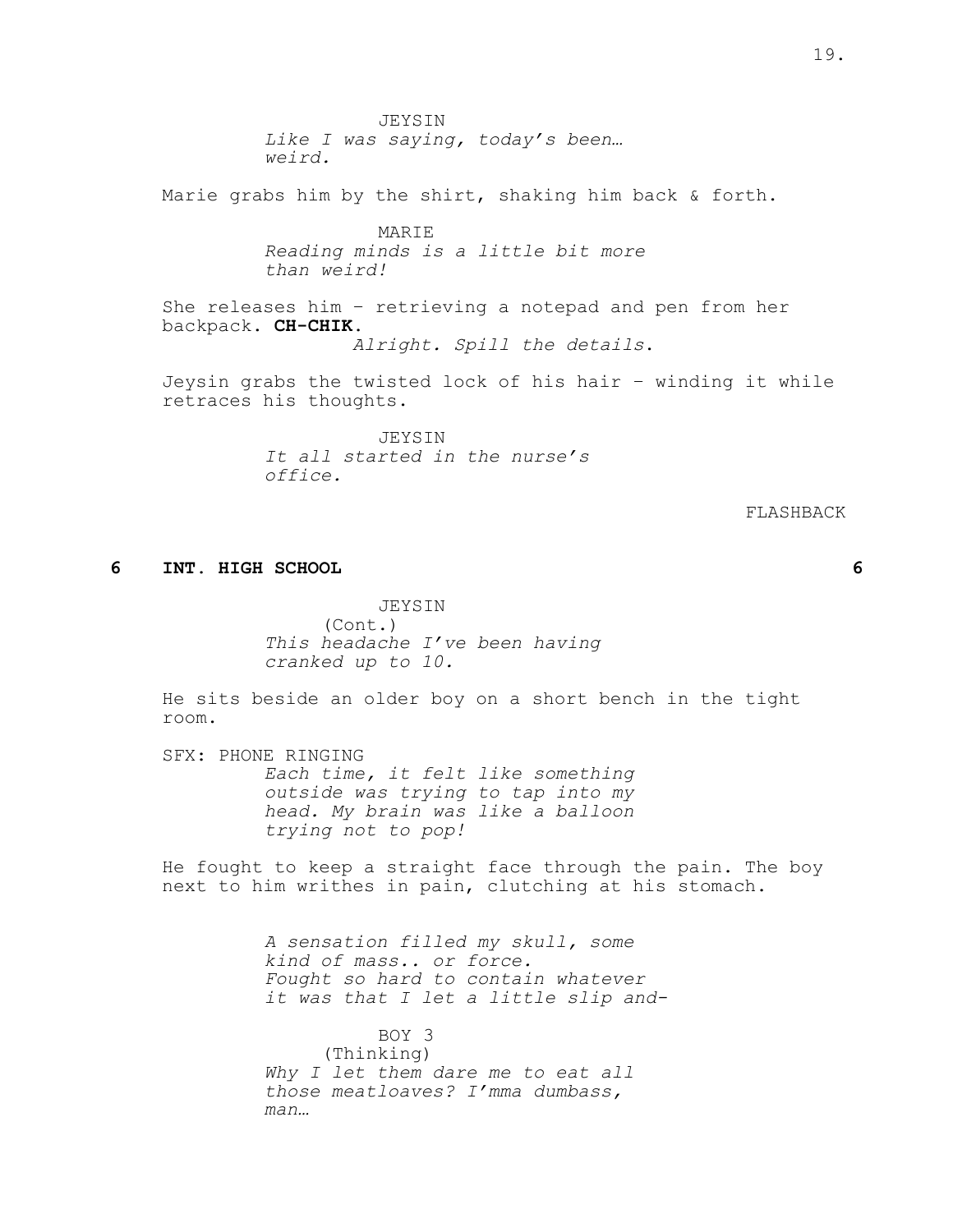Jeysin tilts his head at the boy. Rubbing a hand on his temple, he turns and shakes his head. NURSE (Cranky) *I'm on it, I'm on it!* The woman answers the phone. *What's the problem? Yeah? How am I supposed to know? Maybe try cutting him from the pole before you call the nurse's office!* BOY 3 They've been in that bathroom forever! I don't know if I'mma make  $it...!$ Jeysin grows more uneasy every moment sitting between the two. NURSE *Fine. Send em to my office.* She slams the phone down onto the hook. *Next.* Jeysin stands before her desk, waiting as she looks over the note. *You're all set kid. Make sure you stop by the main office on the way out.* She signs and returns the paper slip. JEYSIN *Thank you.* He stops at the door, turning over his shoulder to focus on the nurse. NURSE (Thinking) *The way my back is hurtin, someone needs to send my ass home early too.* QUICK CUT **6A INT. HIDEOUT 6A**

20.

JEYSIN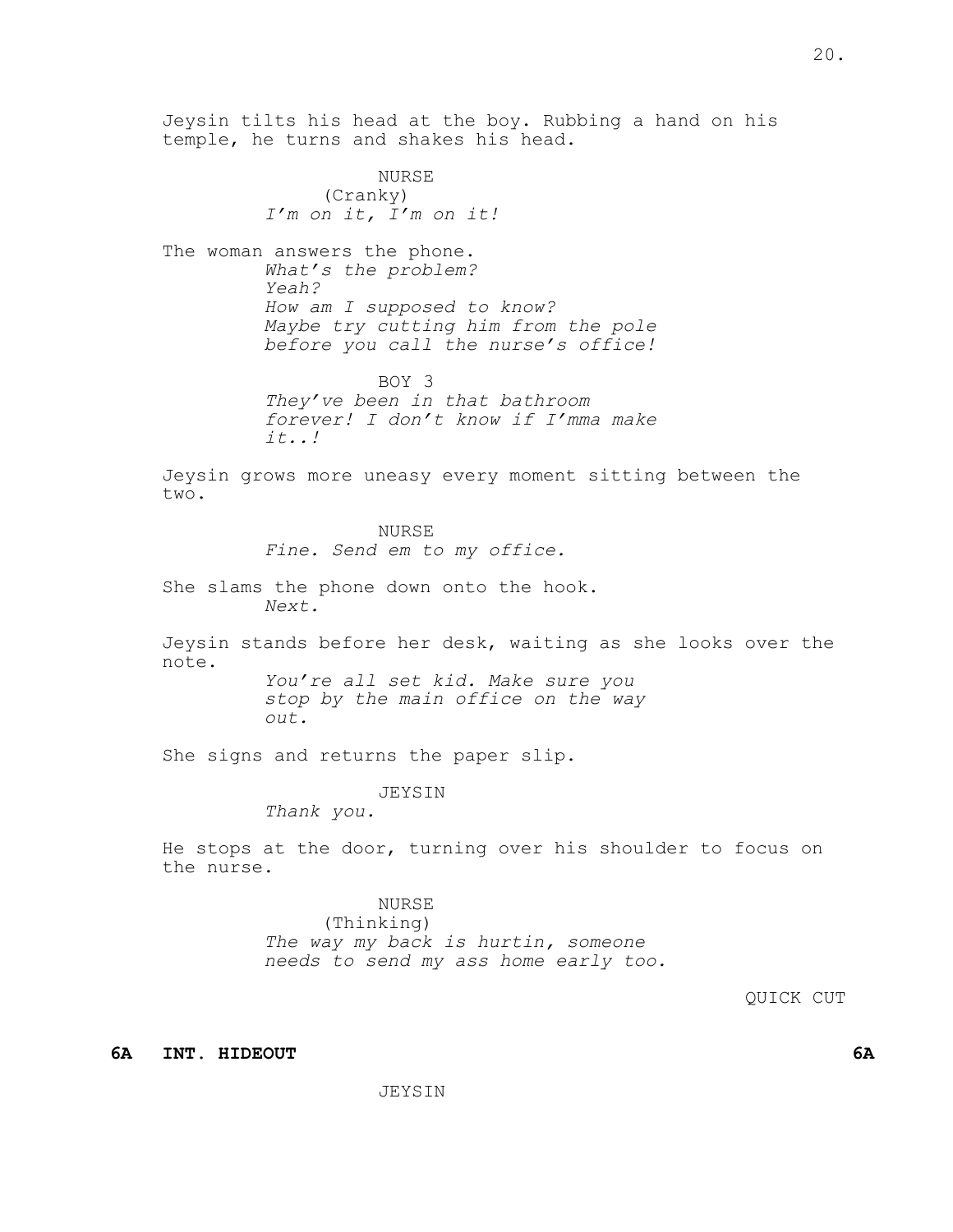*Turns out the picking & poking at my brain were thoughts from other people. Go figure.*

Marie finishes a page on her notepad, flipping over to the next.

MARIE

How would you describe it? The whole brain sensation, mind reading thing?

JEYSIN *It's like... tuning to a radio station. I can pick up signal from anyone, but it's fuzzy*

The same sensation that overcame Jak hums gently inside Jeysin's head. He taps two fingers to his right temple. *Unless I focus on one. Once I'm in tune, I hear every song. Commercial free.*

> **MARTE** *...So to work effectively, your power requires specific action. That's more than enough to work with!*

Marie finishes bullet pointing her idea. She tucks her pen behind her ear as she stands - sunlight reflecting in her glasses.

> MARIE *And now that we've got our data, how about we do a little testing?*

## **6B MIDDLE SCHOOL 6B**

Early evening sun shines onto the school building. Carefully, Jak looks both ways. With the coast clear, he hops from the first floor classroom window. Left inside is elderly teacher, sleeping behind his desk. "Jak was here" is written down the middle of his balding forehead.

#### **7 EXT. ROSACE – MAIN STREET 7**

Hands behind his head, Jak strolls as the town bustles around him.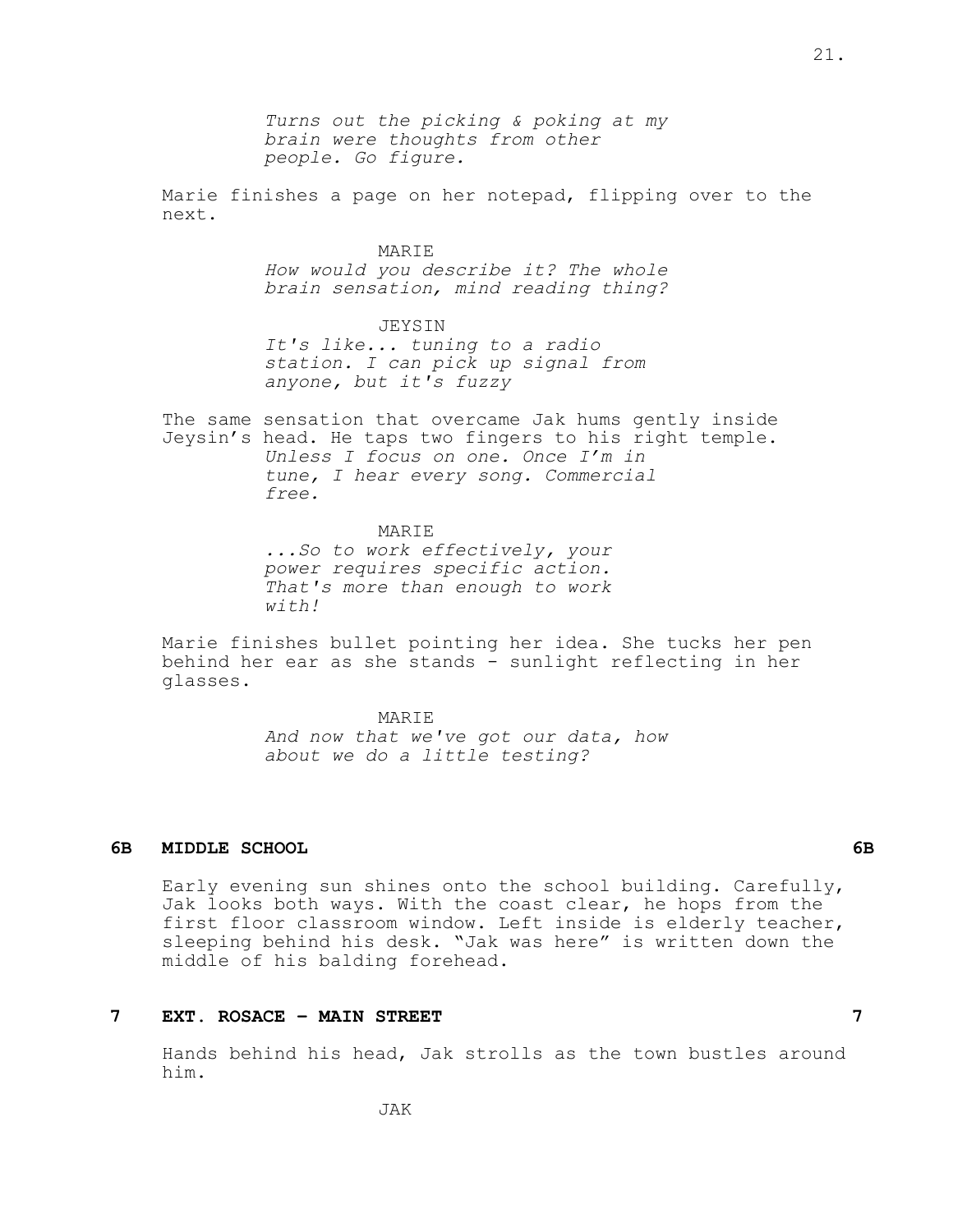*Mom might actually kill me once she finds out I got suspended again & I'm running low on good excuses. Maybe I should skip town? Nah, she'd still find me. She's got like 5 senses or something. Wonder if I… -hold up.*

- Thoughts of the fight ran through his head. *Can we talk about that beatdown earlier?*
- He looks to his hands, still amazed by his strength. *There was no stopping me!*
- Stepping in rhythm, he shuffles his feet throwing jabs at the air. *I was so strong, so fast, so smooth,*

*So-*

A glance at his surroundings depicts collapsing buildings, fire damage & shattered windows, gang tags & 'for sale' signs. Mostly vacant storefronts lined both sides of main street. Link-ups on corners are spied on by cop cars.

> *It doesn't even matter. It doesn't even matter because nothing here gets the chance to matter!*

He tightens his hands into fists. *Wish I had a way out…*

> STRANGER (Raspy) *You don't even know how right you are, young…*

Jak stops and looks around for the voice. He spots an older man beneath the shade of an old shop's awning, draped in worn-out clothing. His eyes hide behind a pair of dark sunglasses. Twisted graying hairs spread across his head and jut from his chin. Leathery brown skin shows his age. Jak raises an eyebrow at the man.

> JAK *What am I so right about?*

STRANGER *'Bout this city and the way they run it. Turned us into a buncha cattle. This around us was a different world.*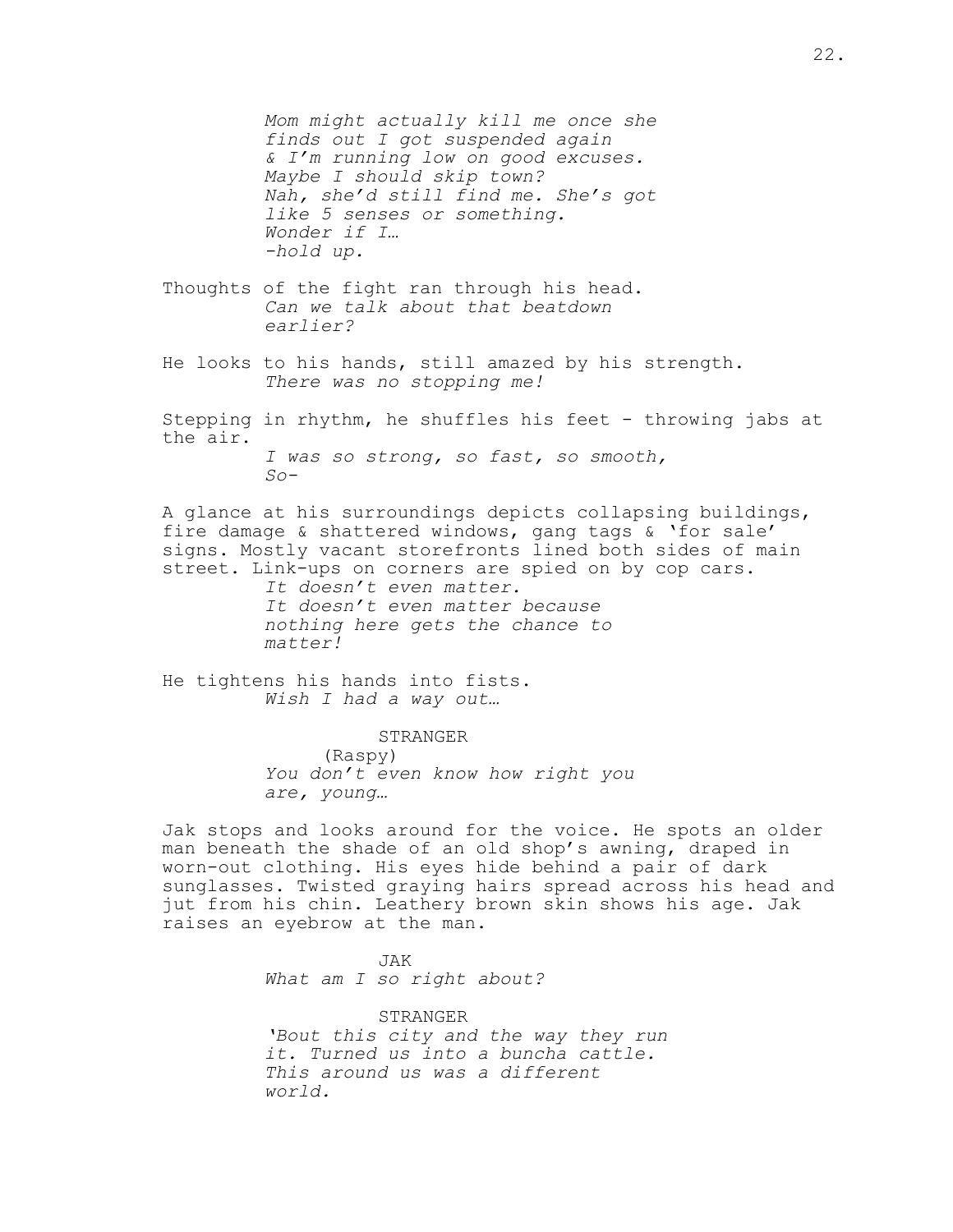The man gestures to the neighborhood. *There was love in these streets the pulse of this city. You could feel it beatin' every day. All the mom & pop shops on this block used to be boomin'.*

JAK

*In this dump?*

He points a thumb over his shoulder and shakes his head. *Naaah. No way.*

STRANGER

*Those times is long gone now - been gone since before you was born.*

JAK *What made everything change?*

Jak sits before the man, meeting him eye-level.

STRANGER *Can't keep a good thing without someone comin' along tryin' to take from it. Outsiders rolled in, taking everything they could. Took our money, took our blocks, our votes, our lives. By the time they's done, all we had were regrets.*

The boy hangs his head, troubled by the stranger's tale. *But I tell you one thing can't no one ever take... A dream.*

JAK

*A dream?*

STRANGER *A certain somethin' special that means more than life itself. I know you got one! I can feel it! It's why you need your ticket outta here, right?*

Jak laughs, bringing a smile to his face.

JAK *Hell yeah you're right.*

STRANGER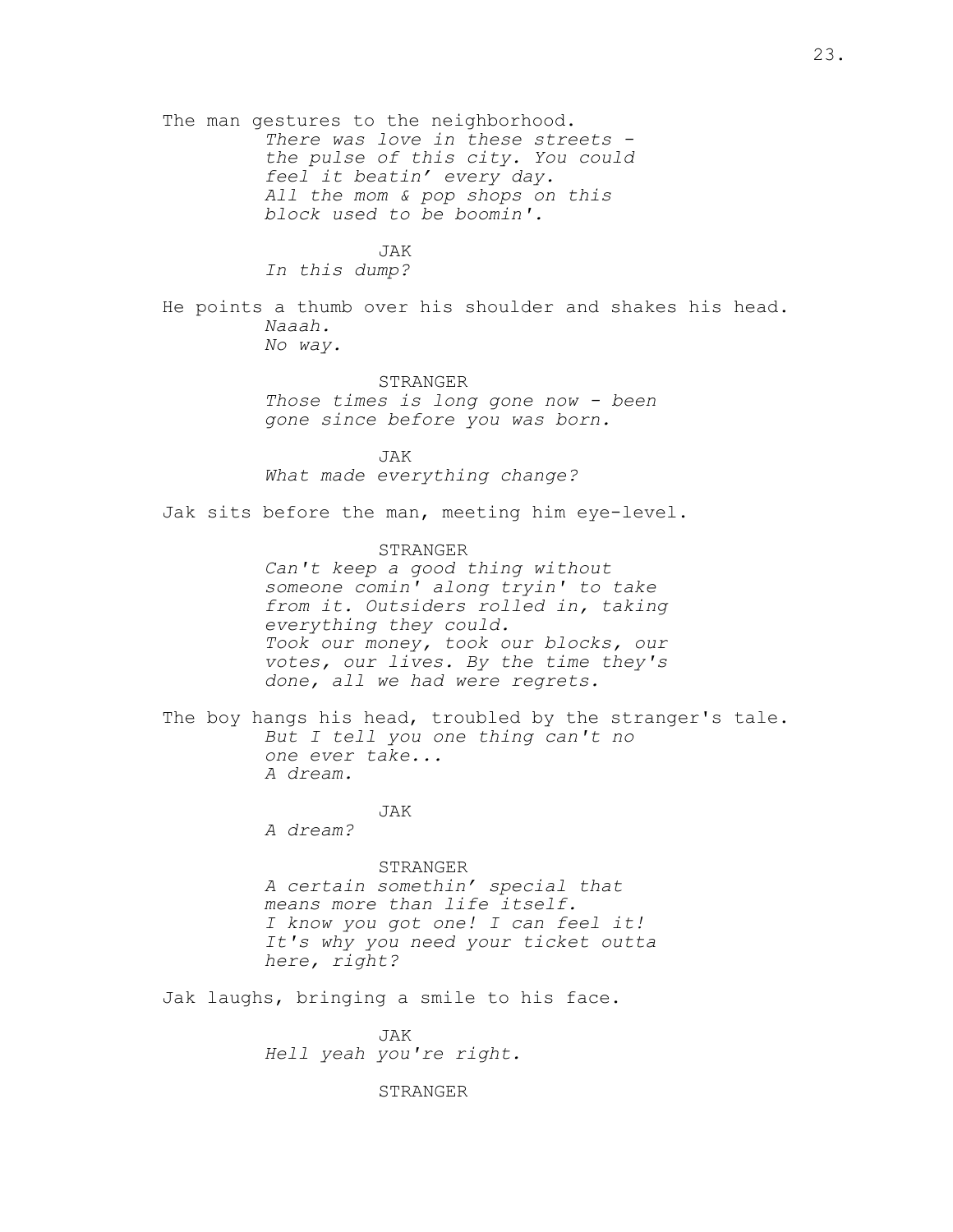*Didn't seize mine when I had the chance. All this time later and I'm still here looking to find for my place out there. Got the feeling if I keep on searchin, I'll find it somewhere.*

- He places a hand to his forehead and chuckles. *So you've gotta promise me something little dreamer boy.*
- Jak locked in on the man's words. *Don't put your dream aside for anything. The will of a dreamer can make any fantasy reality.*

He flashes a wide grin with as many missing teeth as gold ones.

> JAK *You know, some people would call you crazy old man…*

- Jak stands, dusting his hands on his shorts. *But I've been called crazy too, so we must be onto something. Thanks for the pep talk.*
- He turns to leave, but approaches the man once more. *Old man's probably not your government name, is it?*

The man laughs.

STRANGER *MACK. You can call me Mack.*

JAK *Old Man Mack it is then.*

MACK *Got a ring to it.*

The new friends share a fist bump.

JAK *My name is Jak. I swear on my word: I won't let you down!*

Jak takes off running. Mack watches in the boy's direction, nodding his head.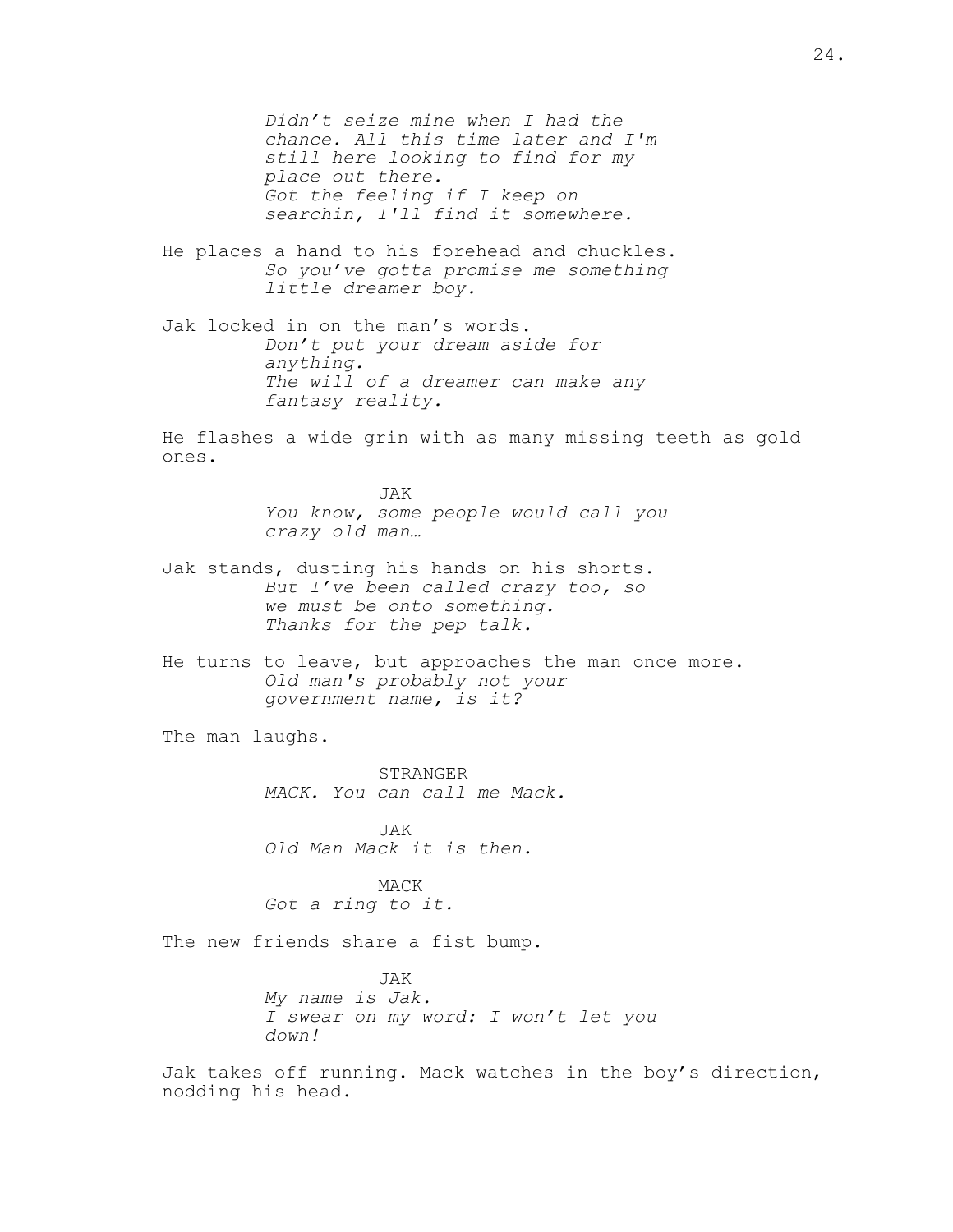He looks straight ahead, flashing his grin. *I ain't losin' mine again.*

## **8 EXT. ROSACE NEIGHBORHOOD 8**

Jak cuts down a path opening up to a large field. Kids gather, playing soccer and baseball on the lone stretch of clay dirt & grass between clusters of buildings. **CLINK.** A metal bat slugs into a baseball. A home run flies from home plate to the far side of the field.

Jak sees the ball and picks up speed. The sensation returns, flowing down into his feet as he pounds the pavement. He beats the ball to its landing spot, catching it with ease while trotting to a stop. From the opposite corner of the park, he used some of his power and fired the ball back where it came.

> JAK *Strong and fast?*

He looked down to his legs. *I could get used to this.*

Track 1



Track 1

**9 INT. HIDEOUT - WEIGHT ROOM - SUNSET 9**

Marie clicks her pen onto her notepad and looks up.

MARIE *Okay. How did it go?*

Jeysin breathes deeply and exhales.

JEYSIN *I feel… everything...*

Sensation spread evenly throughout his body. Arms raised, he lifts 100 lb. weights in each hand. *Every fiber of me is running at 1000%, yet…*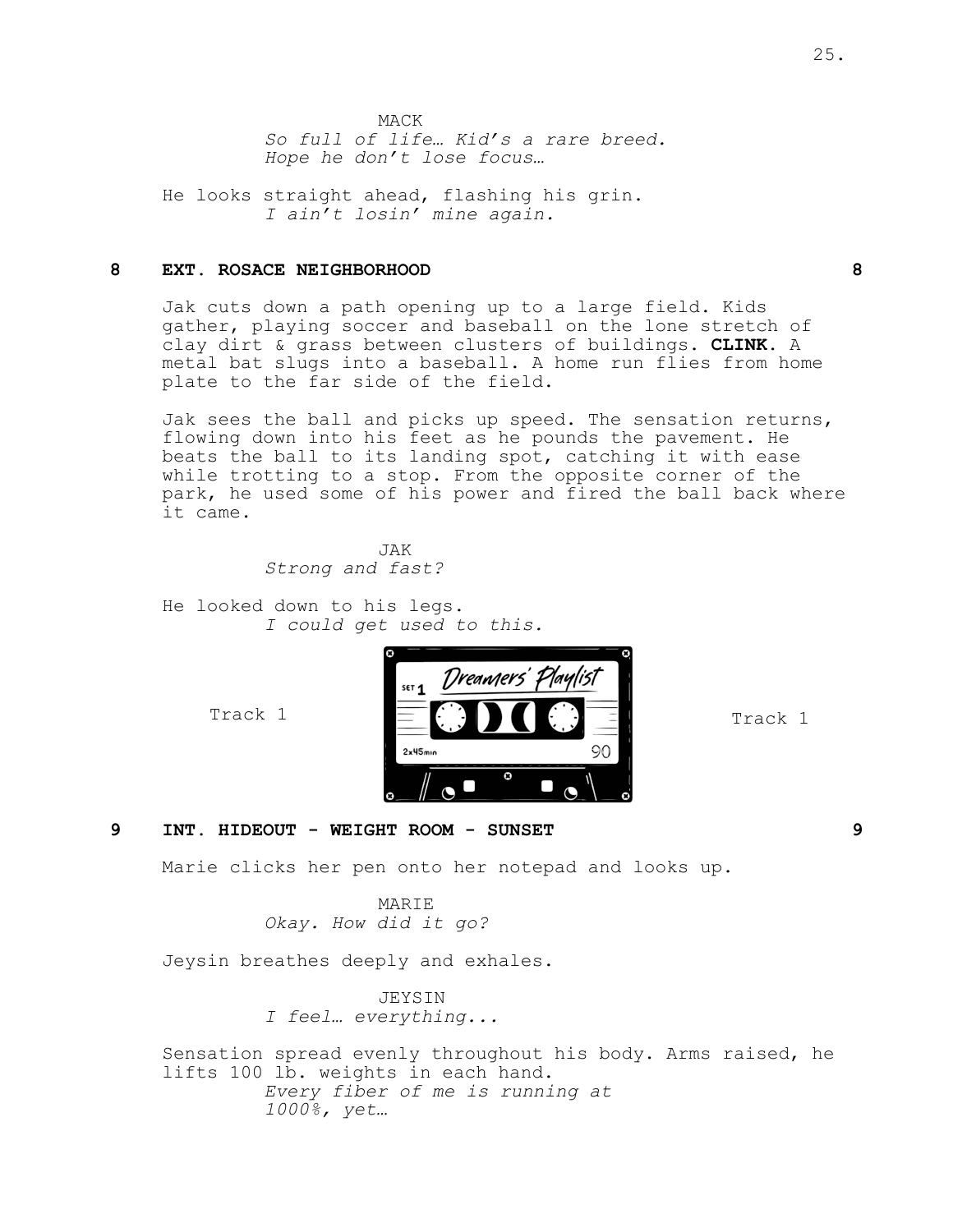Marie pauses her writing, looking to him. *I just feel like me. It's all so.. natural.* He lowers the weights to the ground - startling himself with their **THUD**. Marie examines his arms and checks his pulse. MARIE *Heart rate's about the same… No sign of any muscle strain either. It's like we thought - whatever you two found today boosts the body insane ways.* Jeysin looks to his hands, opening and closing over and over. JEYSIN *If that package somehow includes psychic powers, there's no telling what else we can do.* MARIE (Excited) *This discovery is going to change the medical world! I'm gonna need a bigger notebook.* Marie kneels down to her bag - a streak of light on the ground catches her eye. Outside, the sun begins to set. *Shoot! Told my parents I'd be studying tonight.* JEYSIN *That exam is coming up soon, right?* MARIE *It was nice not having to think about it for a little while… I'll catch up with you guys tomorrow.* She quickly hugs her friend then heads for the door. *Be safe.* JEYSIN *Hey Marie.* She stops, looking back to him. *Don't be so hard on yourself.* He smiles, bringing one to her face.

26.

**MARTE**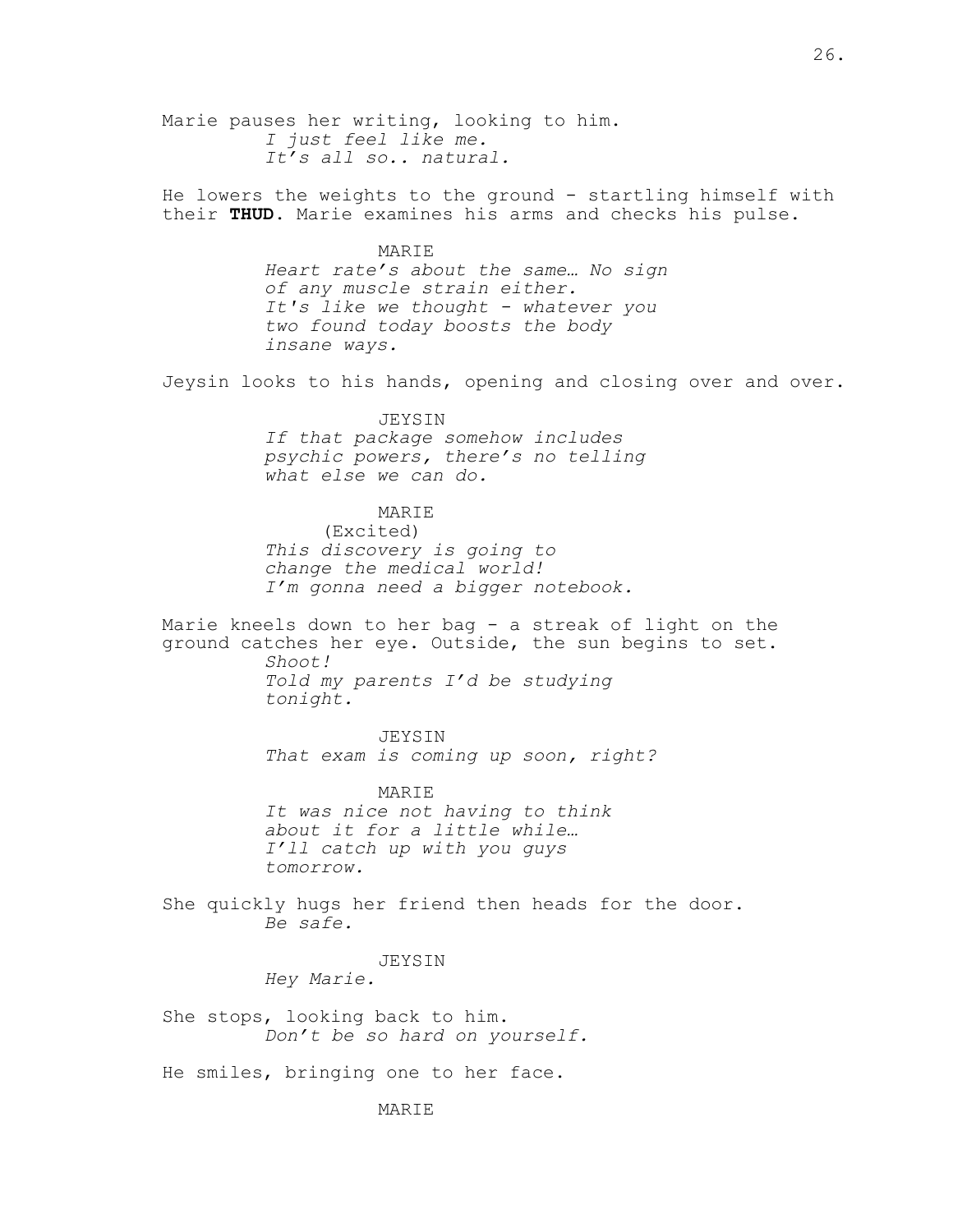Thank you.

CUT

## **10 EXT. CORNER STORE 10**

Two teenage boys post up outside a neighborhood shop, sipping big can iced teas. A blur shoots into the open store door behind them.

> TEEN 1 (Eyes wide) *You see that?*

The blur speeds back out of the store. Teen 2 boy takes a long sip from his drink.

TEEN 2

*Nah.*

TEEN 1

*Word…*

Teen 1 takes another a sip from his drink. (Confused) *…Did, did I see that?*

### **11 INT. GYM HIDEOUT - MAIN FLOOR 11**

Jeysin stands before the TV – mirroring the movements of the martial artists in the retro Kung-Fu flick on screen. Hearing the outside door open, he turns up the volume and steps away. Jak enters, carrying a black plastic bag.

JAK

*Yoooo Anybody home?*

JEYSIN (Bad lip-synching) *"What do you want?"*

On the TV, one martial artist stands against another. Jeysin stands across the room from Jak, striking a Kung-fu pose. The older brother smirks, dropping the bag & striking up a pose of his own.

JAK

*"Is that one—eyed bastard here?"*

He poorly lip-syncs the opposing character.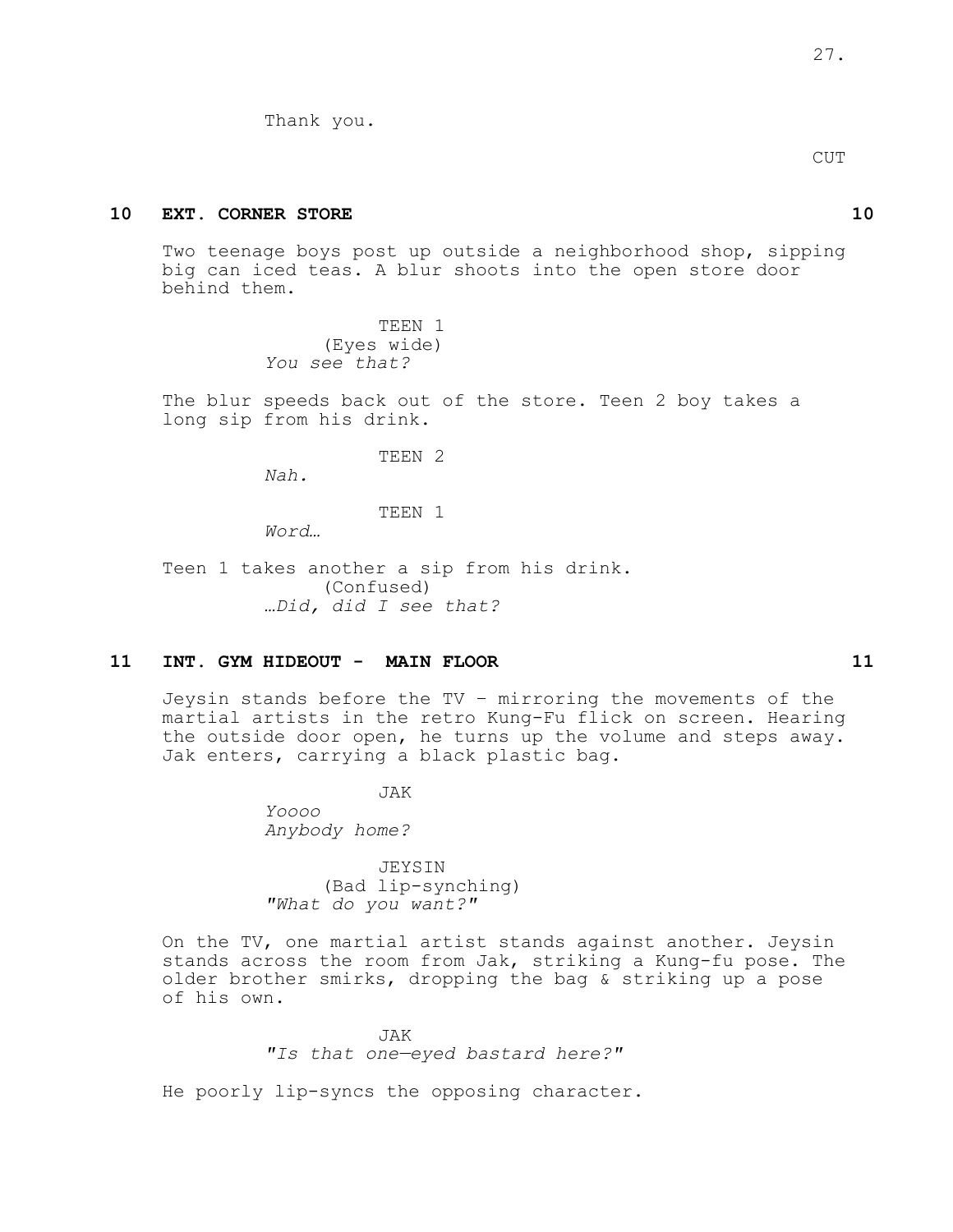**JEYSIN** *"You dare call our boss that?"*

The brothers change pose with each line, stepping closer to one another.

> JAK *"You bums obviously don't know me."*

> > JEYSIN

*"Oh we know you. You're one of Luu's men – the one they say can kick like a mule."*

JAK

*"Well if you know of me, then that's the best that'll come of it."*

JEYSIN *"You better watch it! You're on our home ground now."*

Raising arms forward, the brothers met wrist to wrist, eye to eye.

> JAK *"I couldn't give a damn who this area belongs to! Where I am always belongs to me."*

> JEYSIN *"Then maybe I'd like to find out – if that's the truth!"*

They exchange strikes and parries  $-$  countering one another  $\&$ matching the movie step for step. On screen, the two opponents clash powerful punches. Jak & Jeysin end their spar with a dap and an embrace.

## **SWUSH**

Basketball splashes through the net. Standing below the hoop, Jak catches the ball. He takes the last bite of his empanada and hurls the ball across the room. Jeysin finishes snacking on his own empanada. He catches the ball, takes aim, and drills another shot.

> JAK *With these powers you can probably skip college next year & go straight to the league.*

Jeysin chuckles as he lines up another shot.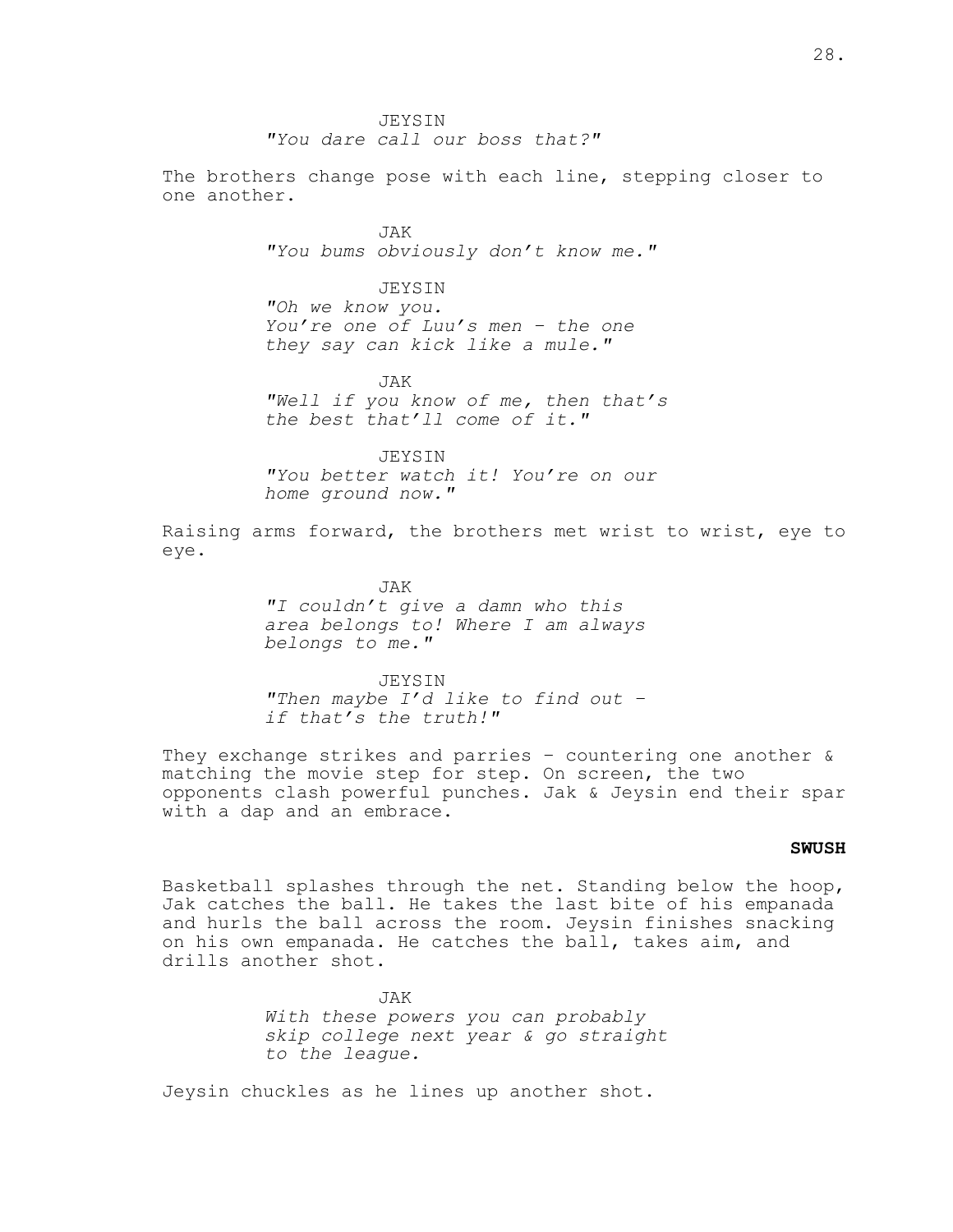JEYSIN *Mom would cry if she ever saw me playing for the Lakers.*

Jeysin swishes a third shot. Jak grins ear to ear.

JAK *Leave it to the two smartest people I know to already have this power stuff figured out.*

He spins the ball on a fingertip.

JEYSIN *Marie took the lead on this one. I was just the guinea pig. She ran home to study, so we've still got a lot of questions.*

JAK *Then let's get us some answers.*

The brothers test themselves in various sections of the gym. Losing his balance, Jak plops onto the padded floor in the tumbling area. On the palms of his hands, Jeysin walks by him.

Punching bags dangle from chains in the boxing room. Jeysin knocks a training dummy to the floor with precise strikes. Jak focuses his power to his left hand and steps a massive punch. The impact rips the chain loose - flinging the bag across the room and into a wall.

## **12 EXT. HIDEOUT ROOFTOP 12**

Side by side, the brothers stare to the horizon. The sky blazes with color. Jeysin stretches out his arms and yawns.

> JEYSIN This view is unbeatable.

Jak taps a foot to the ground, his mind turning.

#### JAK

*Think so?*

He peeks over to his brother then looks out again. *Wonder if it really is.*

## JEYSIN (Smiling)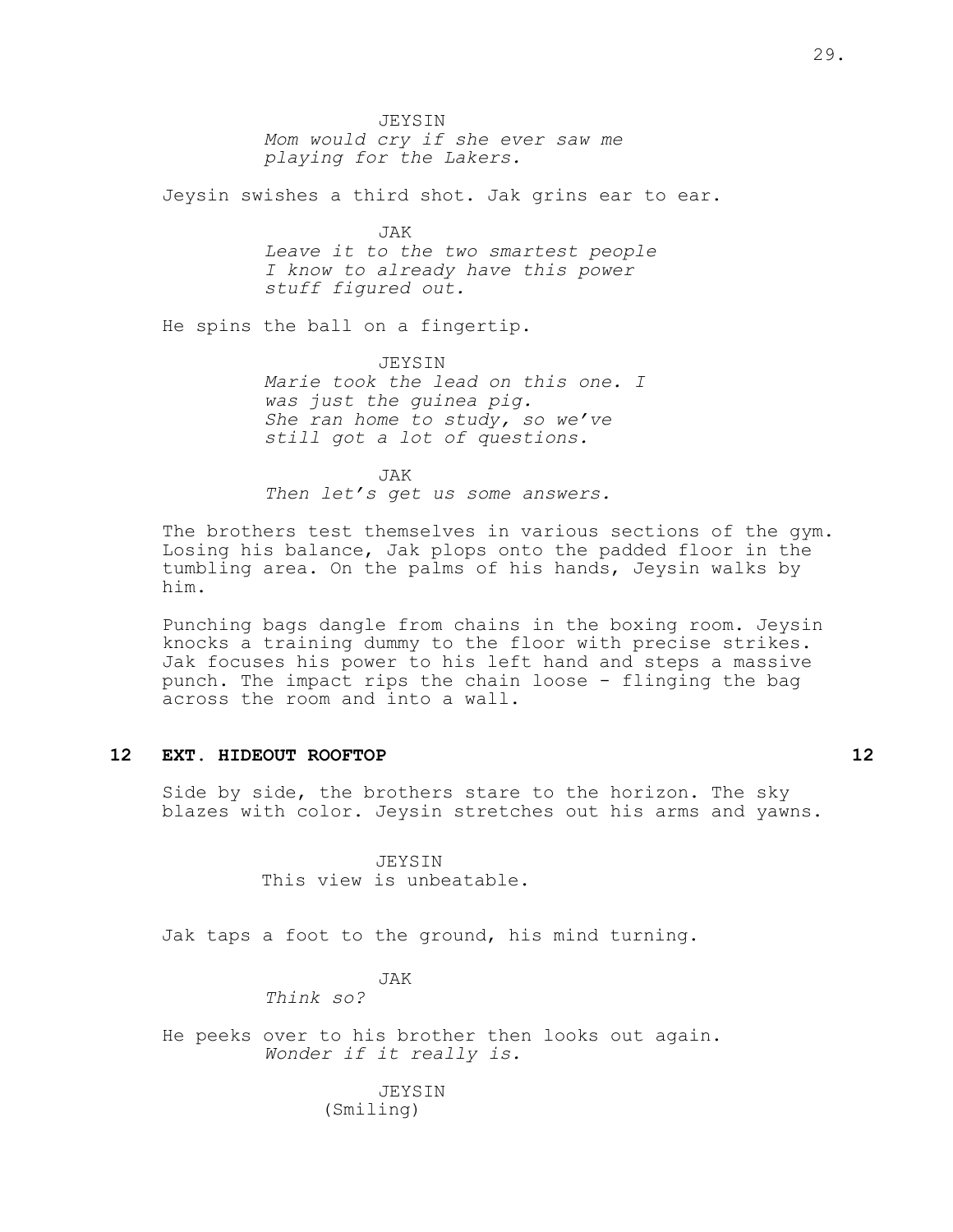*Here we go again.* Jak raises an eyebrow. JAK *Whatchu mean?* JEYSIN *The speech about how badly you want get out of here & "see the world."* JAK *-Because it's true!* His hands close into fists. *There's a whole world out there waiting for us see it, but we've been stuck here seeing the same ole.* He pauses, glancing down at the shaded streets below. *...Know what though?* Jak looks to his hands. His grin returns.

*Things are different now. Us finding this power is just the start of it.*

## **13 EXT. ROCASE - MAIN STREET 13**

The lights and sounds of Rosacé blur by. The setting sun swaps places with the dark night sky. Mack remains seated on the street corner where he had spoken to Jak - his eyes focused.

### **14 INT. ORTEGA HOME - NIGHT 14**

The brothers sit in their living room watching TV together. The front door opens slowly. The woman from the office job sneaks in and shuts the door behind her.

> WOMAN (Sighing) *I'm so tired I could just-*

JAK & JEYSIN *Mom! Mom! Mom! Mom!*

JEYSIN *We have so much to show you!*

JAK *We got these powers and-*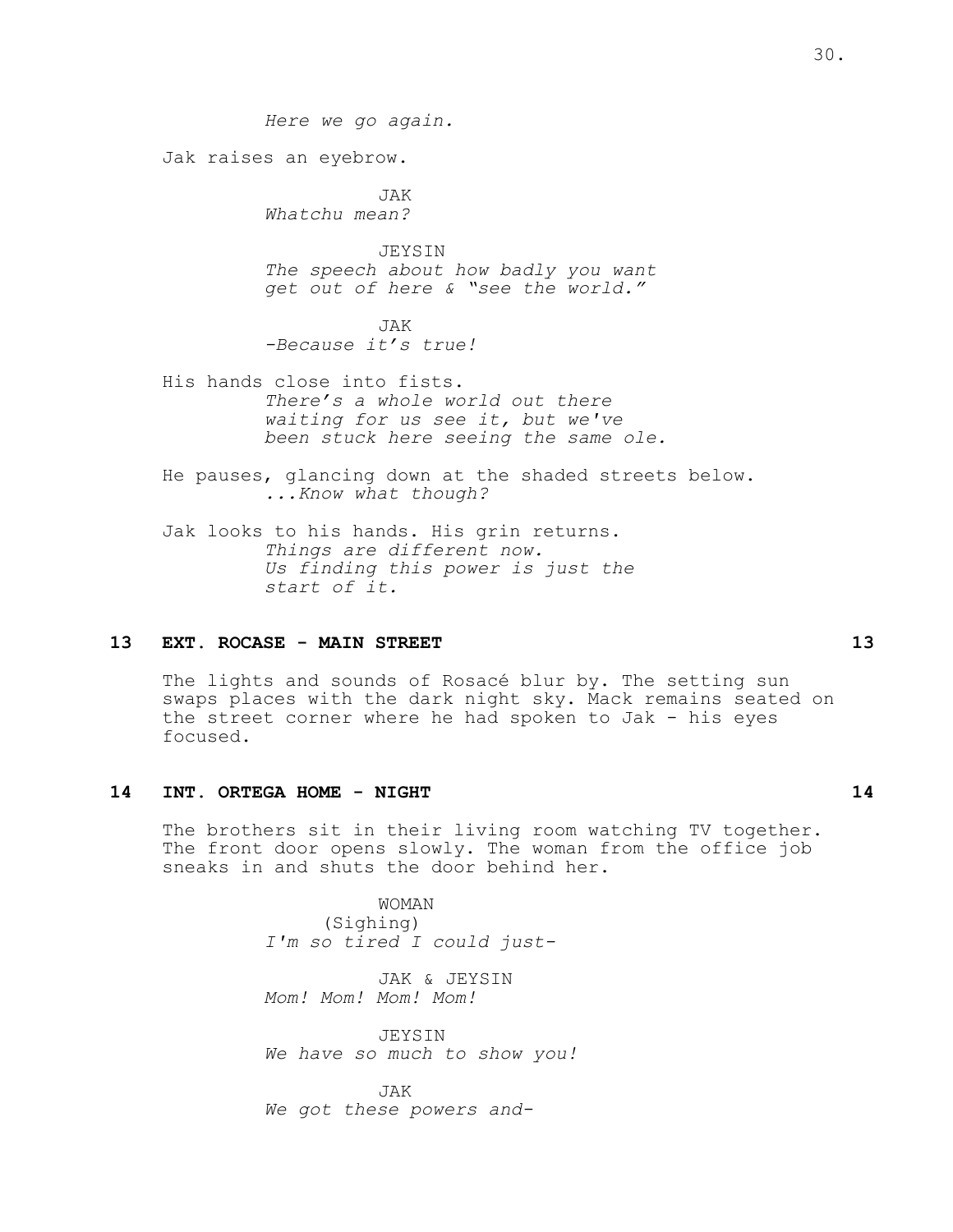MOM *Can't I at least unwind for a moment before you two bombard me? You know I'm a zombie when I work both jobs...*

She kicks off her shoes.

#### JAK

*This ain't your usual bombarding, trust me! And if you don't, trust Jeysin.*

#### JEYSIN

*Your day as JULISA ORTEGA secretary & administrative assistant may be over, but your night as Julisa Ortega, mother of two begins now. You're in for a surprise.*

#### JULISA

*Clocking in.*

She presses her back to the door and slides to the floor. *Does the surprise have anything to do with Mr. prize fighter over there getting another suspension?*

Julisa leers at her eldest.

#### JAK

(Nervous) *It does, but not how you think! I won the fight that earned me my vacation, as always, but that's when I discovered my super powers!*

Julisa tenses up, but holds a straight face in front of her boys.

> JULISA *…You did what now?*

JEYSIN *I have them too! Plus I'm telepathic.*

JULISA

(Sarcastic) *Didn't we have to take Jak to the doctors' for that last year? What are they putting in those damn lunches these days?*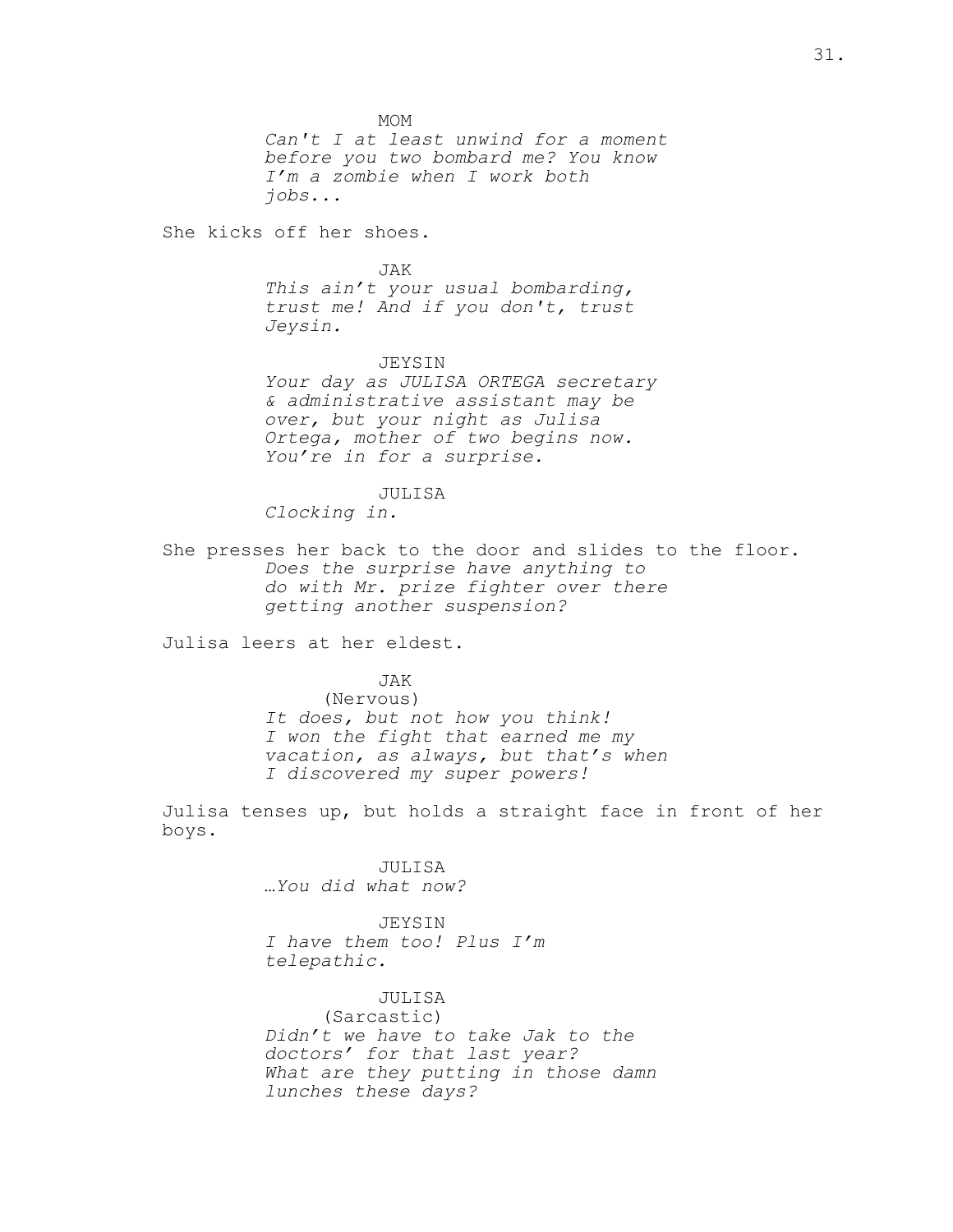She rose to her feat. JEYSIN *You have to hear us out, at least this once!* JULISA *Once? For years you two have either been telling me stuff that either belongs in a comic book…* She turns to Jak. *or something that makes my brain hurt.* She turns to Jeysin. *Now I come home from a double and an hour in traffic to the news of you two somehow magically developing superpowers at school today and I'm just supposed to believe it?* The brothers looked to one another. After a moment of silence, they nod their heads. Julisa huffs and groans. JULISA *Alright, come on. Let's see these "powers."* JAK *Bet. Check this sh!t out!* With one hand and little effort, he hoists a fully stacked bookshelf. Julisa is awe-struck. One of her cheeks twitches from the shock. JULISA

(To herself) *…It finally happened...*

She takes in a deep breath. *WHAT THE HELL DID YOU JUST SAAAY!?*

Jak drops the shelf - its contents raining down on him. He lays dazed, buried beneath the pile of books. Julisa puts a hand to her face, running it through her hair and looking away.

> *TERRY and NATE were supposed to be here for this…*

> JEYSIN (Puzzled) *You knew about this? And what does it have to do with Dad and Uncle*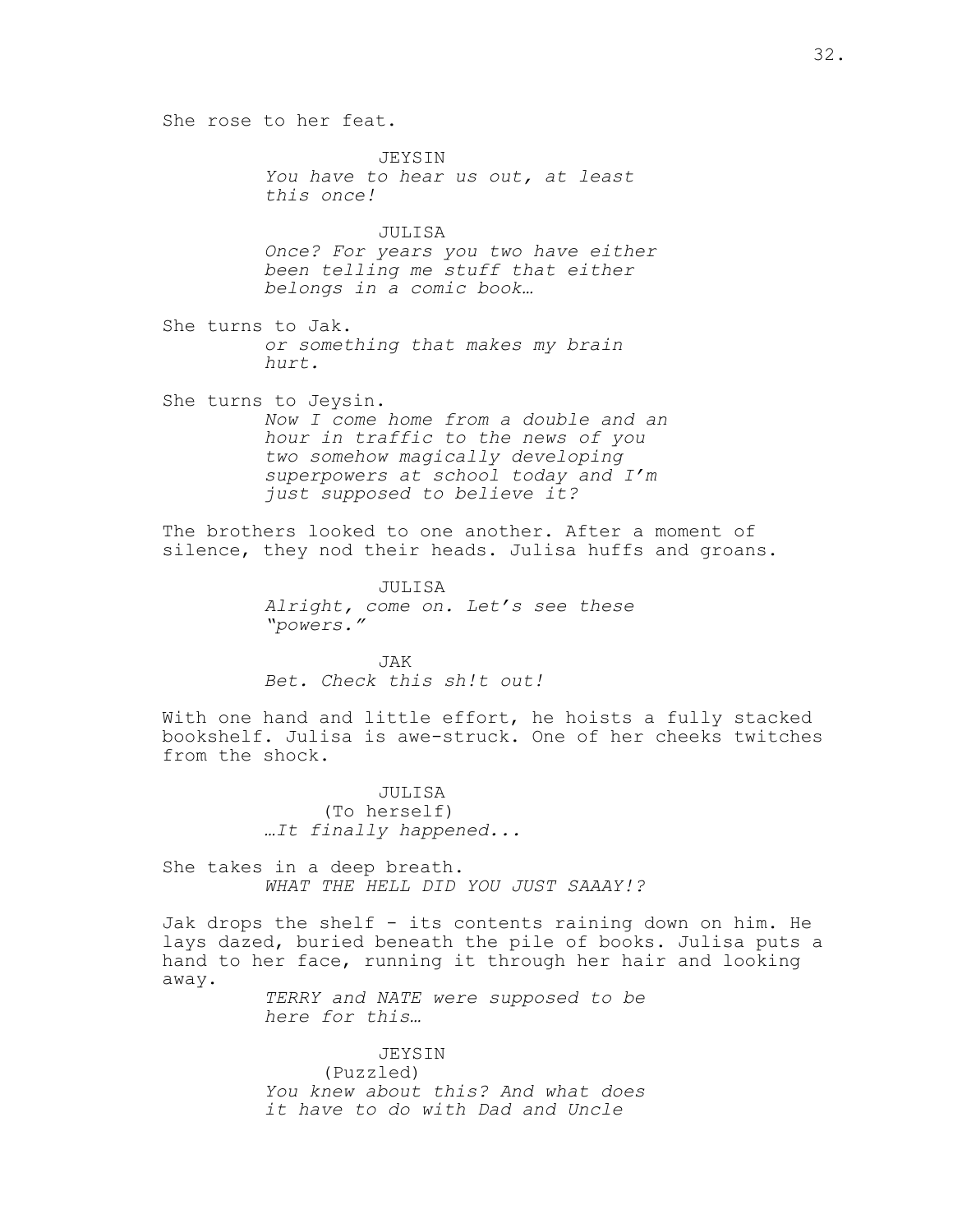*Nate?*

JULISA *It has everything to do with them. Follow me.*

Jeysin follows her from the room. Jak digs himself out of the book heap before doing the same. *You're cleaning up those books up when we're done talking.*

He stops in his tracks.

JAK (Lowly) *Damn it!*

JULISA *I heard that!*

He scurries from the room.

## **15 INT. JULISA'S BEDROOM 15**

Jak plops onto the bed next to Jeysin. Standing atop a stool, Julisa searches through the top shelf of her closet. She emerges with a large box like the ones the boys had at their hideout.

> JULISA *With all the digging you do up there, I'm surprised you didn't find this first.*

JAK (Baffled) *You knew? Uh, I mean-*

JEYSIN *How did you know?*

JULISA *Give me some credit. Your mother knows a lot more than you'd think.*

She drops the box in front of her sons and wipes the dust from its top. Contents of the box sparkle gold as room light shines on them. *And it's time you two knew a little more.*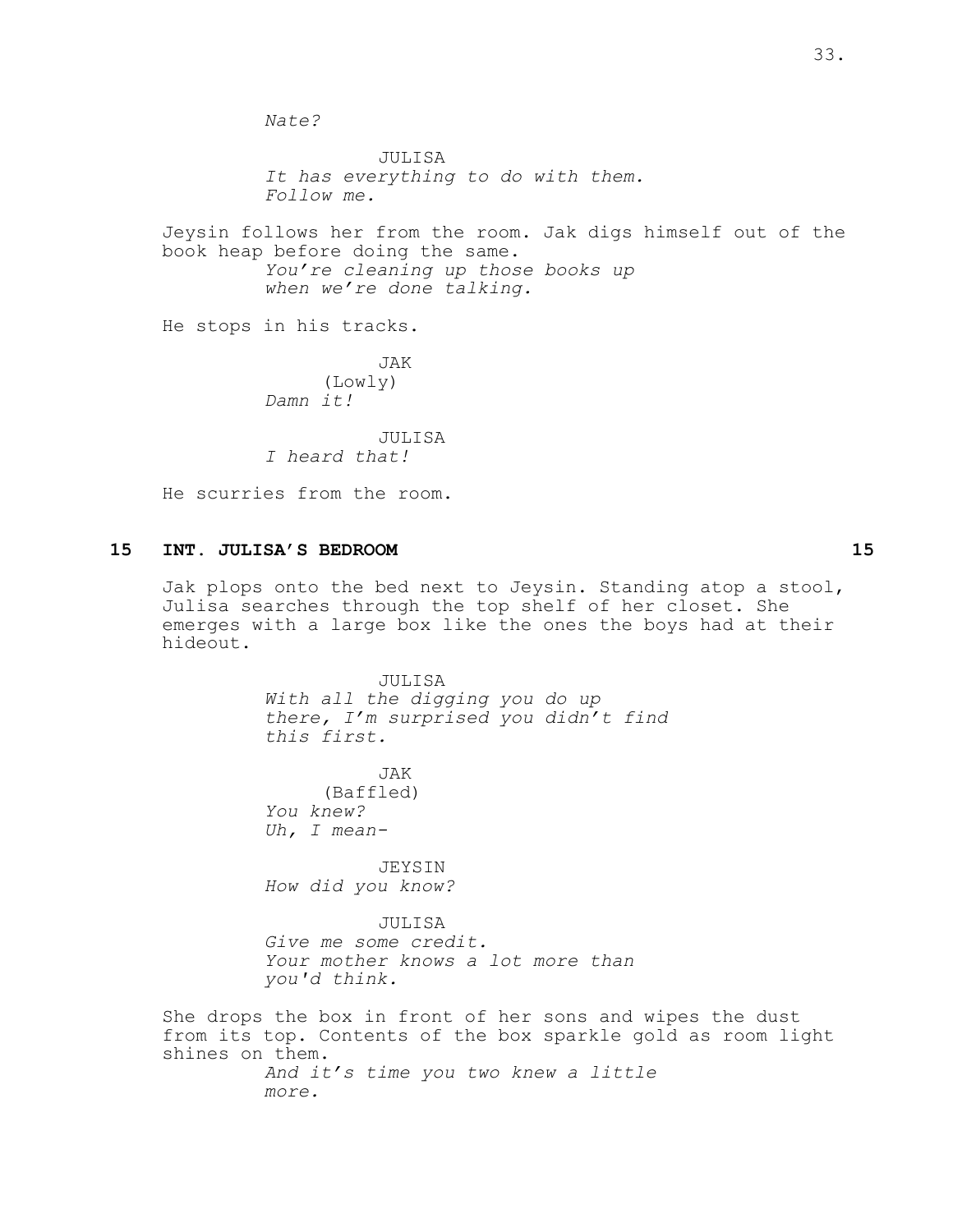She removes the variety of items stored inside: newspapers, video tapes, photographs, medals.

> JULISA *Long story short, there are two kinds of people in this world: normal folks like me and those like you two, your father, and uncle.*

She dusts off a tape with her hands. *Their powers made them professional fighters in the SFC.*

> JEYSIN *The.. Superhuman Fighting Classic?*

JAK (Not impressed) *Isn't that the cheesy fake fighting thing with all the crazy effects? I stopped believing that was real when I was like 9.*

JULISA *Yes, and no. There are no special effects.*

She puts the tape into the VCR player atop her TV and presses play.

*See for yourselves.*

She seats herself between the boys. Footage rolls, showing shots of a large stadium filled with cheering fans. In the center of it all sits a single wrestling ring.

#### ANNOUNCER

(Excited, articulate) *The Superhuman Fighting Classic: a combat sport spectacle unlike any other! Every four years, the world's greatest martial artists answer the call of this showcase of spectacular strength and sensational skill. Broadcasting from the Hampton Coliseum in Norfolk, Virginia to television sets across the globe!*

Under bright lights, a variety of fighters show off their techniques.

> ANNOUNCER (Cont.) *The 5th event, kicking off on June 25th, 1984, would surely become one*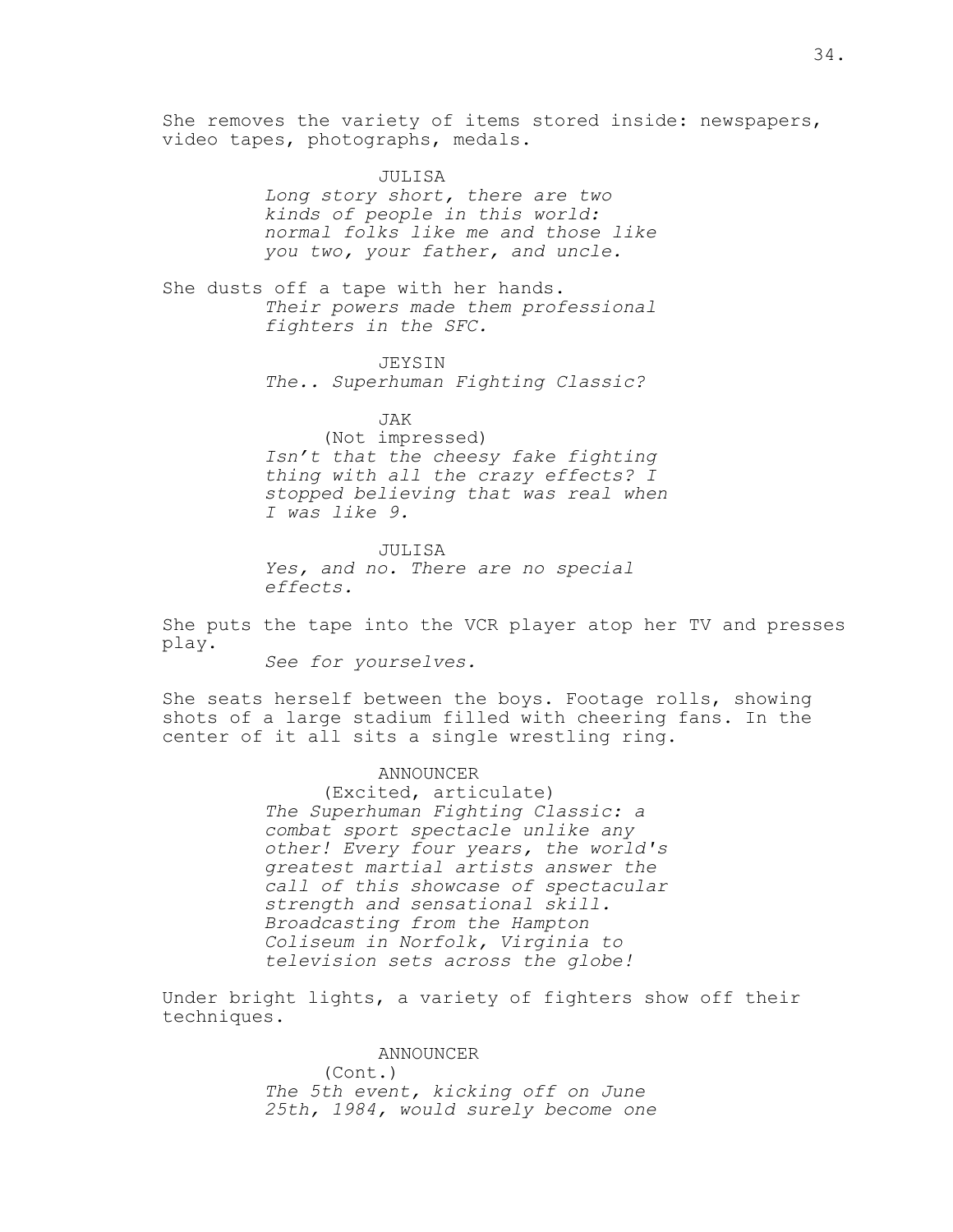*to remember. Making their debut were two young scrappers sure-fire for SFC stardom: "TURBO" Terry Omega, the 15-year-old boxing specialist with raw power and ferocious spirit.*

Terry's shown as a muscular, brown-skinned teen with a large, perfectly round afro and a confident smirk. His fitting white tee is tucked into his blue jeans, cuffed to sit just above his high-top red trainers. His thin gold chain shins under the lights and his fingers were taped, leaving the knuckles bare. His highlight reel is full of fierce, fire-coated punches.

> *And his brother, "NITRO" Nathaniel Omega, a 16- year-old master an unnamed style. His ever smooth methods and moves leave fans and fighters in awe!*

Nate is thinner than Terry. His attitude calm, collected as his long, silver dreadlocks are tied back into a ponytail. A fancy medallion rests on the open chest of his karate top. Matching pants and simple footwear complete his look. In his highlights, Nate breezes through opponents without breaking his cool.

In one fight, Terry shakes the ring floor with a powerful leap upward. Nate is shown dashing through the air without touching the ground. A side by side shot shows the brothers standing in ring. Julisa pauses the tape.

> JAK (Wide eyed) *..That was the coolest thing I've ever seen!!*

He downplays his own hype. *Who'd have thought our old man wasn't always such a bum?*

> JULISA (Sternly) *Jak, your father is not a bum.*

JAK *Maybe he'll show up one day and tell me that himself.*

He folds his arms. *And what's with the "Omega" thing?*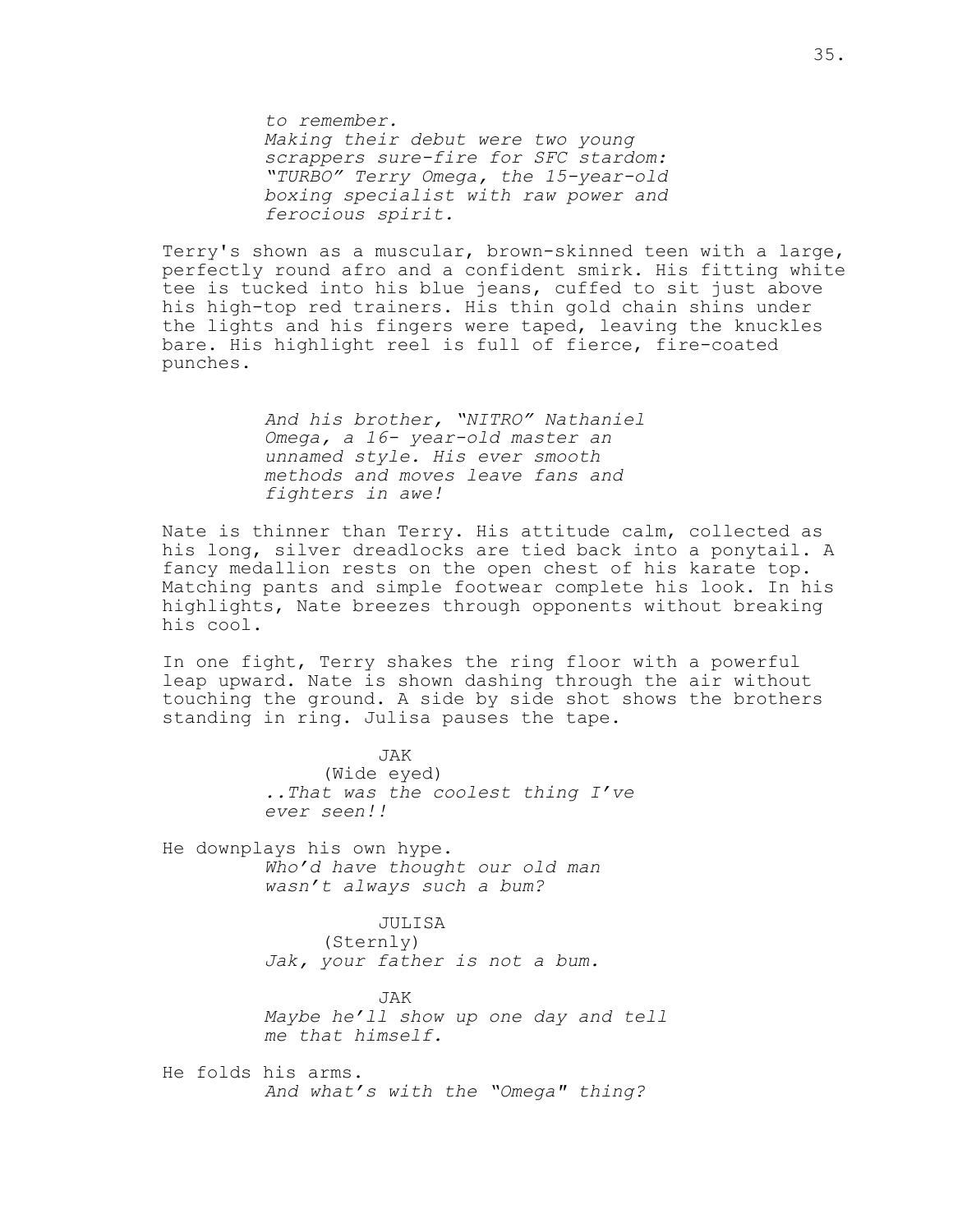JULISA *Big stars in everything use stage names.* (Fondly) *"Turbo & Nitro, the Brothers Omega" was theirs.*

JEYSIN *So every competitor in these tournaments has power like ours?*

Julisa and Jak turn to Jeysin.

JULISA *Your powers make it all possible. It's said that out there in the world are special people,*

She gently rustles her boys' hair.

*who turn their will into talents the rest of us could only dream of. For one reason or another, most of 'em become wannabe superheroes or fight pro.*

Jak resumes the video. He studies the footage of Terry and Nate.

#### JEYSIN

*And to think this has been sneaking by the public all this time. Looks like the best place to hide anything is in plain sight.*

JULISA

*Fans think what they're seeing is fake and they're supposed to. If word on these powers ever got out, all hell would break lose. The scary part is not being able to tell who has it. Whoever does can use their power for anything.*

CUT

#### **16 EXT. MAIN STREET - NIGHT 16**

The space Mack sat is vacant. Across the street, neon lights flash from the one business still open: a jewelry store. The owner (middle-aged, white-skinned, business suit) secures the lock on a silver briefcase and taps a code into his security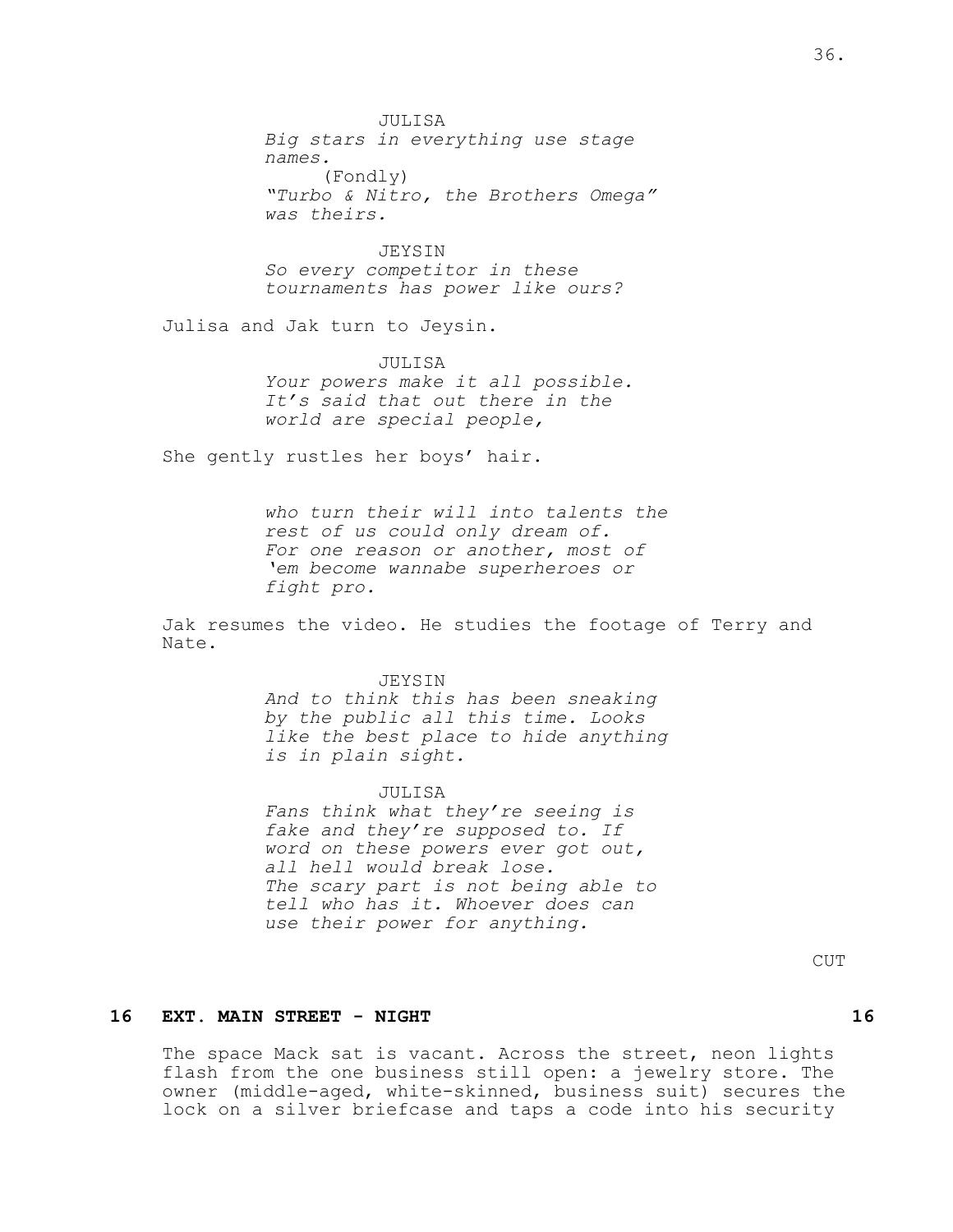console. He peeks around nervously. Alarmed, the console beeps and blinks red light. The owner sighs with relief – jumping at the sight of a stranger lingering behind him.

> POOR MAN *'Scuse me sir, hate to botha ya. Just tryna grab a bite to eat tonight. Anything at all you can spare a hungry vet? I'd really-*

OWNER (Glaring) *No, I do not!*

He clutches the briefcase in both arms. *And if you want food so bad, work for it your damn self.*

Brushing past the man, he bumps into another figure. *Watch it pal!*

Mack stands before him, grinning.

MACK *Nothin' personal, man. We hungry out here.*

Mack snatches the briefcase from the shop owner, throwing him to the ground. Slinging the case over his shoulder, he strolls away. The owner pulls a black handgun from inside his jacket.

> OWNER *Don't screw with my money!*

**POW**. He fires a shot directly into Mack's back, halting him mid stride. The bullet hit its mark, stopping dead in its tracks and falling to the to the ground. Shop owner can't believe his eyes.

> MACK *See, why'd you have to go and get all hostile?*

In a single step, Mack rushes the man, striking him over the head with the briefcase & knocking him out cold. Mack checks his back for blood. He smiles at his clean fingers, rubbing them together. He kneels down and rips the case open, taking out a stack of money. He tosses the cash to the man the owner had blown off.

> *Treat yaself to somethin' nice. You deserve it.*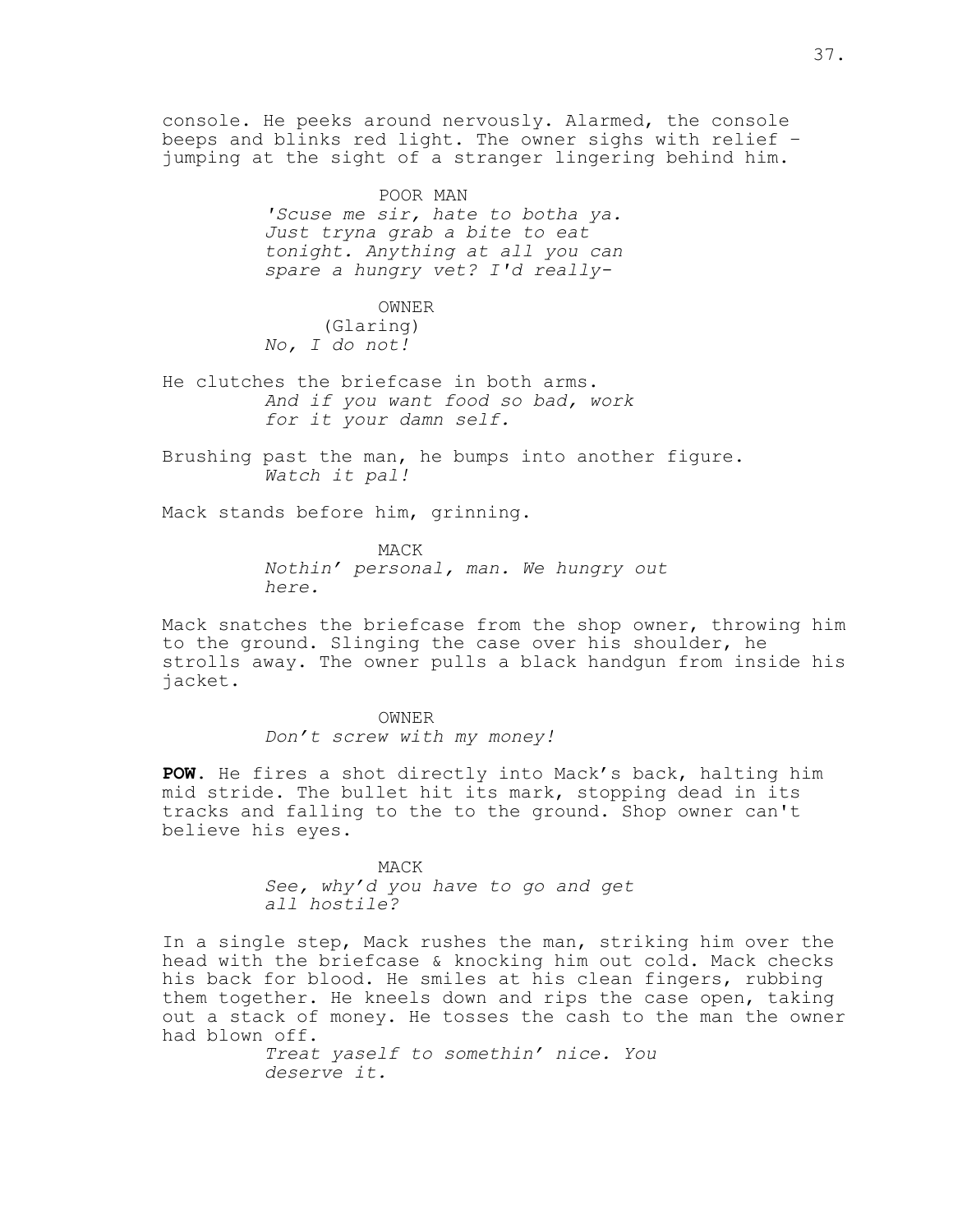## **17 INT. JULISA'S BEDROOM 17**

JEYSIN *Are the winners rewarded well?*

JULISA *Yes, and they should be. Lives are on the line out there and those fights get real ugly, real fast.*

The two wince at a hard hit shown on screen.

JULISA *Only makes sense the winners get paid-*

JAK *1 Million dollars?!*

Jak stands to his feet. His face sours. *If they're so rich, why are we still here?*

> JEYSIN *And I thought the two were away on military duty?*

> JULISA *After fighting they were recruited for a force of super soldiers.*

From the box she lifts a photo of Terry and Nate in their 20s. They smile for the camera, dressed in army green jumpsuits.

> *They go off the grid for jobs so secret that even I hardly have contact.*

She sighs.

*Last I heard, they'd be back this summer, but til then I've been doing the best I can.*

JAK *That settles it.*

JULISA *Settles what sweetie?*

He tightens his fists.

JAK *I'm going to enter the SFC!*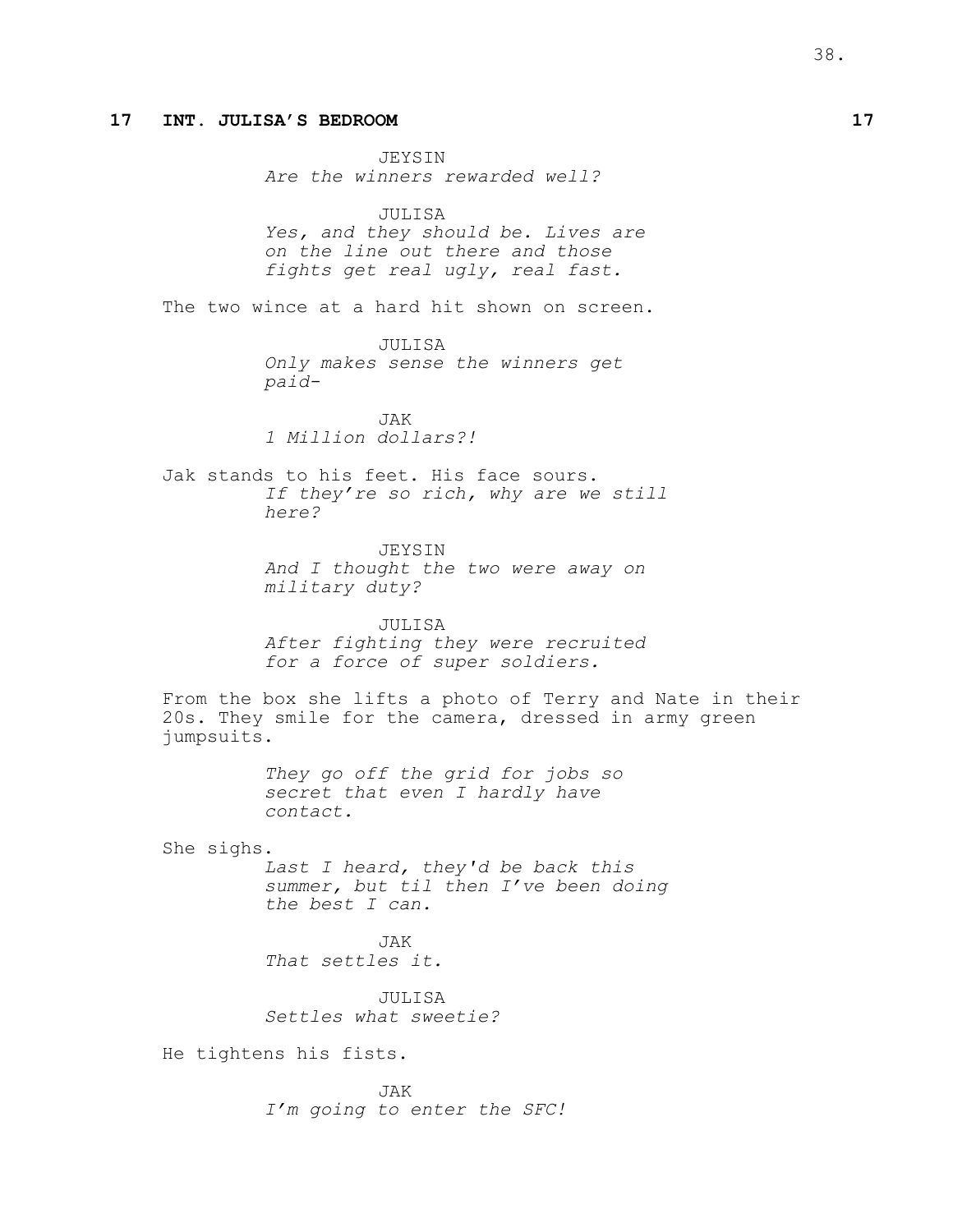Jeysin's thrilled at the thought. Julisa waves it off.

JULISA *Your dad would be so proud to hear that. Maybe one day when you're a little older you can-*

### JEYSIN

*If the tournament takes place every four summers & this tape is from 1984, there should be one happening this year!*

JAK

*Done deal.*

Jak high fives his brother.

JEYSIN

*The event kicks near July, you've got no time to waste!*

JAK *School's almost out anyways and I'm already suspended for a week of that.*

Julisa dreads how quickly she lost her boys to the idea.

### JULISA

(Joking) *And I'm just supposed to take off work to drive my precious preteen sons coast to coast for superpowered gladiator matches?*

JAK *Nah, I'm good. If I can survive this town, I can make it anywhere.*

Jeysin twists his long lock and looks to the ceiling to think.

JEYSIN *Using public transit, he should have just enough time to get to Virginia & train along the way. If anyone can pull it off, it's definitely Jak.*

Julisa palms her face.

JULISA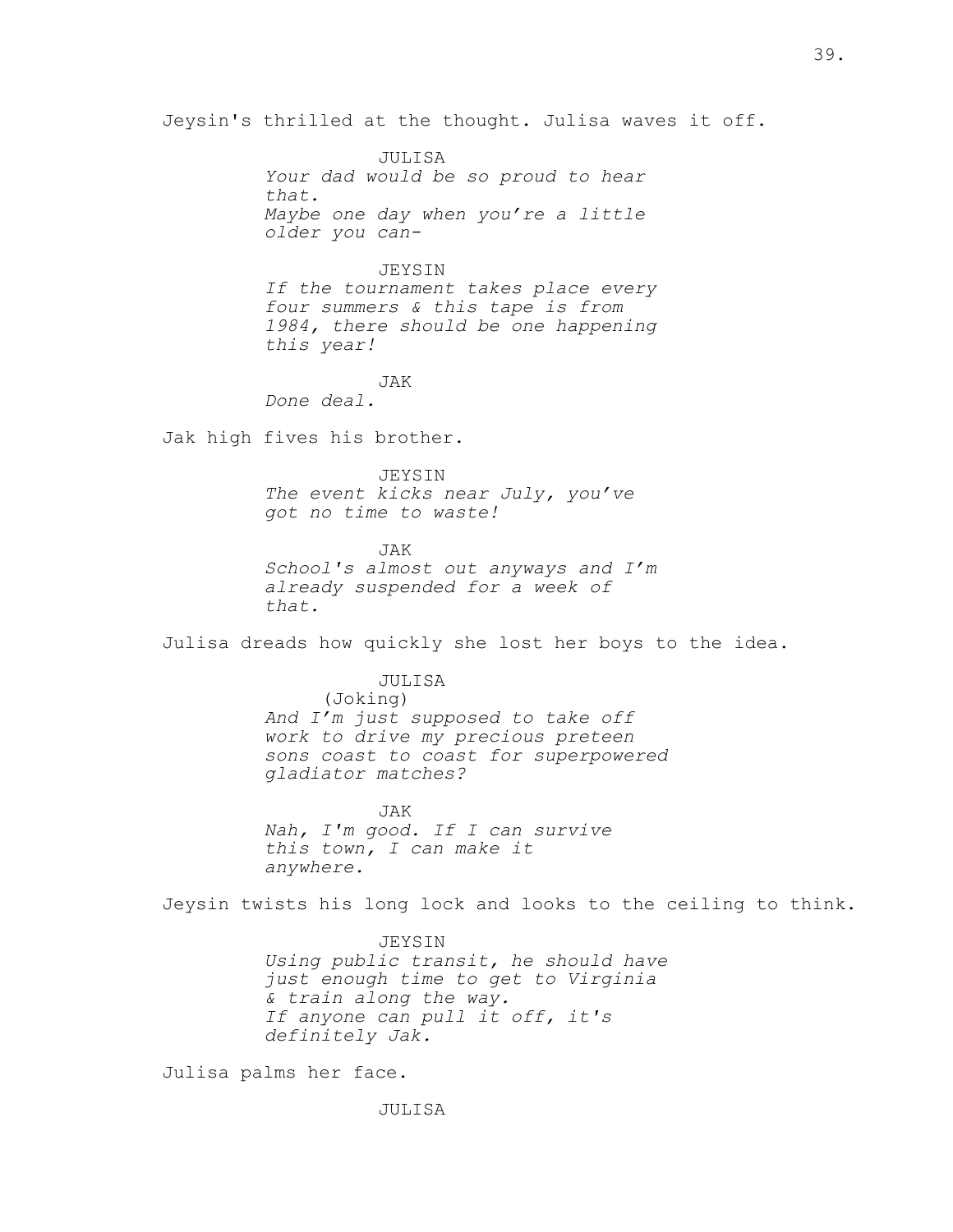(To herself) *They're joking, they have to be joking.* JAK *As if you weren't coming with me!* JEYSIN *You mean it?!* JULISA (Moping) *He's supposed to be the good one...* JAK *Of course I do. This will be the wildest stunt I've ever tried to pull.* He throws an arm around Jeysin's shoulder. *No way I can pull it off without my super genius brother by my side.* Julisa ejects the tape and packs up the contents of the box. JAK *I was still watching that! …At least rewind the tape first.* JULISA *Not happening.* JAK *Rewinding the tape? But don't you always tell us to-*JULISA *You two entering that tournament is not happening! I'm already regretting even mentioning it.* She switches the TV back to cable from the VCR and began flipping through the channels. JAK *But pops got to do it when he was only 15!* JULISA *15, not 12. End of story.*

JAK *I'll be 13 next month and 13's like the new 15… I think?*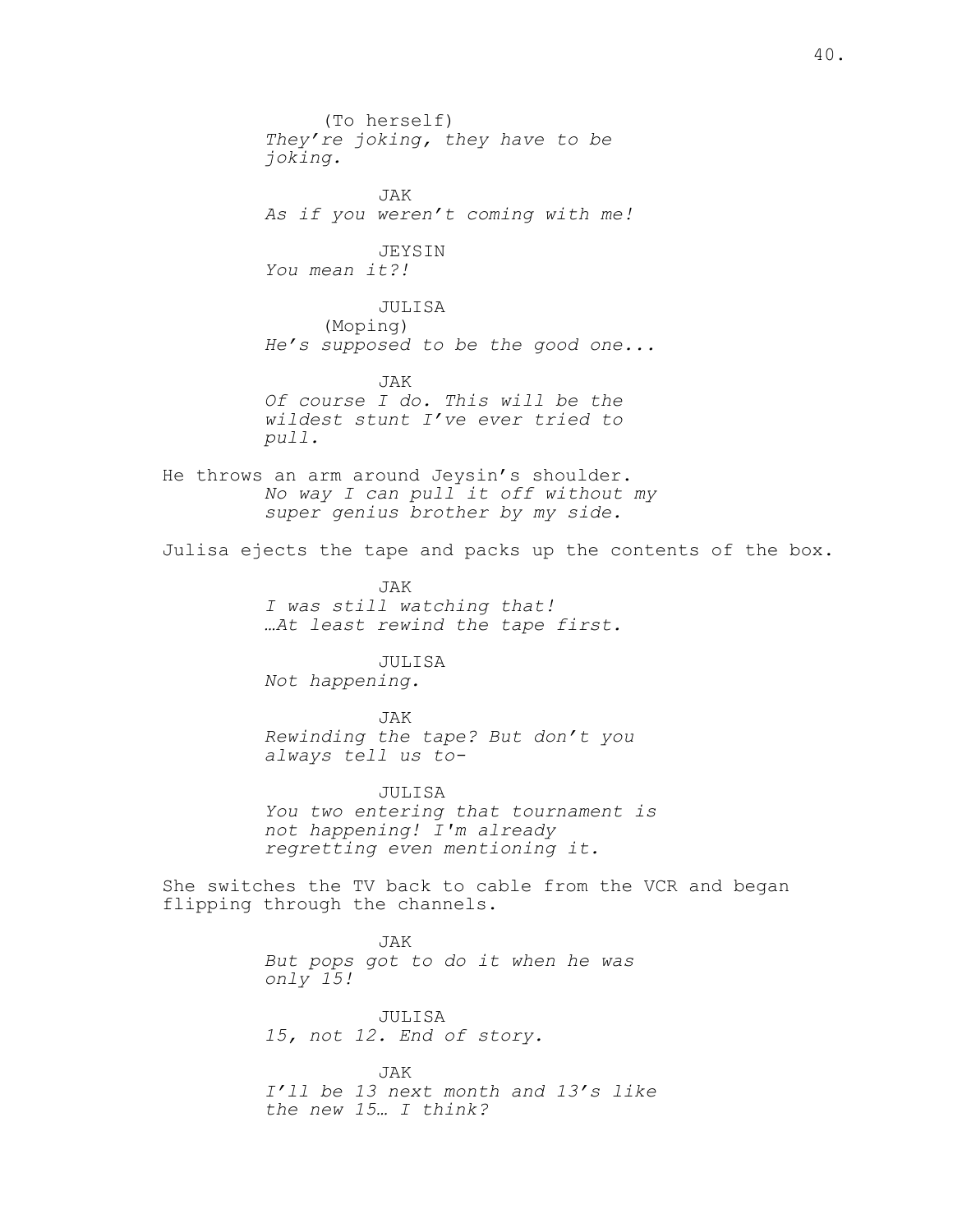He looks to Jeysin who couldn't back him up.

JULISA *I said end of story. I'm done talking about it.*

Frustrated, Jak kneels down and digs deeper into the box. He discovers a dog-tag necklace engraved with 'TURBO OMEGA.' Checking over his shoulder, he sees his mother focused on the TV and he tucks it into his pocket. Julisa's channel search lands on local news.

> REPORTER 1 *We're on scene in eastern Rosacé where the police continue their pursuit of an armed thief at large. The victim alleges \$20,000 worth of cash and precious gems were stolen from Luciano Jewelers on Federal street.*

Julisa turns up the volume. The brothers lean in close as the newswoman (30s, tan skin, long dark hair) continues. *I'm joined now by an officer who has been on the hunt for the criminal.*

> COP 1 *Anyone in the east Rosacé neighborhood should remain indoors until we've apprehended the suspect.*

The officer's an older white-skinned man with a short haircut and moustache. *Suspect confirmed aggressive and dangerous. Last two men close on his trail were clocked out cold.*

> $JX$ *I know that corner…*

TV sets all around town tune into the news as the story develops.

## **18 INT. MARIE'S HOME 18**

COP 1 *We're still figuring out what measures are needed to take to bring him in. Shots have been fired… but so far our efforts have been ineffective.*

The officer is unsure in his statement.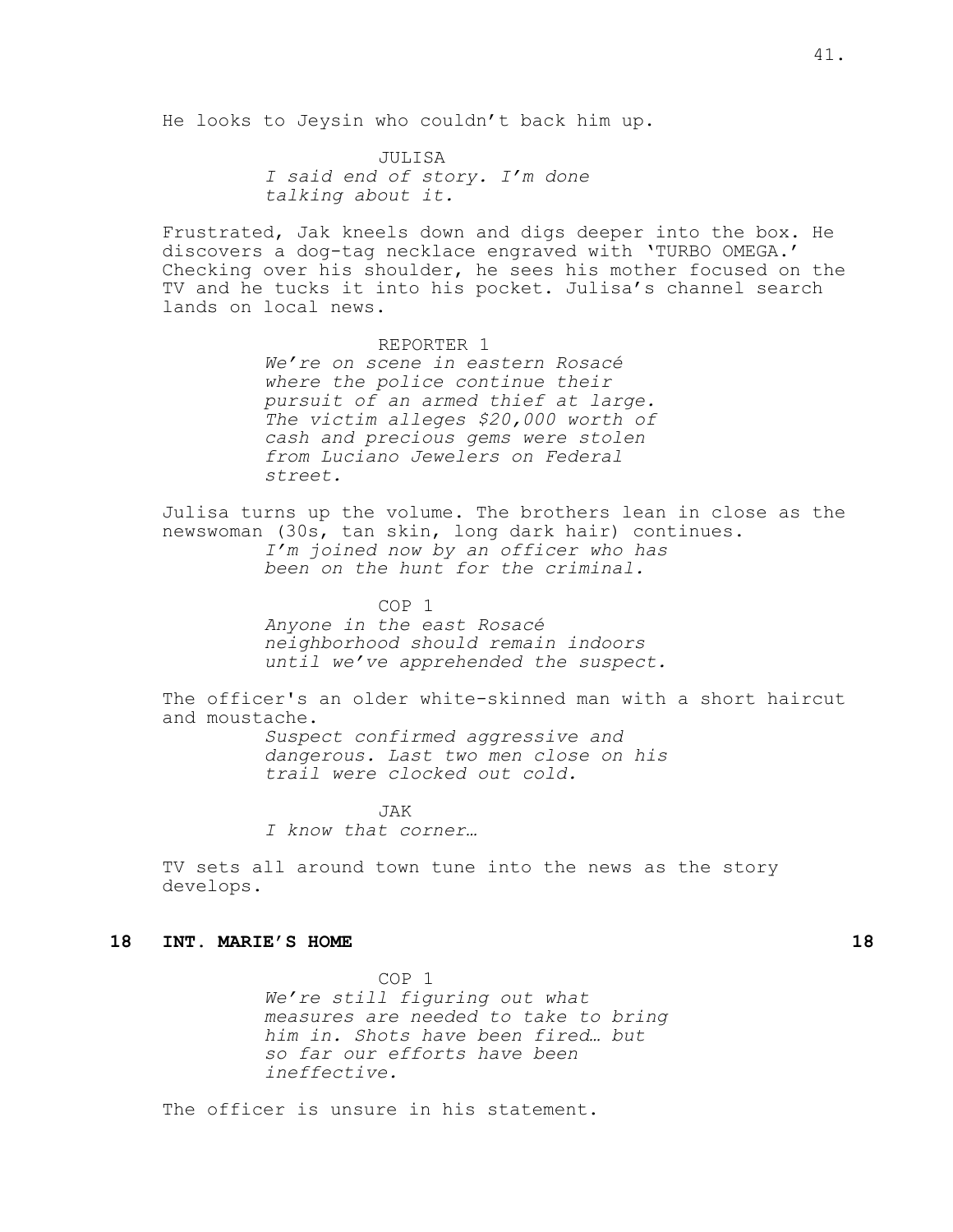*Again, all residents of the east Rosacé are advised to remain in their homes until the situation is resolved.*

Marie's parents (big dark brown-skinned man and thin brownskinned woman) watch from their living room sofa.

> MR. RIVERS *First job I find out of this town, we're leaving and never looking back!*

He loosens the tie on his short-sleeve, sweat-stained dress shirt. His wife wraps up her dark curls into a head wrap then takes his hand.

> MRS. RIVERS *I'm sure they'll get things under control dear.*

MR. RIVERS *If it's not one thing, it's another! Our own daughter gets assaulted by some punks at that school today and now this!*

Marie overhears them from her room. With a lamp above as her only light, her eyes scan the large textbook opened on her desk. Her black cat walks onto her text, stretches its back, and walks away.

> MRS. RIVERS *All this fussin' ain't gonna help you none. Marie's just fine-*

MR. RIVERS *Due in no part to that friend she's always hanging around. That boy is just like everything else in this town nowadays: reckless and out of control!*

MRS. RIVERS *Try and ease up a little. She's been studying for her exam since she got home.*

MR. RIVERS *When she passes, she'll be the first one of us finally out of here! It can't happen fast enough.*

Marie yawns and adjusts her glasses.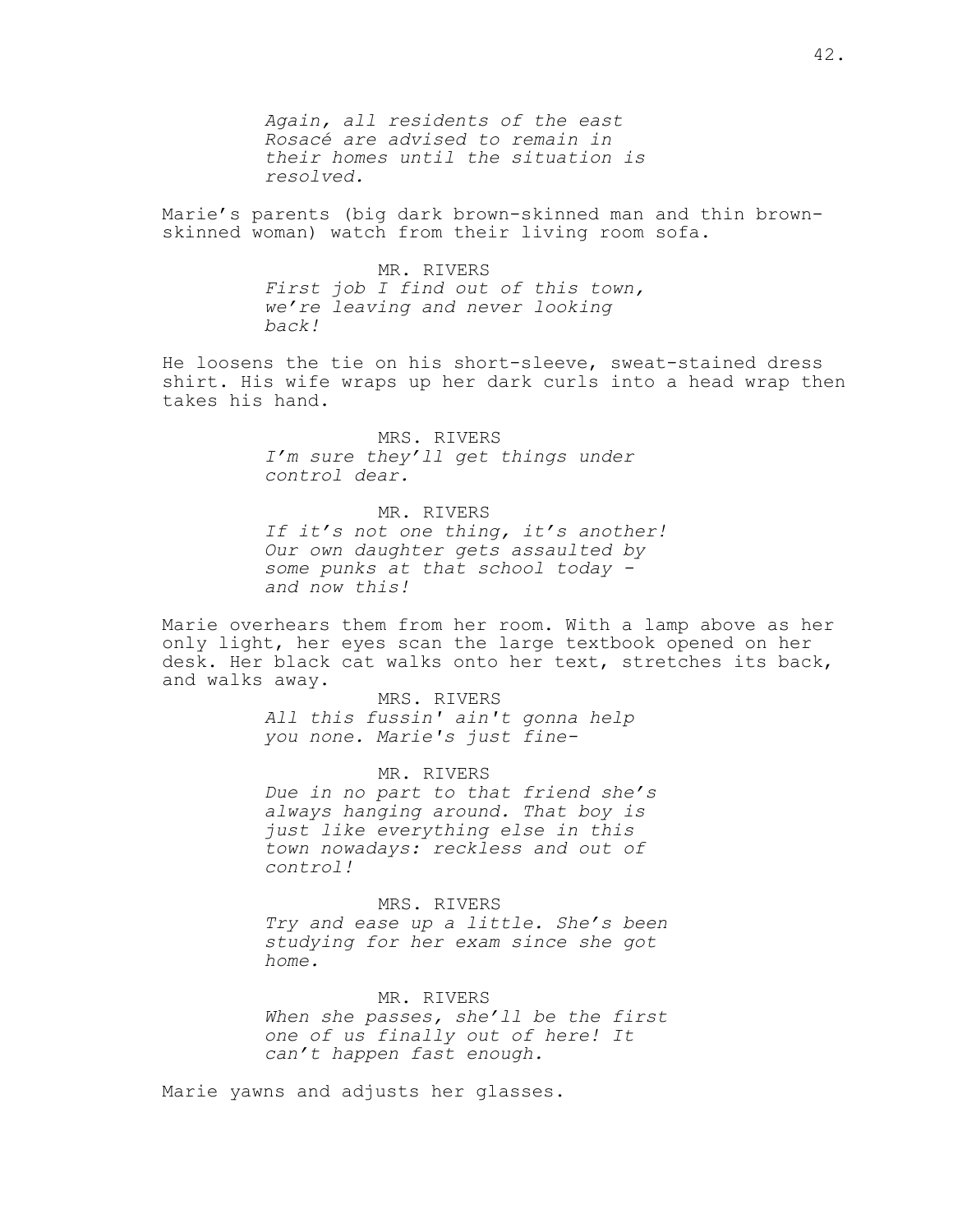MARIE *I couldn't agree more, dad.*

She turns to the next page.

## **19 INT. JULISA'S BEDROOM 19**

JEYSIN (Upset) Wish people weren't always so mean to each other.

JULISA I've always tried to teach you guys to think that way. Glad to see it's sticking.

She puts a hand to his head, messing with his hair with and smiling.

> JAK …I think we should go.

His words shift the tone in the room. *I think we should go out there and find the guy. See if we can stop him.*

#### JULISA

*You're always putting yourself out there Jak, I get it. That's how you are. But wanting to track down a dangerous criminal on the loose? You're really out of line today.*

JAK (Emotional) *I feel like I have to!*

He looks to Jeysin who gives him a nod.

*Like we have to! Whoever's out there wasn't hurt by bullets - they must have powers too! Me and Jeysin spent all day practicing how to use ours.*

JULISA *A day? And now you think you can go take on the world?*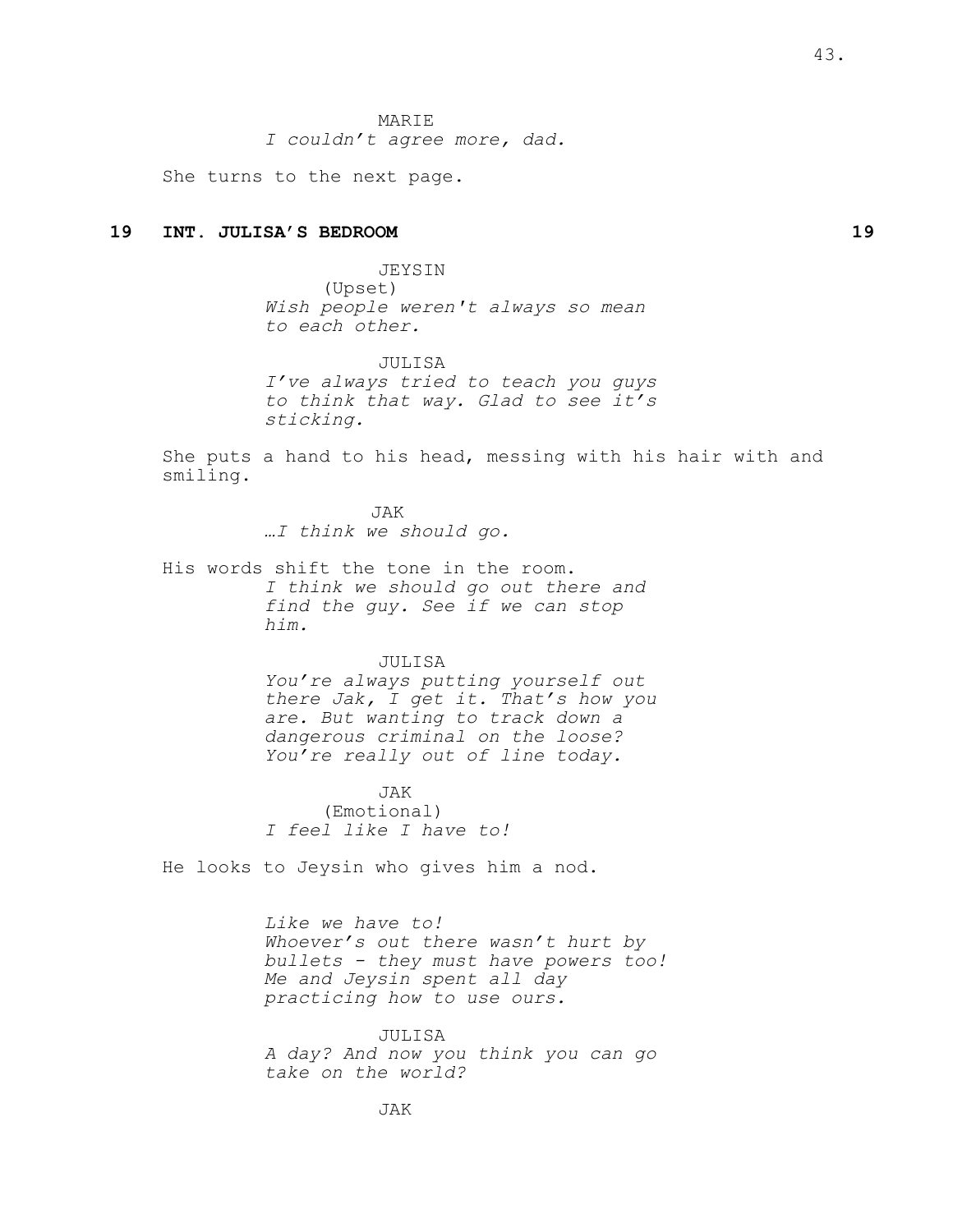*Someone has to step up!*

JULISA *Someone doesn't have to be you two! You're just boys, why don't you get that?!*

JEYSIN (Calmly) *…We may be the only people who can make a difference here. We owe it to those around us to at least make that effort.*

Julisa tries to argue. Her words never make it out. She walks from the bed – surprised by her sons wrapping their arms tightly around her waist.

JAK

*I know this is hard mom, but right now, more than ever in my life, I feel like I'm doing the right thing. I can't turn that down.*

 JULISA (Eyes watering) I love you two so much. Just please please please, be careful.

JEYSIN We will.

The brothers share a look.

JAK

Let's go.

## **20 EXT. ROSACE BACKSTREETS - NIGHT 20**

JAK

*Good job the words back there.*

Using their power, the duo speeds through the neighborhood.

**JEYSIN** *Times like these I wish I could trade my words for your nerves.* …Are you ever afraid?

JAK

*Me? Nah.*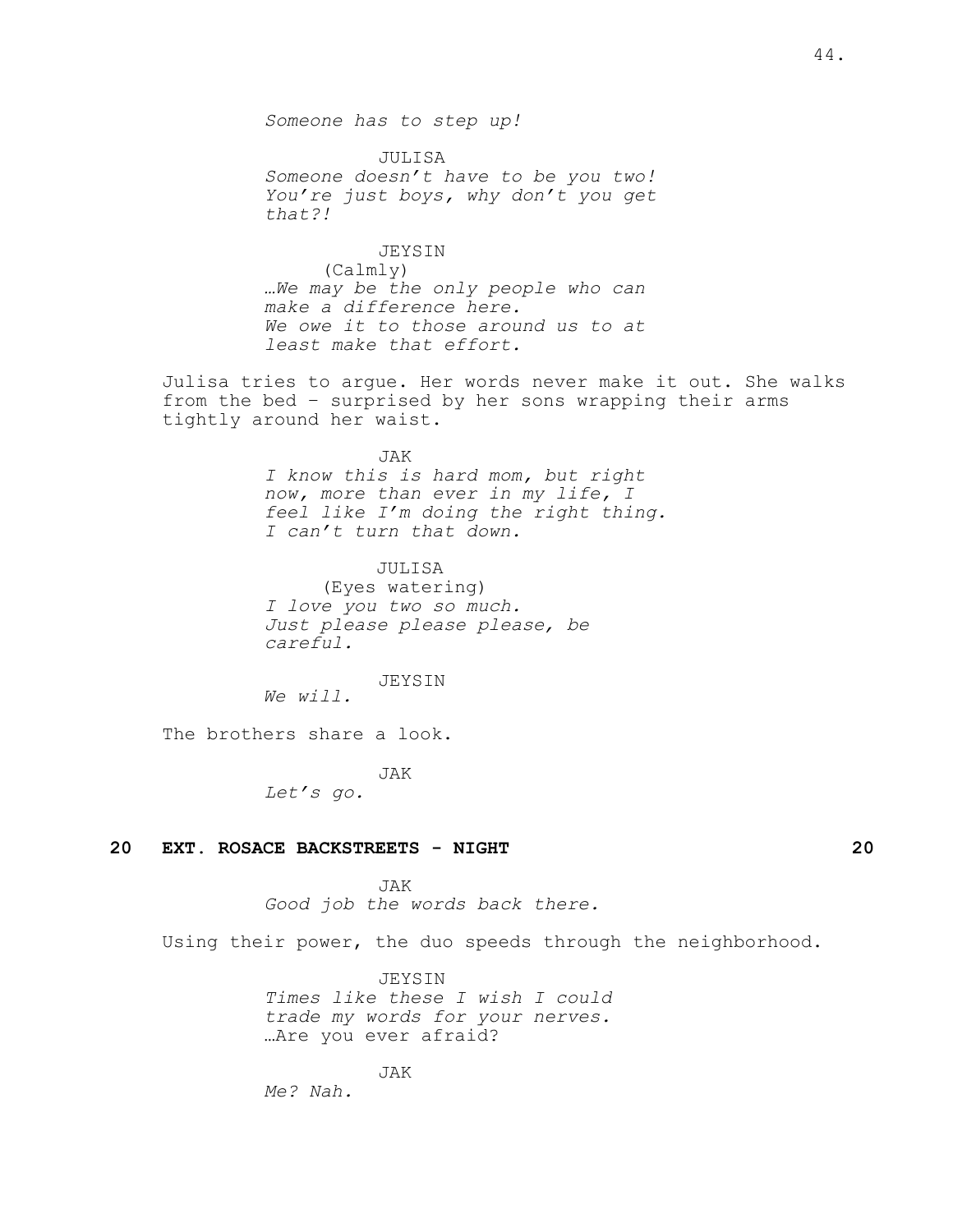*You got my back and I got yours, what more could I need?*

He turns to run backwards and grin at his brother. *Besides, you won't make history for being afraid.*

Following a path of debris, they reach a wide alley littered with garbage. An injured policeman lays at the entrance, bruise on his forehead. At the other end a dark figure carries a briefcase. One streetlight flickering above and a pair of burning trashcans give the alleyway low, orange lighting and a haunting atmosphere.

The brothers creep forward. CRINK. Jeysin steps onto a shard of broken glass. The figure stops to peek over his shoulder. Jak and Jeysin stand firmly, side by side. They raise their guards as the figure approaches. Jeysin is visibly nervous, but Jak is overcome with surprise as the figure comes to light.

> JAK *Old Man Mack?*

He greets with a grin.

MACK *Ah, little dreamer boy. What brings you round these parts at this hour?*

 JEYSIN You know this guy?

He keeps his eyes on Mack.

JAK (Unsure) *Met him today headed home from detention. He seemed mad cool… It was you that robbed that store?*

MACK *Guess the word got out.*

He chuckles.

*Found something I really wanted & made it mine. Don't even know how, but I did it.*

Mack pats the briefcase proudly.

JEYSIN *Stealing and hurting others is wrong!*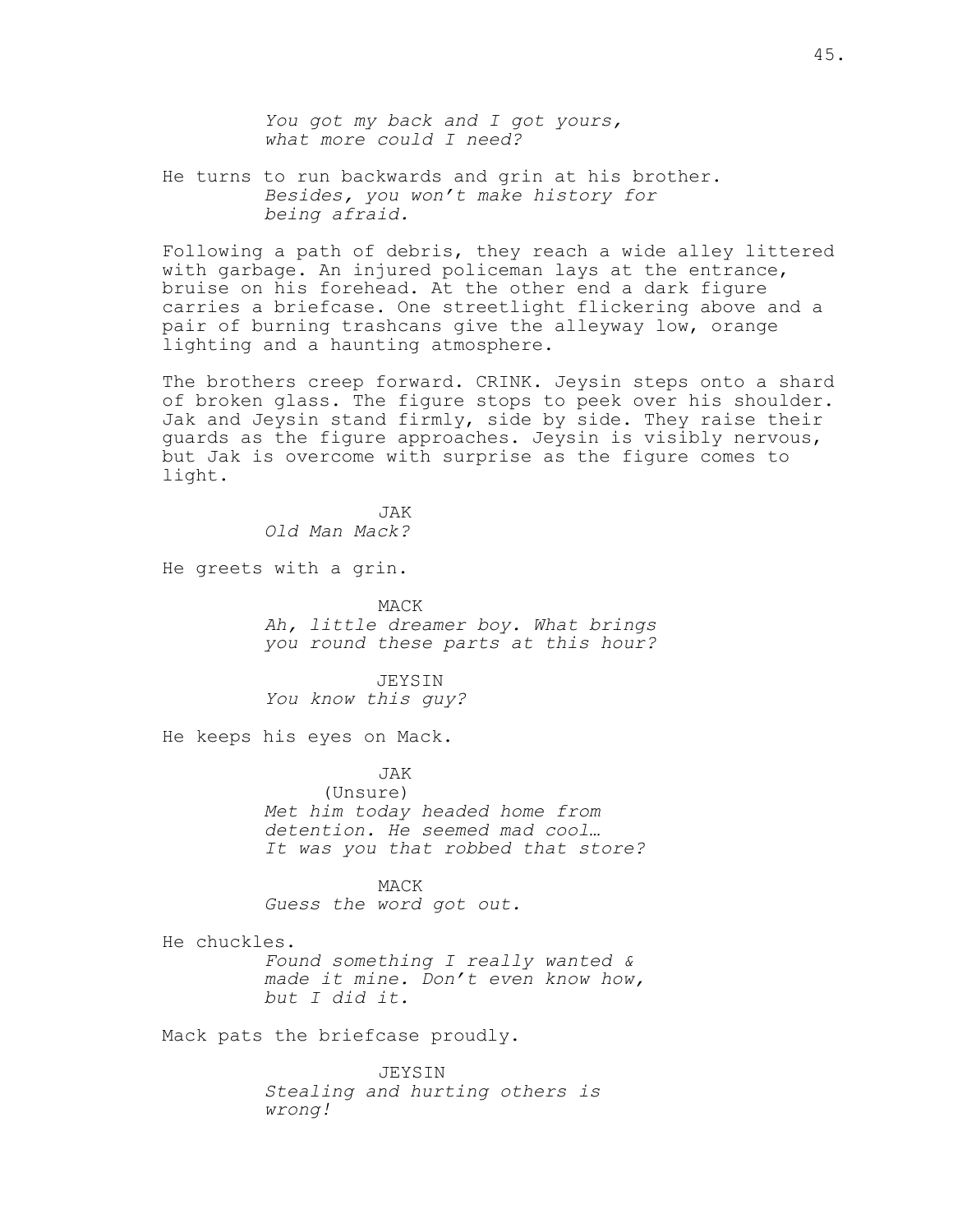MACK *Wrong, right, it's all relative little dude… Life's much grander when ya chalk the rules.*

Jak is conflicted listening to Mack's words.

JAK

*So you got some money, now what?*

#### MACK

*Get the hell up on out this city. I'd still be invisible and worthless to every no good bastard in this bear trap if I ain't act for myself. Can't let anything get in my way.*

He drops the case to the ground. *Or anyone.*

> JAK *Mack, you really don't need to do this man. There's gotta be a better way.*

> MACK Oh contraire, little dreamer boy. I took a stand on what I wanted most. Ain't no turning back.

He cracks his knuckles.

JAK *Then we're gonna have to stop you!*

MACK *Best of luck wit that.*

Mack kicks the briefcase, sending it sliding across the ground. With the boys distracted, he lunges in and strikes Jak into an alley wall with a hook. Jeysin hesitates before making his move, striking Mack with a pair of kicks. Mack knocks Jeysin away with backhand, but Jak returns and lands a strong punch onto Mack's cheek. Mack grips the boy's leg and fling him onto Jeysin.

> *Seems you boys have found your something special as well. Bullets ain't hurt one bit, but I felt those that.*

Mack's dark glasses crack from Jak's strike, revealing one crazed eye.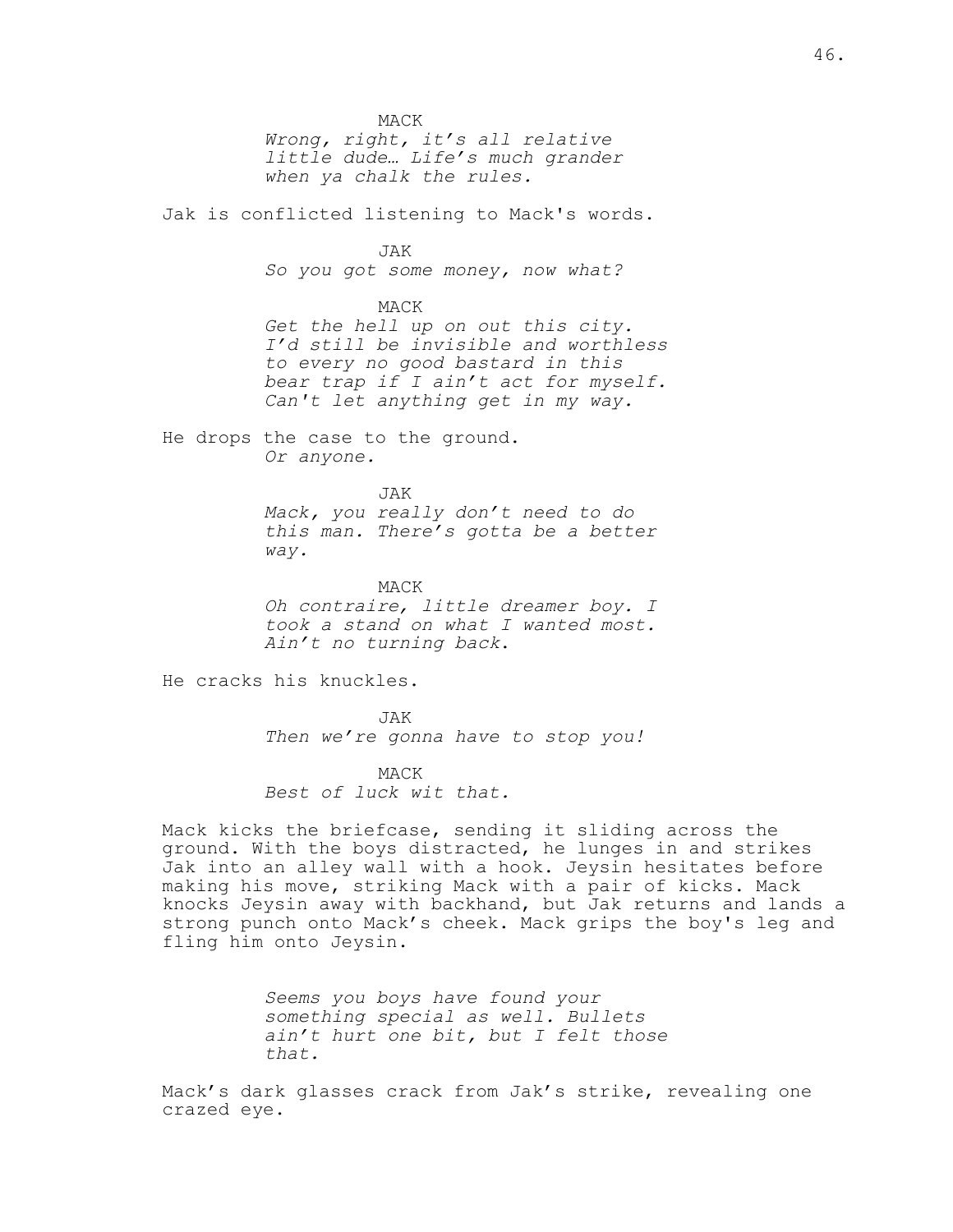## *What else ya got!?*

The brothers' quickness and teamwork evenly matches Mack's strength and size. Missed attacks from all three leave dents in dumpsters, craters in the ground, and holes in the brick walls lining the alley. The fight slows to a standstill. The brothers catch their breath. Mack cracks his neck to loosen up.

> JEYSIN Jak, can you hear me?

His voice runs through Jak's mind. Jak rubs his head.

JAK Yeah, but I don't see you talking. He must've hit me harder than I thought.

JEYSIN I'm using my telepathy so we can think up a plan without him hearing us.

Jak nods and looks to Mack. *Rushing him at the same time isn't working. The powers seem to be new to all of us, but he's got a natural advantage in strength.*

> JAK *So what's the remedy?*

JEYSIN *Attacking in waves may be our best bet for a clean hit.*

Waiting for action, Mack taunts the boys.

JAK *Lead the way. I'll be right behind.*

Jeysin gulps.

JEYSIN *Here goes something.*

Jeysin dashes toward Mack again. The man readies a punch, but Jeysin baseball slides between his open legs. Mack looks up to see Jak trailing in. Mack prepares to block, but is knocked from his feet by Jeysin's sweeping kick. *Down low-*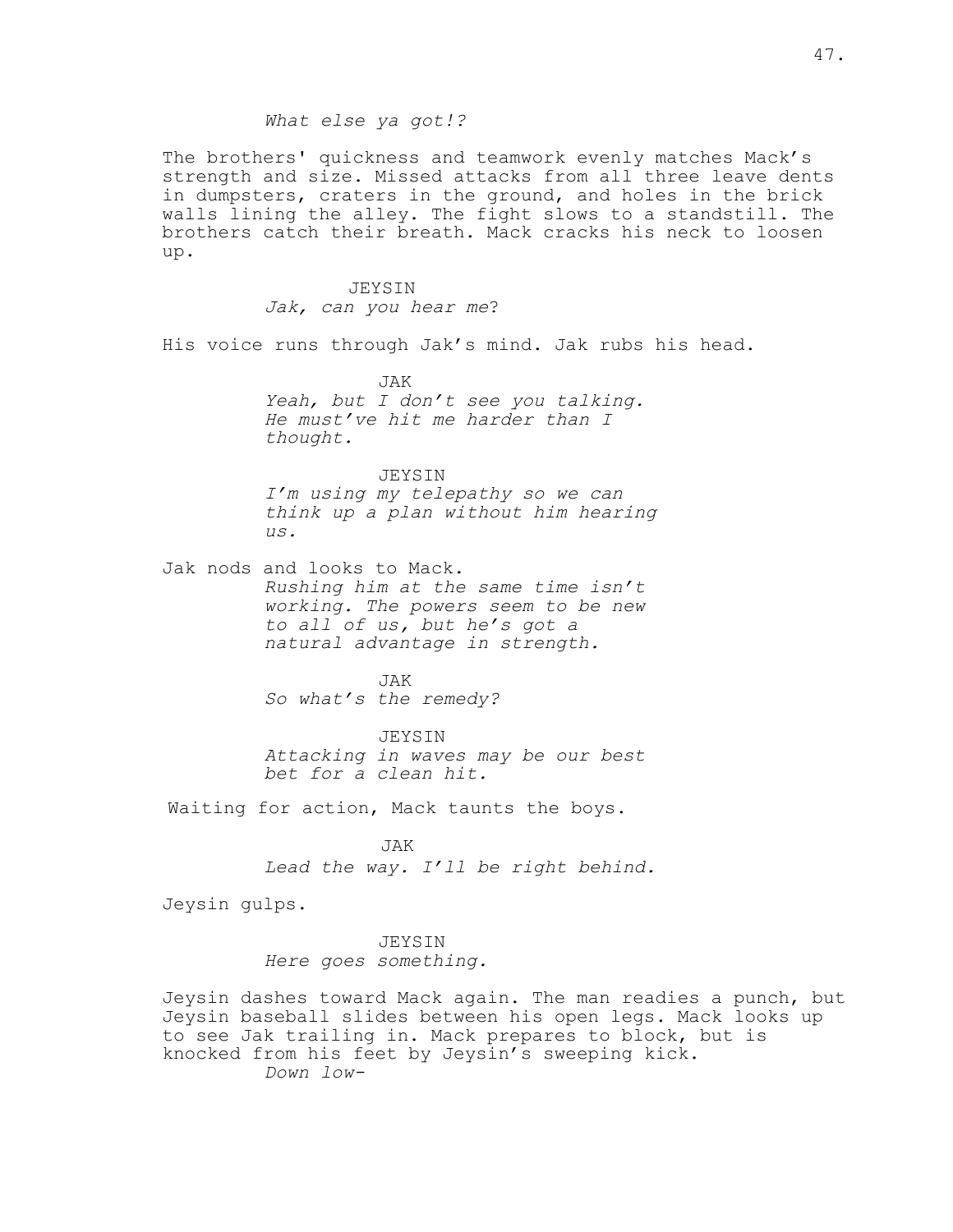Jak connects with a flying kick, driving Mack into and cracking the alley wall. **KRICK**!

JAK

*Up top!*

Motionless, Mack falls to the floor. The Ortegas are relieved, until the older man struggles back to his feet. Shards of his shattered glasses rain to the ground.

MACK

*A lot tougher than you look, the both of ya... Only wanted to get you off my tail, but now I'll have to put you down.*

 JAK Not if we take you down first!

He dashes in. **CRACK**! Mack seizes a wood plank from the ground and whacks Jak across the head. Jeysin tries to follow - Mack catches him by the throat. He strangles the boy with one hand - lifting him from the ground as Jeysin fights to break free. Reeling from the last hit, Jak shakes his head. Blood gently rolls down his temple.

Mack charges power to his free hand. Jeysin gasps for air. Fists shaking in anger, Jak bursts forth. Jeysin grimaces, awaiting Mack's last strike. THUMP. Jak stomps hard, pivoting his body to pour out his full force.

**CRRRACK**! Jak rockets a devastating punch into Mack's ribs. The force knocks the air from area, breaks Jeysin free, and sends Mack tumbling down the alley.

Exhausted and emotional, Jak marches over to Mack's body. He pulls Mack's shirt to lift him from the ground and raises a fist. Mack chuckles between coughs, blood runs from his nose and corner of his mouth.

> MACK *You made me proud Little Dreamer Boy…*

Jak loosens his grip. *We're of the same breed… People pushin for what they want, no matter what…* Don't.. ever lose that… fire roarin' inside you…

Mack cracks one last grin before falling unconscious.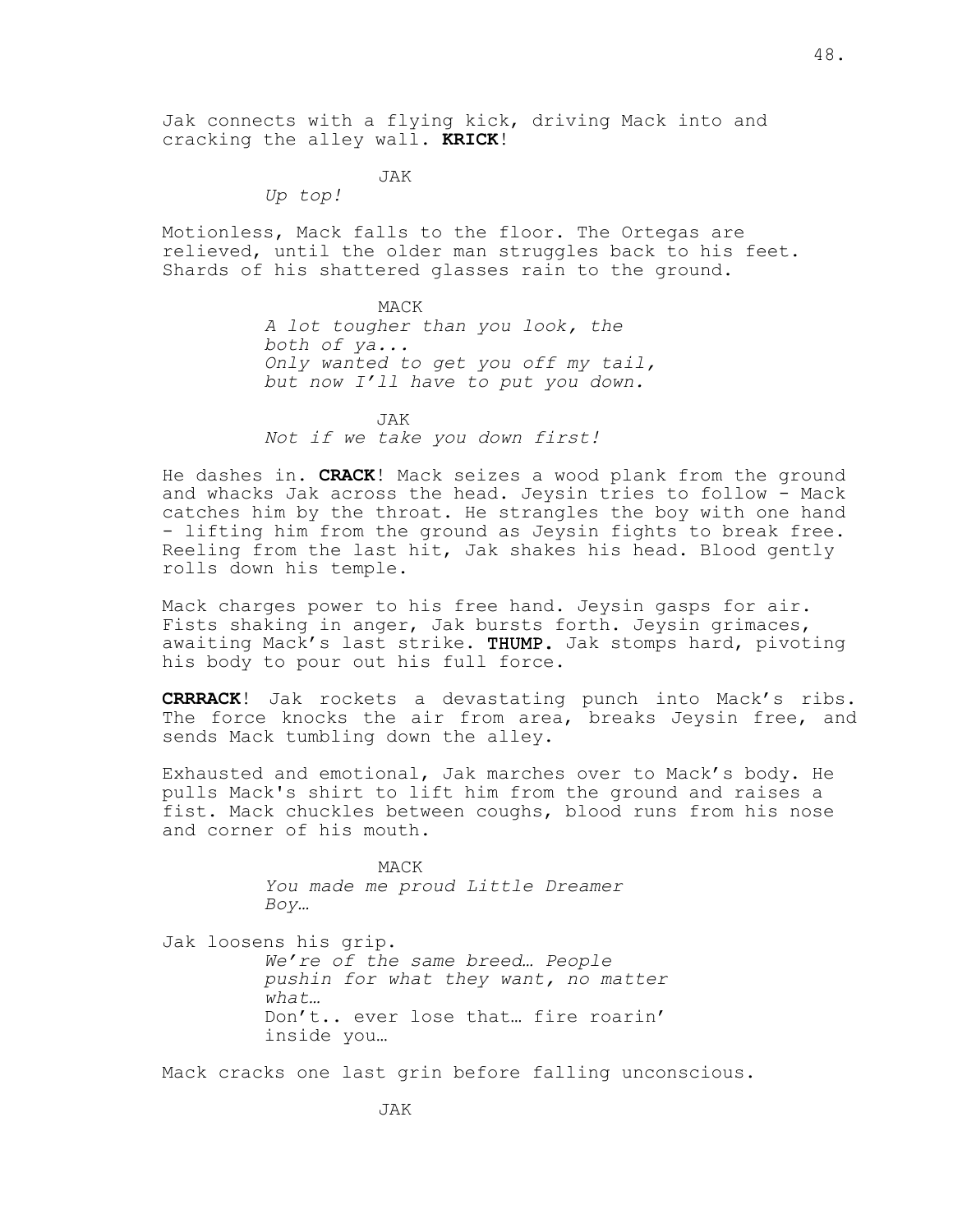*I won't Old Man… I promise.*

### **21 EXT. ORTEGA HOME – MORNING 21**

REPORTER 2

*The manhunt for the jewelry thief has come to a close. Described as a "miracle," not even the hero officer himself could explain.*

Local news plays on the Ortega's living room TV, next to the restocked bookshelf.

> COP 2 *I'm telling you all, it's true! One sec I got clobbered and the next thing I knew the perp was gone & the briefcase was in my hand.*

His fellow officers celebrate behind him. In silence, Jak and Jeysin pack their bags before sneaking out their bedroom window.

## **22 INT. HIDEOUT 22**

At the gym, they box up & lock up the collection of movies and games. On the rooftop, they reflect on the time spent in their hometown. Jak looks to the early morning sun. Jeysin looks to him, recalling his talk with Mr. Marshall.

> JEYSIN The opportunities would no doubt be life-changing, but they'd *feel hollow without my mother & my brother Jak*. We're not the richest and neither of us even have memory of our father being in our lives. Even still, we've always had one another and that's something I can't give up.

## **22A INT. MARIE'S ROOM 22A**

Marie is awakened by the morning light peering through her window. Her cat sleeps beside her, curled up. Having dozed off studying into the night, Marie's now crooked glasses leave a mark on her face.

She walks to her window just as Jak, who had waited outside to find the courage to see her, turns and walks away.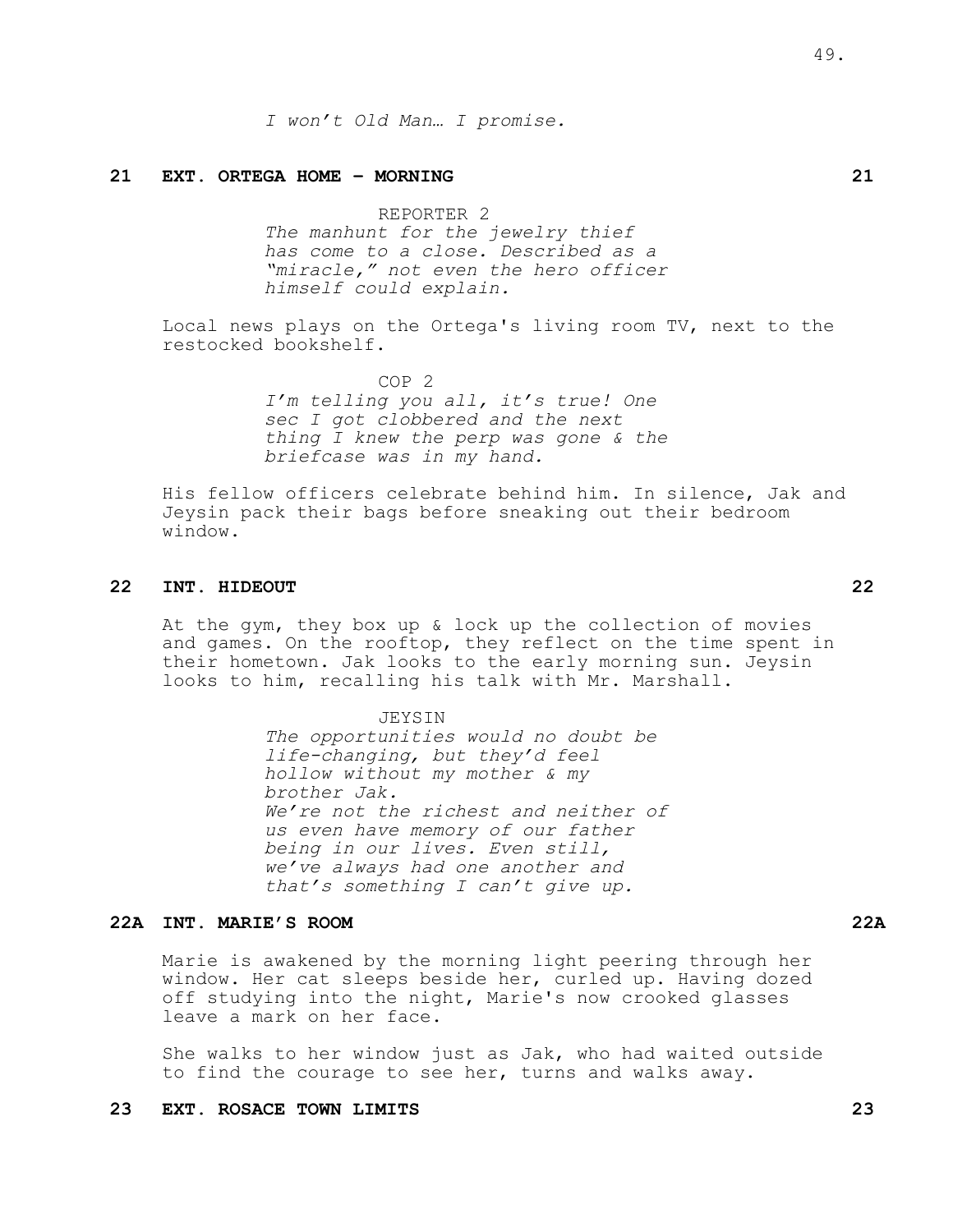Bag to his side, Jeysin sits on a bench, looking to his wristwatch. Jak approaches.

> JEYSIN *How were the goodbyes?*

JAK *I chickened out.*

JEYSIN *She isn't going to be happy with us when she finds out we skipped town.*

JAK *She's going to yell and throw stuff at me anyways. Rather deal with that once I can get her a gift to make up for it. Ready to roll?*

JEYSIN *If you are.*

JULISA *Cool the jets you two.*

She stood behind her sons, startling them.

JAK *Mom?! Jeez, where did you come from?*

JEYSIN *How did you know you were here?*

JULISA *All good moms have a sixth sense about their kids.*

JAK (To himself) *I knew I forgot one.*

## JULISA

*From looks on your faces seeing Terry and Nate in action, I knew I wouldn't be able to stop you. Just sorta wished I had a bit more time before my babies were ready to take on the world.*

She plays with her boys' hair then pulls them in close. *Take care of each other, and make sure you call me whenever you can so I don't have a heart attack.*